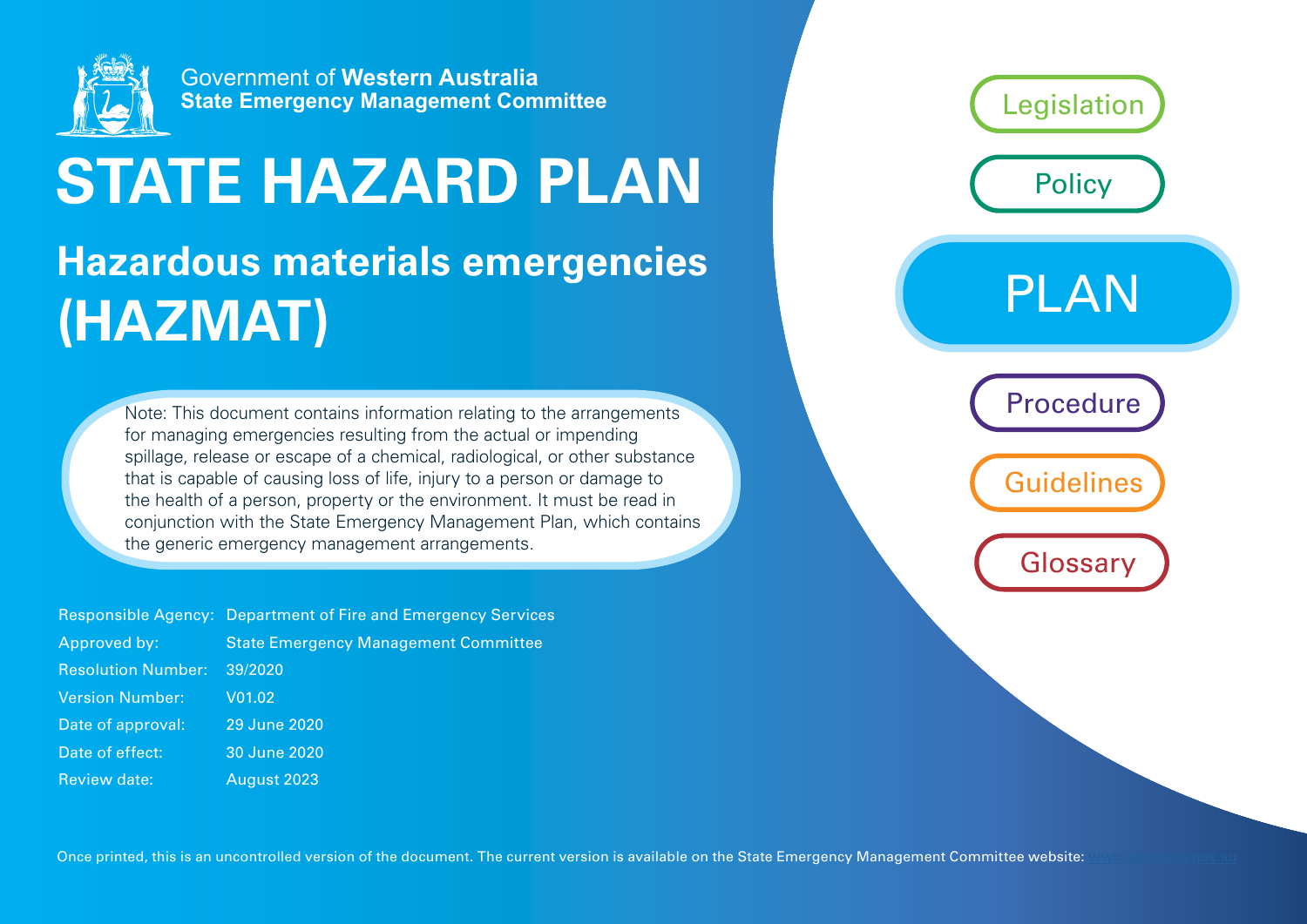#### <span id="page-1-1"></span>**CONTACT OFFICER**

To provide comment on this Plan, contact:

<span id="page-1-0"></span>r

Manager HAZMAT and CBR Special Operations Response Operations Capability Department of Fire and Emergency [hazcbr@dfes.wa.gov.au](mailto:hazcbr@dfes.wa.gov.au) (08) 9323 9595

#### <span id="page-1-2"></span>**AMENDMENT TABLE**

| <b>Amendment</b> |                  | <b>Details</b>                                                                                                                                                                                                                                                                                                                                                                                                                                                                                                                                   | <b>Amended by:</b>                                     |  |
|------------------|------------------|--------------------------------------------------------------------------------------------------------------------------------------------------------------------------------------------------------------------------------------------------------------------------------------------------------------------------------------------------------------------------------------------------------------------------------------------------------------------------------------------------------------------------------------------------|--------------------------------------------------------|--|
|                  | <b>Date</b>      |                                                                                                                                                                                                                                                                                                                                                                                                                                                                                                                                                  |                                                        |  |
|                  | August 2018      | Amalgamation of Westplan Hazardous Materials Emergencies (HAZMAT) with the<br>chemical and radiological components of Westplan Chemical, Biological,<br>Radiological and Nuclear <sup>1</sup> , new State Hazard Plan format, statement of fact<br>changes, removal of duplication with the State Emergency Management (EM) Plan,<br>inclusion of assurance activities, machinery of Government changes, inclusion of<br>process maps for notification and function, handover arrangements for controlling<br>agency and handover documentation. | Department of Fire<br>and Emergency<br><b>Services</b> |  |
|                  | December<br>2018 | Version 01.01 - Amendments approved by SEMC (Resolution Number 90/2018) as<br>per State EM documents amendments table v02.00.                                                                                                                                                                                                                                                                                                                                                                                                                    | <b>SEMC Business Unit</b>                              |  |

-

<sup>1</sup> Copies of these Westplans and their amendment history is available from the State Emergency Management Committee upon request.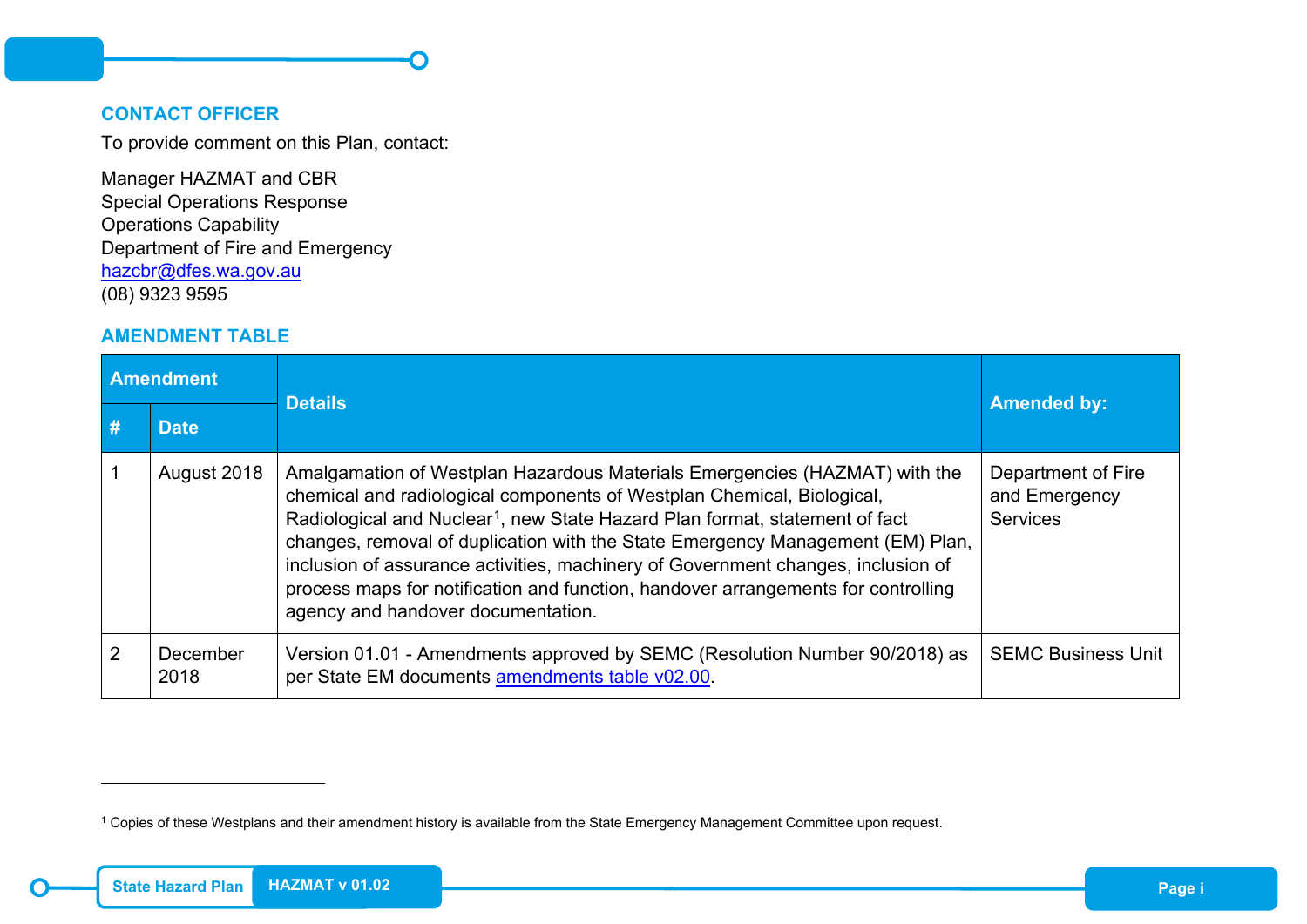| <b>June 2020</b> | Version 01.02 – Amendments to reflect amendments to the <i>Emergency</i><br>Management Act 2005 and Emergency Management Regulations 2006 and<br>statement of fact amendments approved by SEMC (Resolution Number 39/2020)<br>as per State EM documents amendments table v02.03. | <b>SEMC Business Unit</b> |
|------------------|----------------------------------------------------------------------------------------------------------------------------------------------------------------------------------------------------------------------------------------------------------------------------------|---------------------------|
|                  |                                                                                                                                                                                                                                                                                  |                           |

This State Hazard Plan is available on the State of Emergency Management internet site [www.semc.wa.gov.au.](http://www.semc.wa.gov.au/)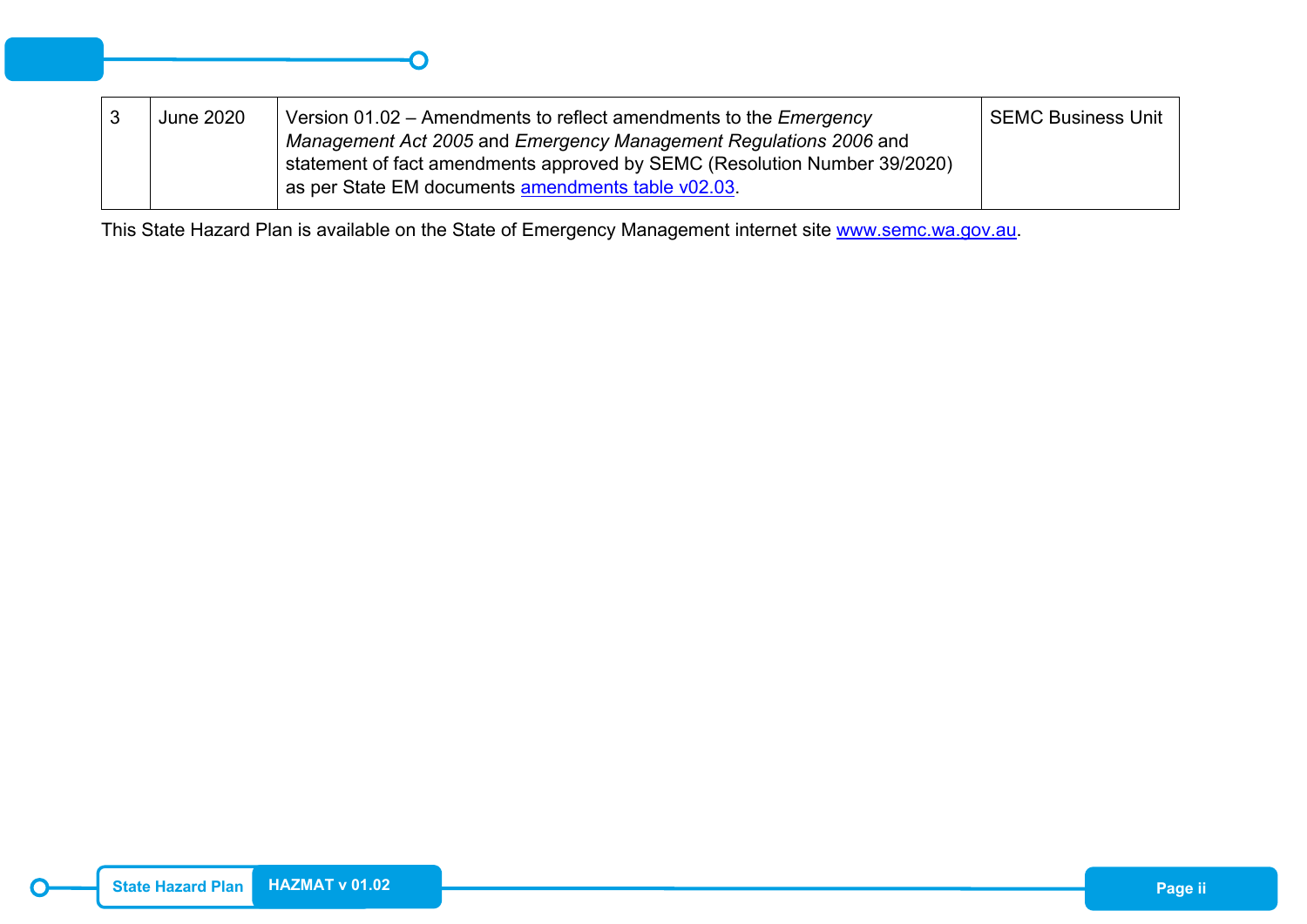## <span id="page-3-0"></span>**CONTENTS**

| $\mathbf 1$    |                                                                                                                   |  |  |
|----------------|-------------------------------------------------------------------------------------------------------------------|--|--|
|                | 1.1                                                                                                               |  |  |
|                | 1.2                                                                                                               |  |  |
|                |                                                                                                                   |  |  |
|                | 1.3.1                                                                                                             |  |  |
|                | 1.3.2                                                                                                             |  |  |
|                | 1.3.3                                                                                                             |  |  |
|                |                                                                                                                   |  |  |
|                | 1.5                                                                                                               |  |  |
|                | 1.5.1                                                                                                             |  |  |
| 2 <sup>1</sup> |                                                                                                                   |  |  |
|                | 2.1                                                                                                               |  |  |
|                |                                                                                                                   |  |  |
|                | 2.2.1                                                                                                             |  |  |
|                | 2.2.2                                                                                                             |  |  |
|                | Reviews and Inspections of Fire and Emergency Services-Emergency Response Guides (FES-ERG) and Hazardous<br>2.2.3 |  |  |
|                | 2.2.4                                                                                                             |  |  |
| 3              |                                                                                                                   |  |  |
|                | 3.1                                                                                                               |  |  |
|                | 3.2                                                                                                               |  |  |
|                |                                                                                                                   |  |  |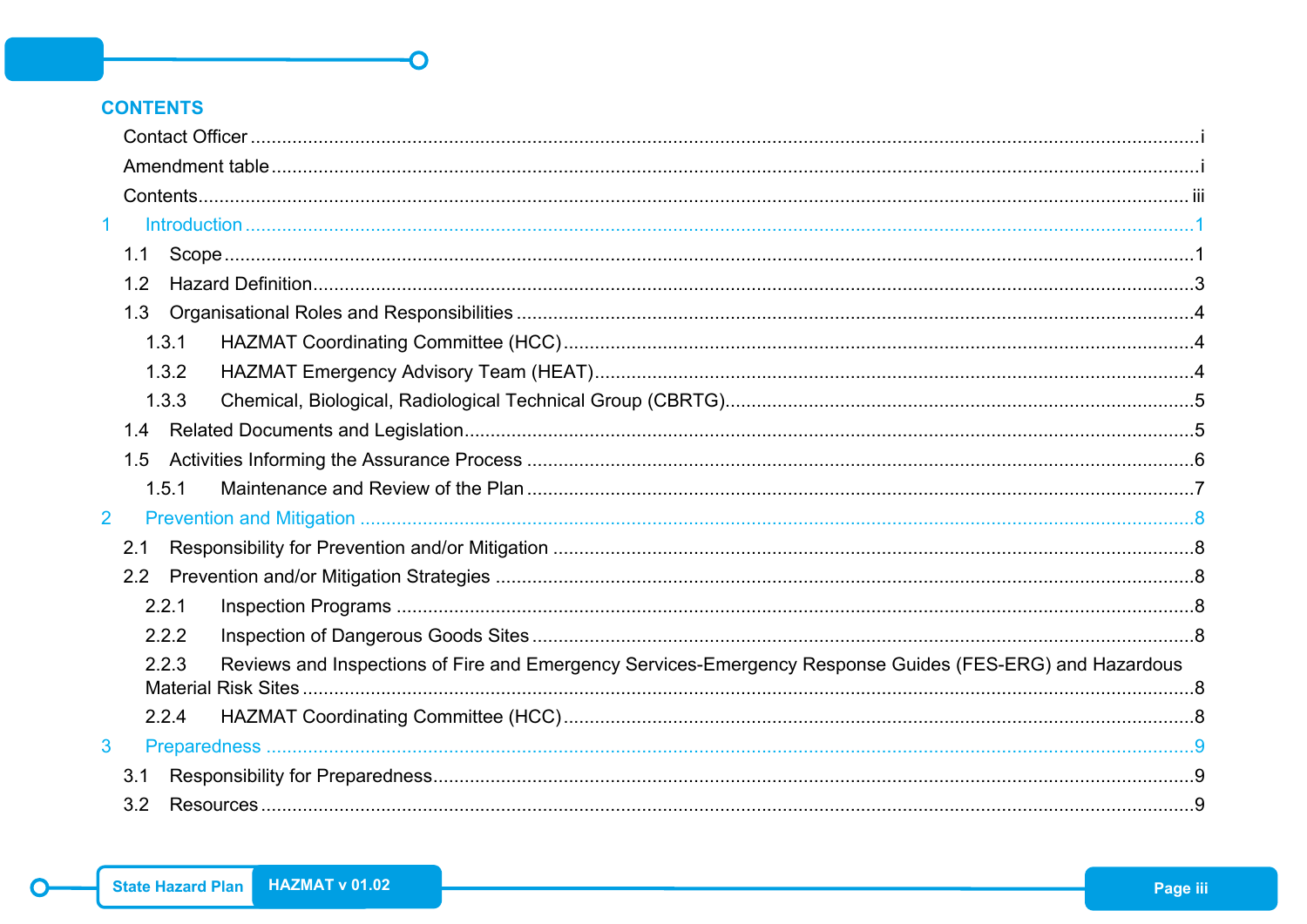| 3.2.1          |  |
|----------------|--|
| 3.2.2          |  |
| 3.2.3          |  |
|                |  |
| 3.3.1          |  |
| 3.3.2          |  |
| 3.3.3          |  |
| 3.3.4          |  |
|                |  |
| 3.4.1          |  |
| 3.5            |  |
| 3.6            |  |
| 3.7            |  |
| 3.7.1          |  |
|                |  |
| 3.8.1          |  |
| 3.8.2          |  |
| 3.8.3          |  |
| 3.8.4          |  |
| 3.8.5          |  |
| 3.8.6          |  |
| $\overline{4}$ |  |
|                |  |
| 4.1.1          |  |
| 4.1.2          |  |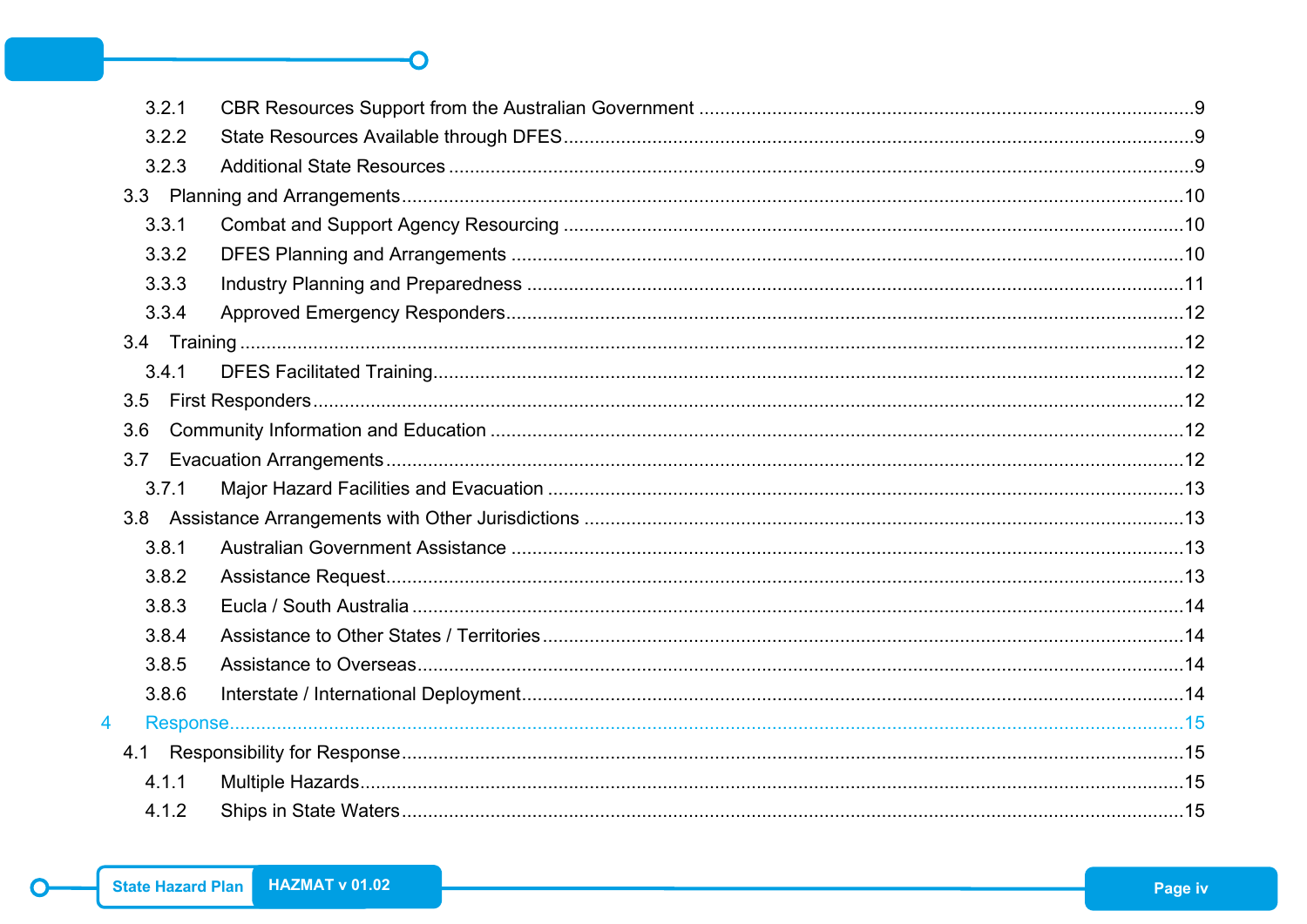| 4.1.3  |  |
|--------|--|
|        |  |
| 4.2.1  |  |
| 4.2.2  |  |
| 4.2.3  |  |
| 4.2.4  |  |
| 4.2.5  |  |
| 4.2.6  |  |
| 4.2.7  |  |
| 4.2.8  |  |
| 4.2.9  |  |
| 4.2.10 |  |
| 4.2.11 |  |
| 4.2.12 |  |
| 4.2.13 |  |
| 4.2.14 |  |
| 4.2.15 |  |
| 4.2.16 |  |
| 4.2.17 |  |
| 4.2.18 |  |
| 4.3    |  |
|        |  |
| 4.4.1  |  |
| 4.4.2  |  |
| 4.4.3  |  |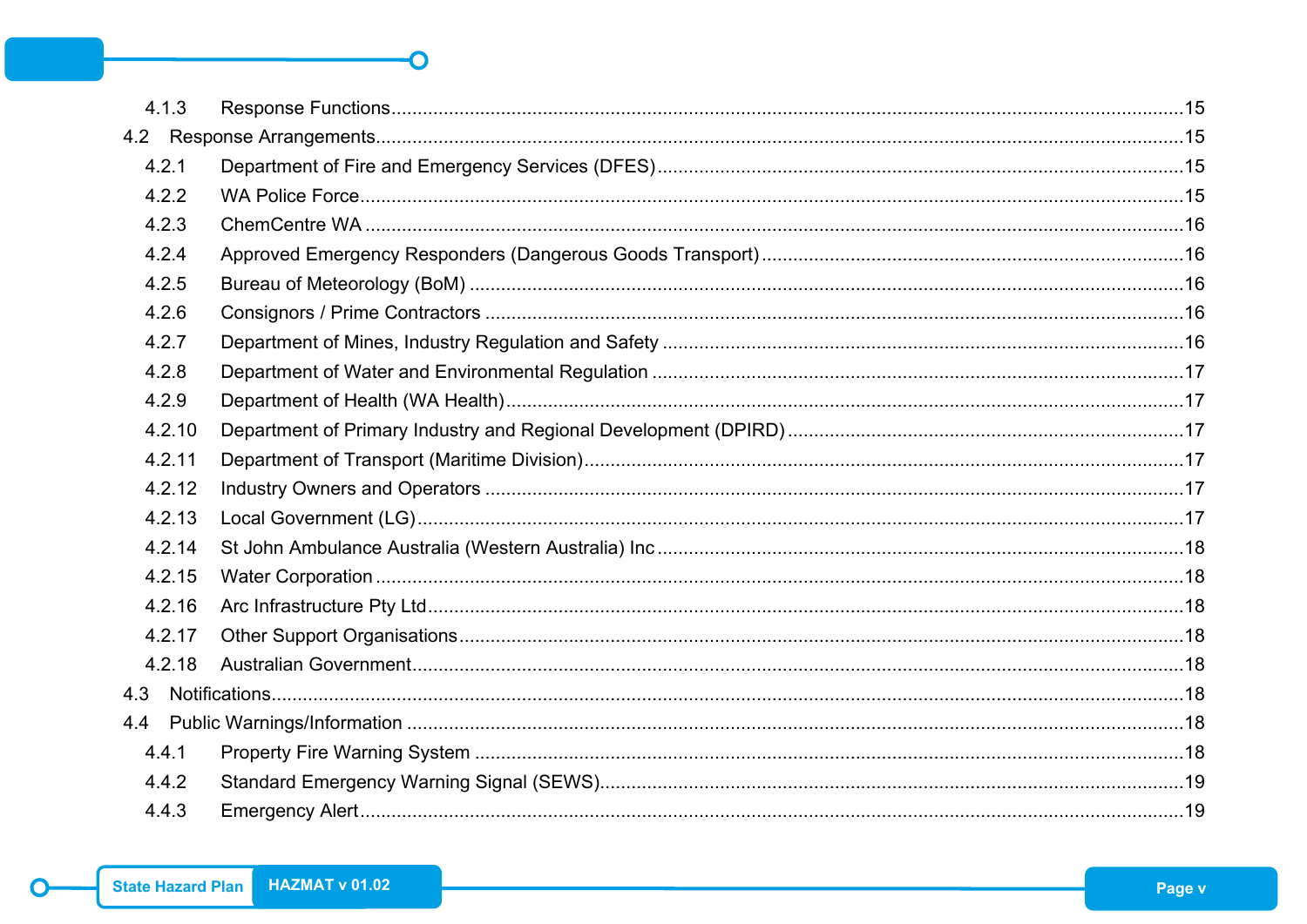| 4.4.4 |  |
|-------|--|
|       |  |
| 4.5.1 |  |
| 4.5.2 |  |
| 4.6   |  |
|       |  |
| 4.7.1 |  |
|       |  |
| 4.8.1 |  |
| 4.9   |  |
| 4.10  |  |
| 5     |  |
|       |  |
| 5.1.1 |  |
| 5.1.2 |  |
| 5.1.3 |  |
| 5.1.4 |  |
|       |  |
|       |  |
|       |  |
|       |  |
|       |  |
|       |  |
|       |  |
|       |  |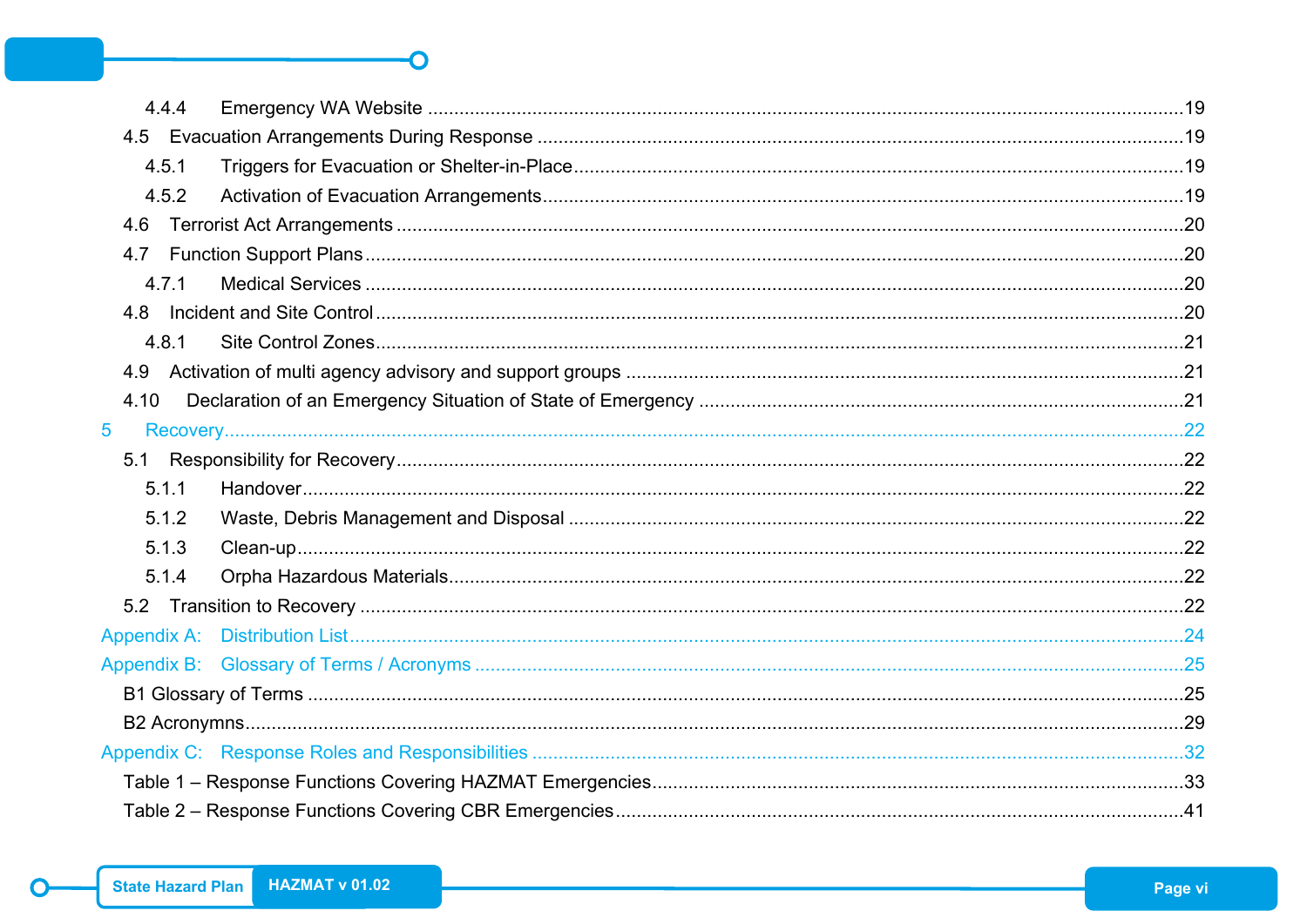#### Appendix E: **Appendix G:** Appendix I: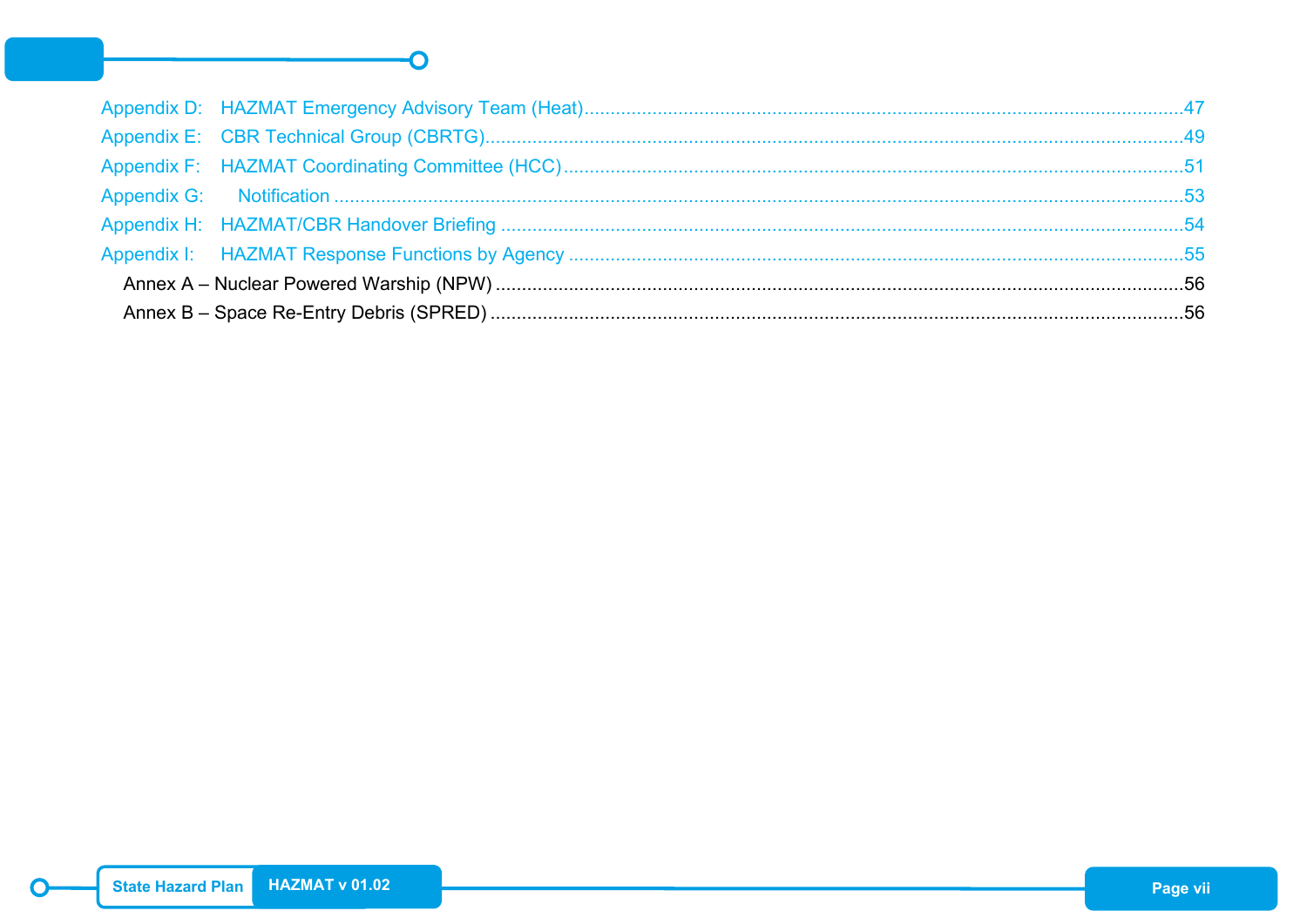## <span id="page-8-0"></span>**1 INTRODUCTION**

The State Hazard Plan for Hazardous Material Emergencies (HAZMAT) (the Plan) provides an overview of arrangements for the management of HAZMAT emergencies in Western Australia and contains information on HAZMAT emergencies prevention, preparedness, response and initial recovery.

The Plan contains two annexes:

- a. **Annex A: Space re-entry debris**. The designated Hazard Management Agency (HMA) for space re-entry debris, including any debris containing radioactive and/or HAZMAT, is the Commissioner of Police[2](#page-8-2).
- b. **Annex B: Nuclear Powered Warship**. The designated HMA for radiation escape from nuclear powered warships is the Commissioner of Police[3.](#page-8-3)

The Plan refers to a range of existing plans and documents relating to HAZMAT emergencies but does not duplicate the information contained in these, instead providing directions to websites or other sources where further information can be obtained if required.

The Fire and Emergency Services (FES) Commissioner is the HMA for actual or impending spillage, release or escape of a chemical, radiological or other substance that is capable of causing loss of life, injury to a person or damage to the health of a person, property or the environment.<sup>[4](#page-8-2)</sup>

## <span id="page-8-3"></span><span id="page-8-2"></span><span id="page-8-1"></span>**1.1 SCOPE**

This Plan covers emergency management arrangements within the geographic boundaries of WA, for HAZMAT emergencies. It describes risk reduction strategies, preparedness for, response to and initiation of recovery arrangements following the impact of HAZMAT emergencies.

#### **The Plan includes emergencies at or involving:**

- a. **Industry sites and ports** where one or more of the following conditions apply:
	- i. Hazardous materials have spread, or have the potential to spread, beyond the boundary;
	- ii. It is beyond the resources of the occupants to contain and clean up effectively and safely;
	- iii. The protective equipment and/or resources at the site are not adequate to deal with the situation;
	- iv. Employees are not experienced in dealing with the situation; and
	- v. Employees or the public are or could be placed at risk.
- b. **Fires and/or unusual situations.** Smoke from fires or odours from situations which involve significant quantities of plastics, tyres, mixed chemicals, waste and scrap from warehouses, manufacturing sites, shopping centres, domestic and farming premises, as well as recycling centres, including used-car recycling, landfill disposal sites and noxious industries.

<sup>4</sup> *Emergency Management Regulations 2006* r. 17

-

<sup>2</sup> *Emergency Management Regulations 2006* r. 16(f)

<sup>3</sup> *Emergency Management Regulations 2006* r. 16(e)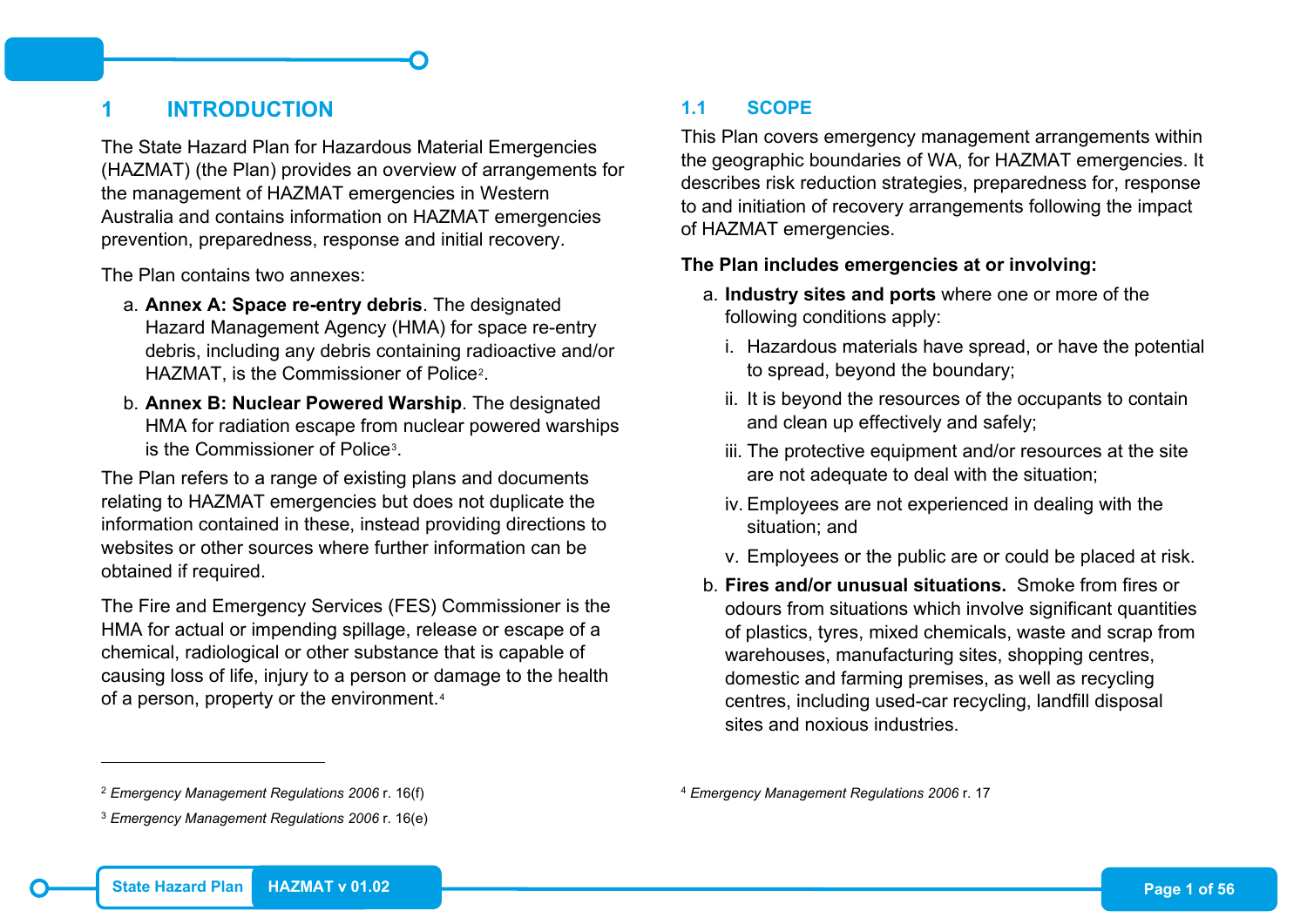- c. **Onshore Pipelines**. Onshore pipelines licensed pursuant to the *Petroleum Pipelines Act 1969*, administered by the Department of Mines, Industry Regulation and Safety (DMIRS) but excluding island facilities (Barrow, Varanus and Airlie)<sup>[5](#page-9-0)</sup>.
- d. **State Waters.** Spillages of HAZMAT (excluding oil) into State waters.
- e. **Unidentified materials**. To be treated as a HAZMAT incident until the materials have been identified. The FES Commissioner is the HMA for other substances.
- f. **Hazardous materials (HAZMAT).** Anything that, if it escapes while being produced, stored, moved, used or otherwise dealt with, may cause personal injury or death, or damage to property or the environment<sup>6</sup>.

#### <span id="page-9-0"></span>**The Plan does not include:**

- a. **Biological substances**. The designated HMA for biological substances is the Chief Executive Officer, Department of Health (WA Health). Arrangements for the management of emergencies from this hazard are included in the [State Hazard Plan –](https://semc.wa.gov.au/emergency-management/plans/state-hazard-plans) Human Biosecurity.
- b. **Oil spills on State Waters**. The designated HMA for spillage, release or escape of oil onto State waters is the Chief Executive Officer, Department of Transport (DoT). Arrangements for the management of emergencies from this hazard are included in [State Hazard Plan](https://semc.wa.gov.au/emergency-management/plans/state-hazard-plans) - Maritime [Environmental Emergencies.](https://semc.wa.gov.au/emergency-management/plans/state-hazard-plans)
- c. **Clandestine Laboratories** Non-emergency activities at illicit drug manufacture sites (i.e. clandestine laboratories). Investigation and scene processing is considered day to day business for WA Police Force, under the authority of the *Misuse of Drugs Act 1981*. It is accepted that WA Police Force is responsible for routine non-emergency activities at clandestine laboratories. If a clandestine laboratory generates the occurrence of a hazard presenting a significantly greater risk (e.g. uncontrolled chemical release, fire or biological agent), control of the incident may be transferred to the relevant Controlling Agency for the subsequent hazard.

<sup>6</sup> *Fire Brigades Act 1942* Part 1

-

<sup>5</sup> Excluded due to privately owned facilities, safety case requirements for emergency response and the inability of Fire Services to respond to remote islands in a reasonable timeframe.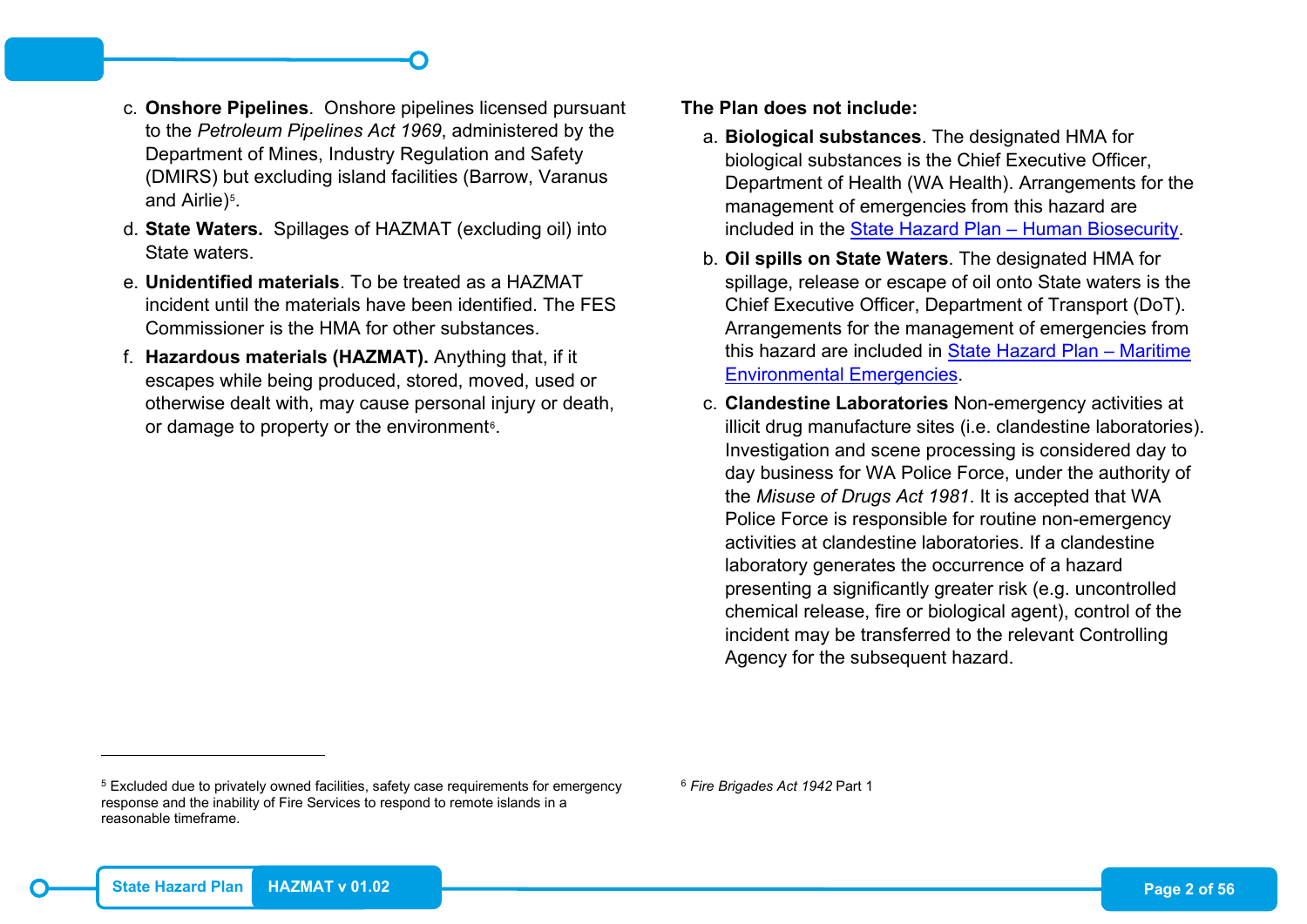#### <span id="page-10-0"></span>**1.2 HAZARD DEFINITION**

The *[Emergency Management Act 2005](https://semc.wa.gov.au/emergency-management/legislation)* (EM Act), defines a hazardous substance as a chemical, biological or radiological substance, or any other substance, that is capable of causing loss of life, injury to a person, or damage to the health of a person or to the environment<sup>7</sup>. Hazardous substance emergencies for which the FES Commissioner is prescribed as HMA are emergencies resulting from the actual or impending spilling, release or escape of a chemical, radiological or other substance that is capable of causing loss of life, injury to a person or damage to the health of a person, property or the environment[8](#page-10-2).

For the purposes of this Plan, the term Hazardous Materials Emergencies (or HAZMAT emergencies) is used to encompass emergencies arising from level 2 and level 3 HAZMAT/CBR incidents (i.e. requiring a significant and coordinated response). The acronyms HAZMAT and CBR (a subset of HAZMAT) are used in the context of the following definitions. In the context of CBR incidents, this Plan only covers emergency management of chemical and radiological incidents.

#### **HAZMAT**

-

The term HAZMAT is an acronym for hazardous materials. A hazardous materials incident means an actual or impending spillage or other escape of a hazardous material that causes or threatens to cause injury or death, or damage to property or the <span id="page-10-2"></span><span id="page-10-1"></span>environment[9.](#page-10-1)

HAZMAT includes dangerous goods (DG) as defined in the *Dangerous Goods Safety Act 2004* and *Regulations 2007*, petroleum as defined in the *Petroleum Pipelines Act 1969* and the *Petroleum and Geothermal Energy Resources Act 1967*. They also include any other hazardous substances/materials which are considered a threat to health or the environment by the Department of Fire and Emergency Services (DFES), DMIRS, Department of Water and Environment Regulation (DWER), WA Health, or the Water Corporation. HAZMAT can also take the form of emissions from fires, or odours from situations including mixed products that may involve plastics, tyres, mixed chemicals as well as wastes and scrap metals.

#### **CBR**

CBR is an acronym for Chemical, Biological and Radiation. A CBR emergency is a hostile act or event, the intention of which is to kill, maim, sicken or prevent society from continuing with normal daily business.

CBR agents are typically weaponised and use explosive devices, mechanical devices or binary reactions for their dispersal. CBR emergencies, whether the intent is terrorism, criminal, revenge, psychological or hoax, will require a police law enforcement response and may invoke other plans.

CBR emergencies have implications relating to Commonwealth, State and Territory responsibilities, public

<sup>9</sup> *Fire Brigades Act 1942* Part 1

<sup>7</sup> *Emergency Management Act 2005*, Part 1, s.3

<sup>8</sup> *Emergency Management Regulations 2006* r.17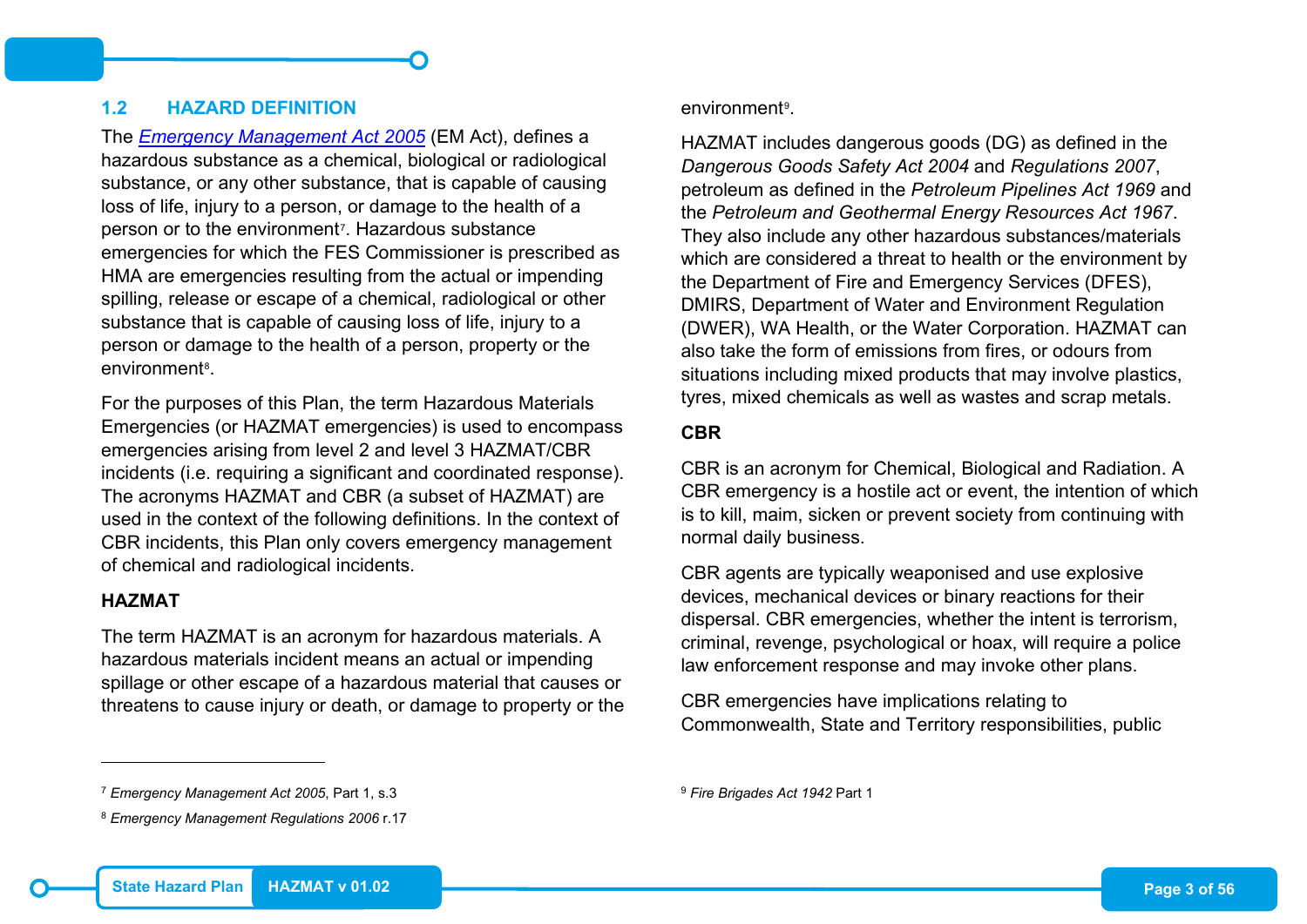safety, health, public confidence, national security and international relations. Therefore, CBR planning involves many special considerations that will be required to cover a wide range of potential hazards.

#### <span id="page-11-0"></span>**1.3 ORGANISATIONAL ROLES AND RESPONSIBILITIES**

The FES Commissioner is the HMA for chemical, radiation or other substances emergencies. The FES Commissioner is also responsible under the *Fire Brigades Act 1942* to take all practicable measures for protecting and saving life and property endangered by HAZMAT incidents; for confining and ending such an incident; and for rendering the site of such an incident safe<sup>10</sup>.

Pollution incidents which require a response by the DWER under the *Environmental Protection Act 1986* may not be a HAZMAT emergency; however, it can be anticipated that all HAZMAT emergencies under the [EM Act](https://semc.wa.gov.au/emergency-management/legislation) may have the potential to become a significant pollution incident.

Information regarding the response roles and responsibilities of relevant agencies under this Plan are detailed in Appendix C, Tables 1 and 2.

It is recommended that each agency with a role or responsibility under this Plan has appropriate operational procedures detailing their response arrangements in accordance with this Plan. These arrangements should be complementary to the agency's operational procedures

<span id="page-11-3"></span>detailing their roles and responsibilities under the [State](https://semc.wa.gov.au/emergency-management/plans/state-em-plan)  [Emergency Management Plan](https://semc.wa.gov.au/emergency-management/plans/state-em-plan) (State EM Plan).

#### <span id="page-11-1"></span>**1.3.1 HAZMAT Coordinating Committee (HCC)**

The HCC is a non-operational committee. Its role is to provide advice and support to the State Emergency Management Committee (SEMC), Government agencies, industry, commerce and the community to ensure an efficient emergency management capability, for HAZMAT/CBRN emergencies, in the State of Western Australia.

## <span id="page-11-2"></span>**1.3.2 HAZMAT Emergency Advisory Team (HEAT)**

The HEAT is a group of technical and emergency management specialists competent in HAZMAT emergency management, available 24/7. Its role is to assist with the management of HAZMAT emergencies. HEAT's operations must be flexible, however, it will typically function as part of the Incident Management Team (IMT) to provide technical advice. It may also form as part of an Incident Support Group (ISG)/Operational Area Support Group (OASG) as dictated by the needs of the incident.

Organisation and membership will depend on the incident complexity, level, or as required by the HMA in accordance with [State Emergency Management Policy](https://semc.wa.gov.au/emergency-management/policy) (State EM Policy) section 5 and [State EM Plan](https://semc.wa.gov.au/emergency-management/plans/state-em-plan) section 5. The roles and responsibilities of HEAT are detailed in Appendix D.

-

<sup>10</sup> *Fire Brigades Act 1942*, s.25(b)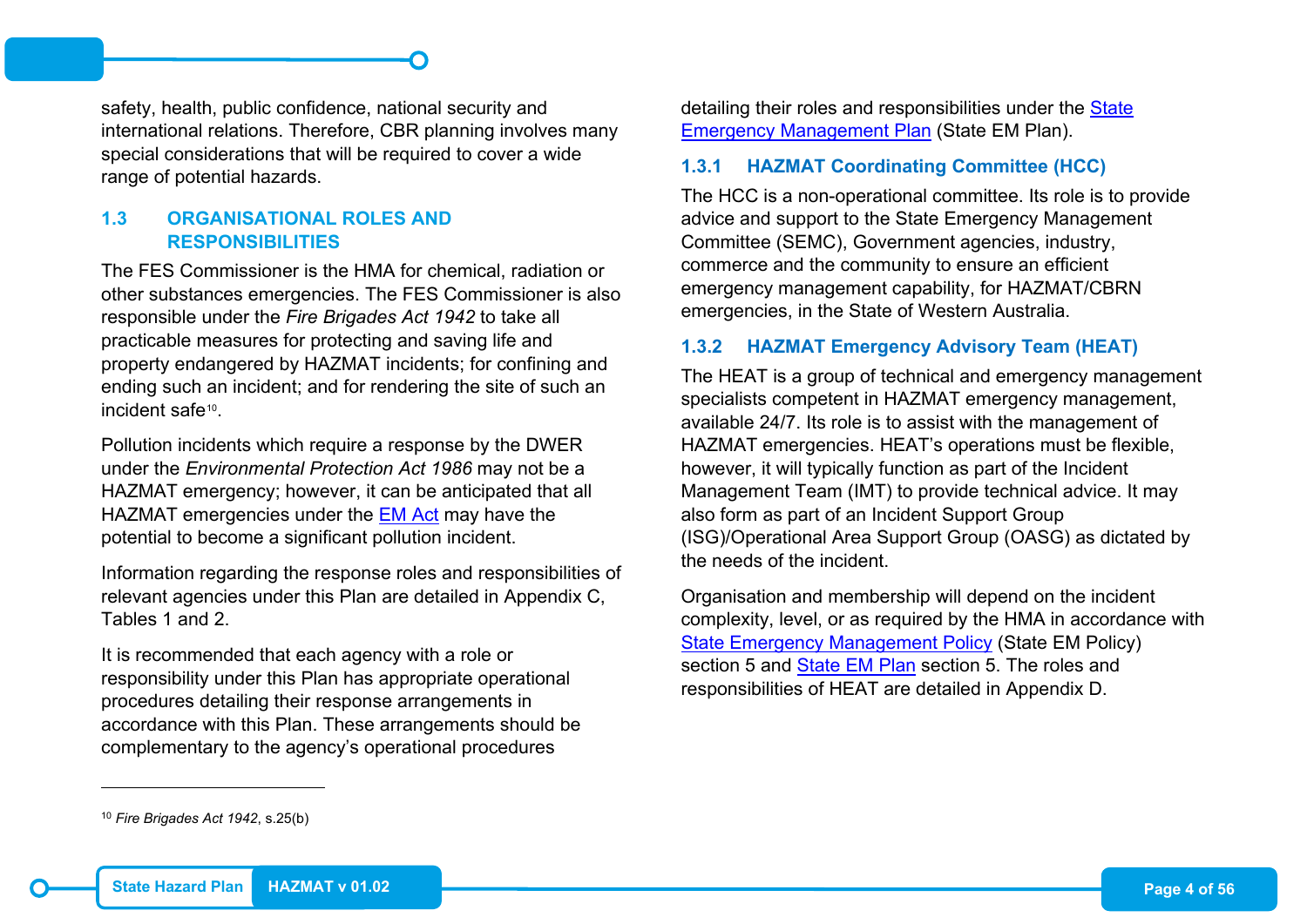### <span id="page-12-0"></span>**1.3.3 Chemical, Biological, Radiological Technical Group (CBRTG)**

This Plan provides for the establishment of the CBRTG. Its role is to provide technical and emergency management advice to the IMT involved in the on-site CBR emergency response. The CBRTG is available 24/7. Its composition and functions are detailed in Appendix E.

#### <span id="page-12-1"></span>**1.4 RELATED DOCUMENTS AND LEGISLATION**

This plan is to be read in conjunction with the following documents:

- Australian Bomb Data Centre, Bombs Defusing the Threat, 5<sup>th</sup> Edition, 2009:
- Australian Health CBRNINC Plan. Domestic Health Response Plan for Chemical, Biological, Radiological or Nuclear Incidents of National Consequence, 2014.
- Australian Standard 3745-2010, Planning for Emergencies in Facilities;
- Australia's Strategy for Protecting Crowded Places from Terrorism, Australian New Zealand Counter Terrorism Committee (ANZCTC), 2017;
- Guidance on the National Coordination Arrangements for Responding to the Deliberate Use of Chemical, Biological and Radiological Materials, National Chemical, Biological and Radiological Working Group (NCBRWG), Feb. 2006;
- National Chemical, Biological and Radiological Security Strategy, Australia New Zealand Counter-Terrorism Committee, 2013;
- National Counter-Terrorism Plan, Australia New Zealand

Counter-Terrorism Committee, 4th Edition, 2017;

- National Marine Chemical Spill Contingency Plan (Chemplan);
- Planning Guidance for Response to a Nuclear Detonation, 2<sup>nd</sup> Edition, June 2012, US National Security Staff Interagency Policy Coordinating Subcommittee for Preparedness and Response to Radiological and Nuclear Threats;
- State Hazard Plan [Maritime Environmental Emergency;](https://semc.wa.gov.au/emergency-management/plans/state-em-plan)
- State Hazard Plan Terrorist Act:
- Suspicious Packages/Substances Assessment Guidelines, National CBR Working Group, May 2011;
- State Hazard Plan [Animal and Plant Biosecurity;](https://semc.wa.gov.au/emergency-management/plans/state-em-plan) and
- [State Hazard Plan –](https://semc.wa.gov.au/emergency-management/plans/state-em-plan) Human Biosecurity.

Legislation and codes relevant to this plan include but are not limited to:

- Australian and International Standards that apply to the manufacture, storage, transport and safe use of hazardous materials;
- *Australian Code for the Transport of Dangerous Goods by Road & Rail*;
- *Criminal Code Act Compilation Act 1913*;
- *Criminal Investigations Act 2006*;
- *Dangerous Goods Safety Act 2004* and *Regulations 2007;*
- *Emergency Management Act 2005*
- *Emergency Management Regulations 2006*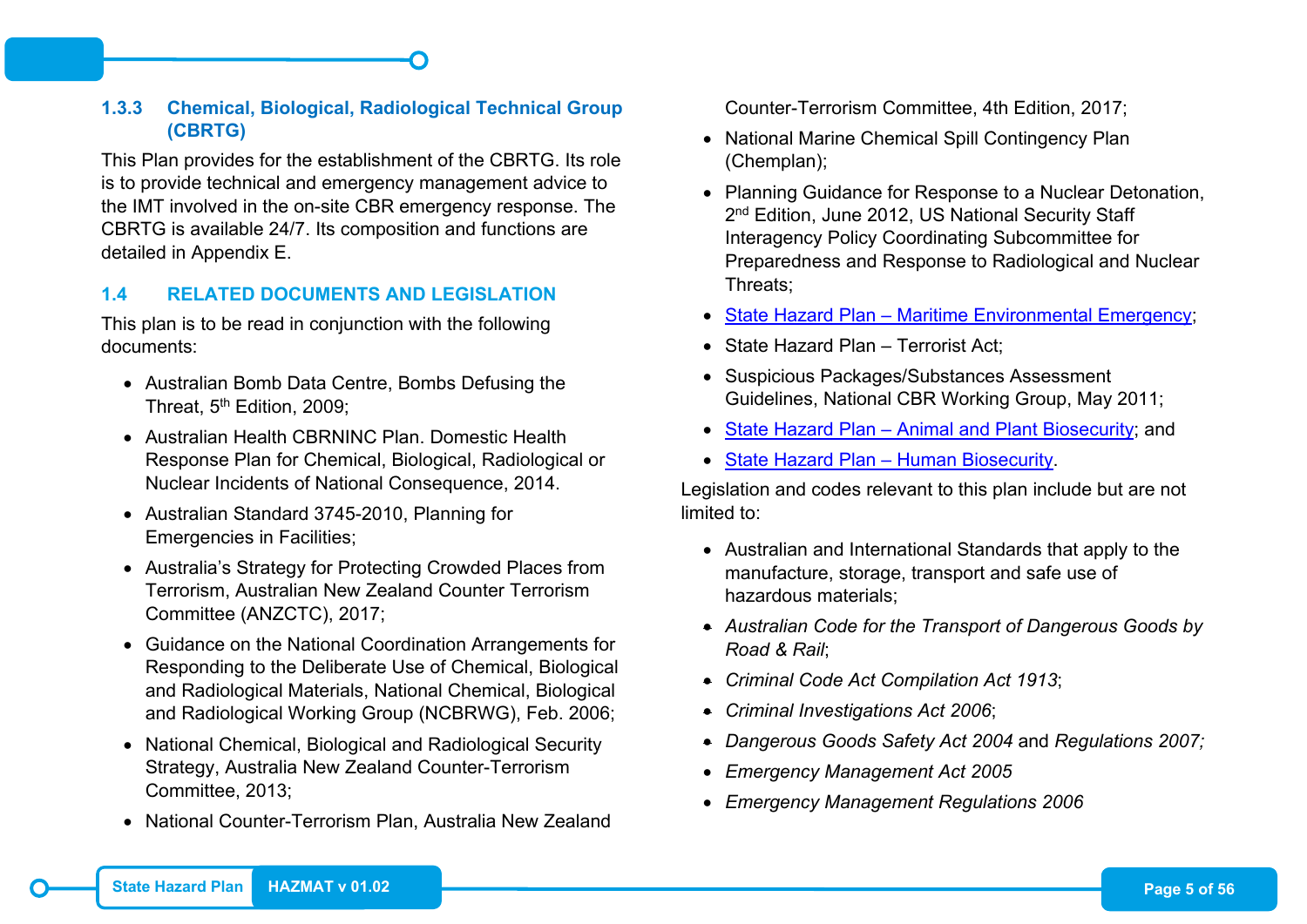- *Environmental Protection Act 1986* and Regulations*;*
- *Fire and Emergency Services Act 1998*;
- *Fire Brigades Act 1942;*
- *Fire Brigades Regulations 1943;*
- *Misuse of Drugs Act 1981*;
- *Occupational Health and Safety Act 1984*;
- *Occupational Health and Safety Regulations 1996;*
- *Public Health Act 2016;*
- *Radiation Safety Act 1975;*
- *Radiation Safety (General) Regulations 1983; and*
- *Radiation Safety (Transport of Radioactive Substances) Regulations 2002.*

## <span id="page-13-1"></span><span id="page-13-0"></span>**1.5 ACTIVITIES INFORMING THE ASSURANCE PROCESS**

The HMA ensures that aspects of operational performance are reviewed and that a consistent and structured approach is applied to all aspects of operational performance. This includes the implementation and evaluation of the outcomes (lessons identified, findings, recommendations, etc.) of such reviews<sup>[11](#page-13-1)</sup>.

Operational Performance Assurance activities identify and generate opportunities for improvement in operational performance to ensure that incident management and response capabilities are continuously improved to provide the most effective service to the community. The types of performance reviews conducted are:

- Reactive operational performance reviews;
- Live incident reviews;
- Operational investigations;
- Hot debrief:
- Formal Operational Debrief;
- Post Incident Analysis (PIA);
- Major Incident Review (MIR);
- External Reviews/Investigations;
- Proactive Operational Performance reviews;
- Post-Exercise Debrief;
- Operational Readiness Review; and
- External Agency Report Reviews.

-

<sup>11</sup> DFES Policy No 54: Operational Performance Assurance Policy, 2017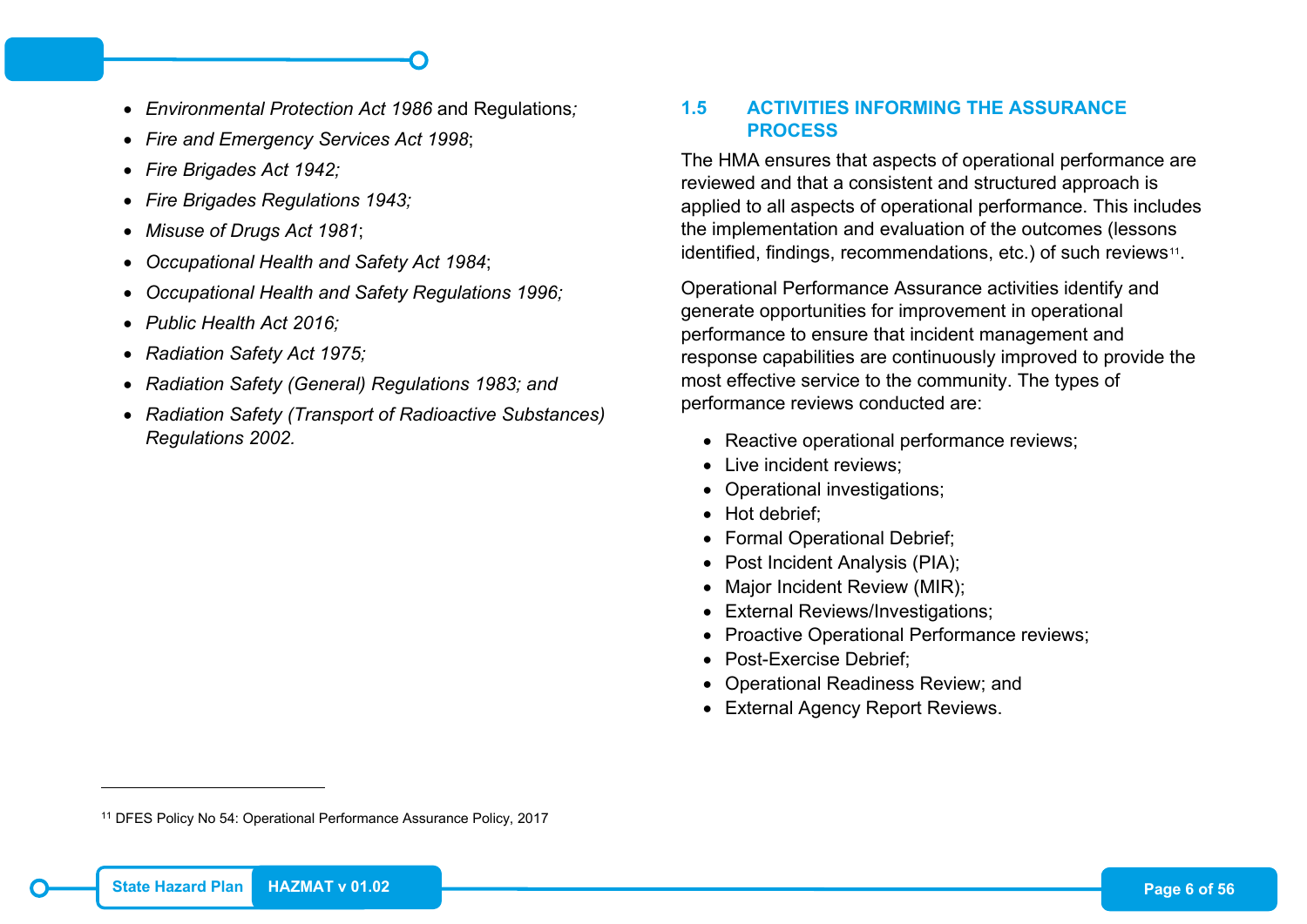## <span id="page-14-1"></span>Information relating to PIA's and MIR's conducted by DFES is included in the DFES Annual Report; this is an essential component of external performance reporting to the Minister for Emergency Services, State Parliament and the wider community. This information also facilitates decision making affecting DFES operations<sup>12</sup>.

Post Operation Reports shall be provided to SEMC in accordance with [State EM Policy](https://semc.wa.gov.au/emergency-management/policy) section 5.11 and [State EM](https://semc.wa.gov.au/emergency-management/plans/state-em-plan)  [Plan](https://semc.wa.gov.au/emergency-management/plans/state-em-plan) section 5.7.

#### <span id="page-14-0"></span>**1.5.1 Maintenance and Review of the Plan**

DFES is responsible for maintaining this Plan and will do this through the HAZMAT Coordinating Committee.

<sup>12</sup> DFES Directive – Operational Performance Assurance, 2017

-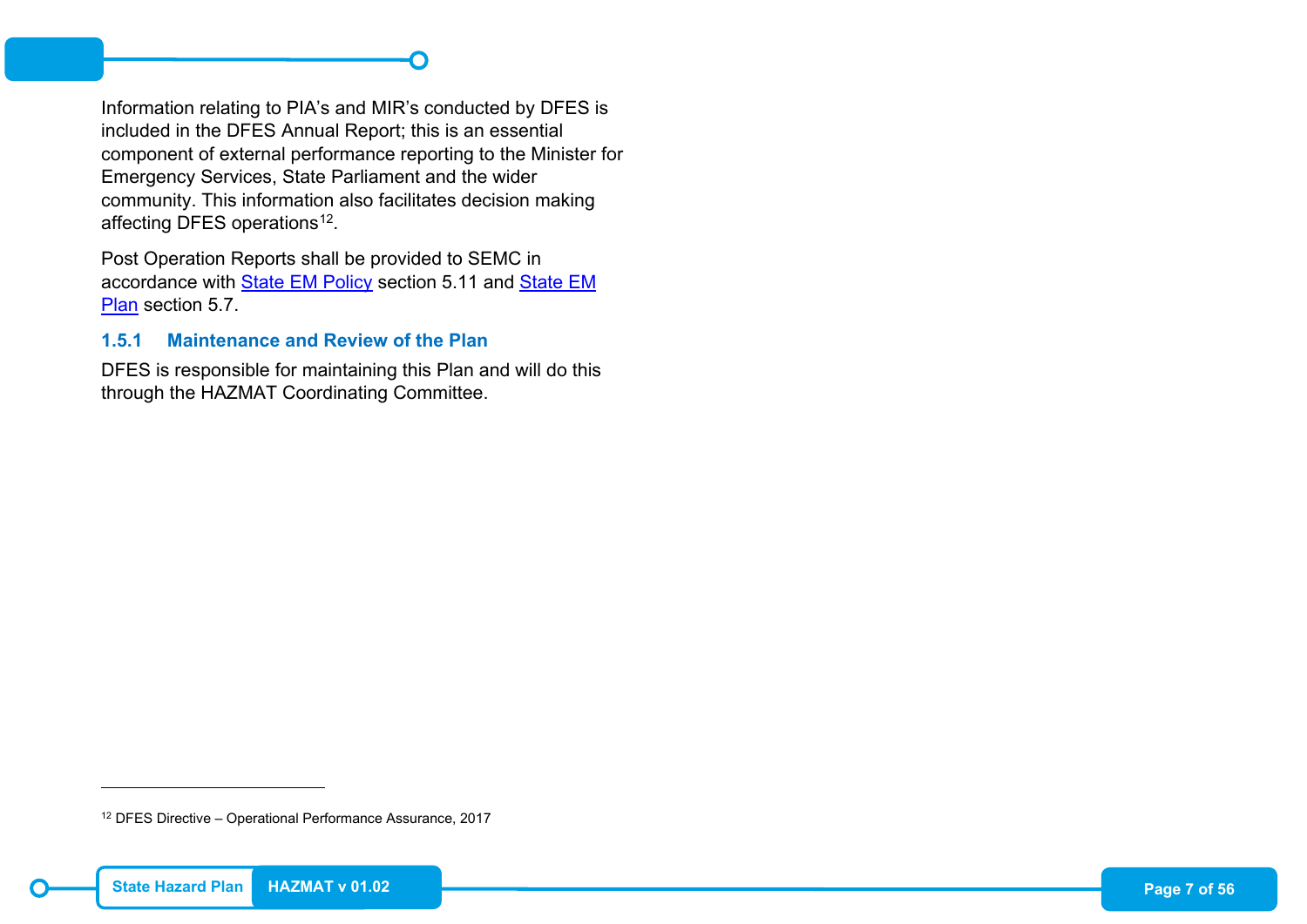## <span id="page-15-0"></span>**2 PREVENTION AND MITIGATION**

#### <span id="page-15-1"></span>**2.1 RESPONSIBILITY FOR PREVENTION AND/OR MITIGATION**

As the HMA, the FES Commissioner has overall responsibility for prevention and mitigation aspects of the chemical, radiation or other substances hazard.

Prevention and mitigation activities are carried out by other agencies and industry as part of their statutory obligations outside of the [EM Act.](https://semc.wa.gov.au/emergency-management/legislation) Risk management processes are regulated by:

- a. Department of Mines, Industry Regulation and Safety;
- b. Department of Water and Environment Regulation;
- c. Department of Transport;
- d. Department of Fire and Emergency Services; and
- e. Radiological Council.

Law enforcement and intelligence agencies also conduct preventative activities relating to CBR. It is incumbent upon the HMA and all agencies involved in this Plan to support all law enforcement preventative measures, as well as those derived from their Legislative and duty-of-care responsibilities.

#### <span id="page-15-2"></span>**2.2 PREVENTION AND/OR MITIGATION STRATEGIES**

Prevention requires active commitment by all sections of government, industry and the community that have involvement with hazardous materials/substances. This may include:

- a. Government through legislation, and Codes of Practice;
- b. Independent groups through development of Standards;
- c. Insurance industry through liability and risk assessments;
- d. Industry through risk management, plant design, procedures and investment in safety; and
- e. Community and individuals through training or awareness, personal protective equipment and safe practices.

#### <span id="page-15-3"></span>**2.2.1 Inspection Programs**

Each agency with responsibility for prevention conducts a systematic inspection program based on identified risks relevant to their jurisdiction.

#### <span id="page-15-4"></span>**2.2.2 Inspection of Dangerous Goods Sites**

DFES in partnership with DMIRS conducts regular inspections of selected licensed DG sites covering a selected range of issues associated with DG.

#### <span id="page-15-5"></span>**2.2.3 Reviews and Inspections of Fire and Emergency Services-Emergency Response Guides (FES-ERG) and Hazardous Material Risk Sites**

DFES in partnership with DWER and the DMIRS develop an intervention list and conduct inspections of FES-ERG sites (refer to 3.3.2). DFES and DWERS also inspect non-Dangerous Goods HAZMAT Risk Sites to reduce the risk and impacts of incidents.

#### <span id="page-15-6"></span>**2.2.4 HAZMAT Coordinating Committee (HCC)**

The HCC will review significant incidents to ascertain, where possible, the cause and ensure follow up actions are undertaken.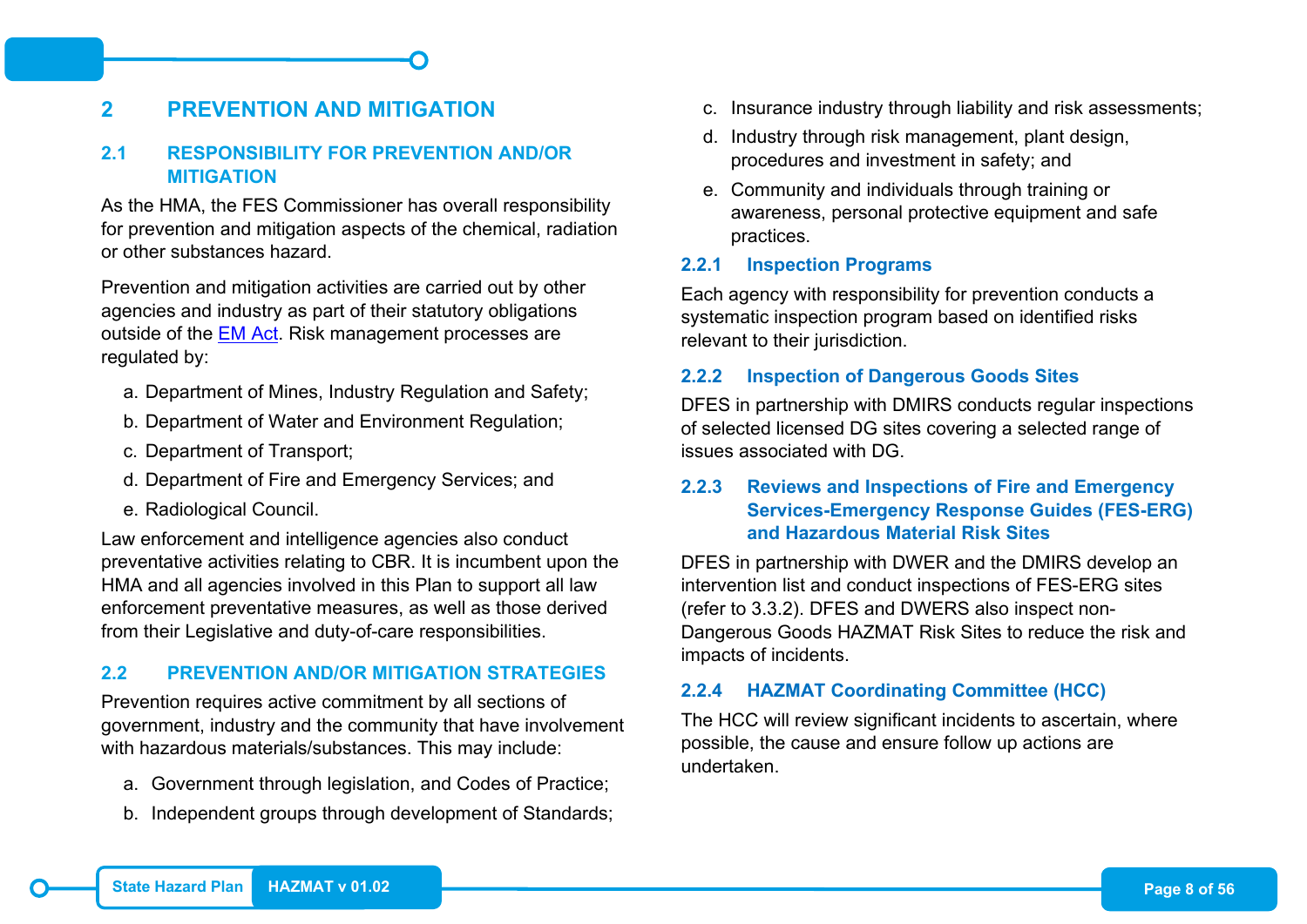## <span id="page-16-0"></span>**3 PREPAREDNESS**

#### <span id="page-16-1"></span>**3.1 RESPONSIBILITY FOR PREPAREDNESS**

As the HMA, the FES Commissioner is responsible for the development of plans and arrangements to manage emergencies in relation to HAZMAT, chemical and radiological incidents.

#### <span id="page-16-2"></span>**3.2 RESOURCES**

#### <span id="page-16-3"></span>**3.2.1 CBR Resources Support from the Australian Government**

- a. **CBR Emergency Management Capability.** The Australian Government maintains a CBR emergency management capability at the national level with a response support capability with respect to terrorist situations within the State. Australian Government support includes:
	- i. the Australian Defence Force (ADF);
	- ii. maintenance of a stockpile of antidotes, antibiotics, vaccines and medical treatment for chemical or bioagents;
	- iii. provision through Australian Radiation Protection and Nuclear Safety Agency (ARPANSA) of specialist advice and measurement devices for radiation based incidents;
- b. Provision of scientific support through the Defence Science and Technology Group (DSTG).

#### <span id="page-16-4"></span>**3.2.2 State Resources Available through DFES**

- a. **Dedicated HAZMAT/CBR Resources.** DFES maintains an operational response capability for HAZMAT/CBR hazards.
- b. **Detection equipment on loan.** DFES has field detection equipment which is operated by the ChemCentre WA on the basis of an MOU between DFES and ChemCentre WA.
- c. **Sampling Equipment on Loan.** ChemCentre WA has provided DFES with gas sampling canisters to be placed on specialist response appliances. The canisters can be used to obtain air samples within the HOT ZONE as part of the initial response.
- d. **HEAT/CBRTG meeting rooms.** DFES maintains facilities required to enable the HEAT/CBRTG to meet and fulfil their functions. The WA Police Force and DFES will jointly determine the assembly location of CBRTG, as needed, based on the security environment.

#### <span id="page-16-5"></span>**3.2.3 Additional State Resources**

- a. **Staff Recall.** All agencies that may be involved in a HAZMAT/CBR emergency shall have the ability to recall staff in accordance with their roles and responsibilities within the Plan
- b. **Decontamination at Hospitals.** Select metropolitan and regional hospitals with an emergency department maintain external showers to be used for decontamination of casualties who may self-present at hospitals.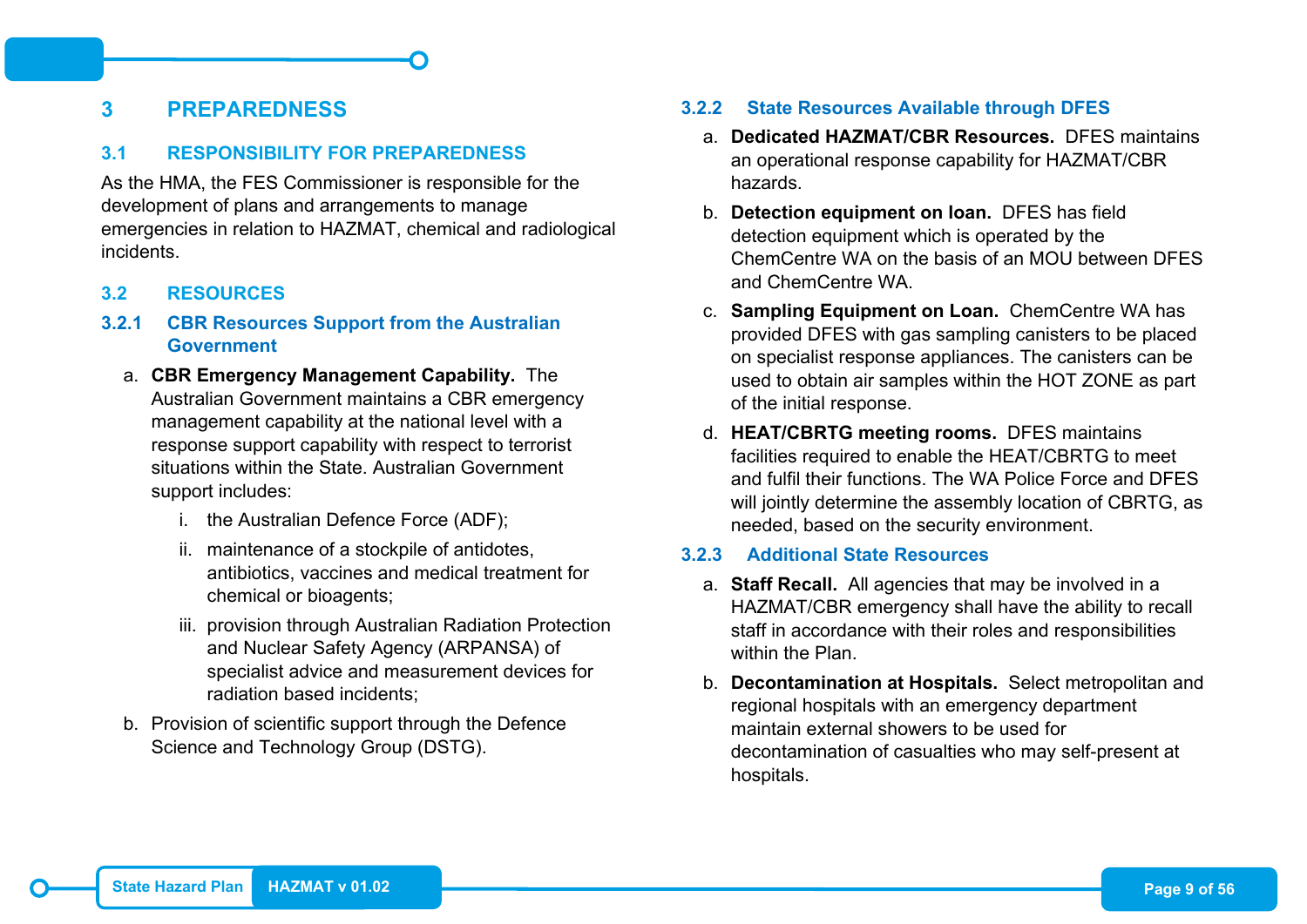- c. **Atropine/Auto-injectors.** St John Ambulance Australia (WA) Inc (SJA) shall maintain a protocol with WA Health to authorise the use by ambulance personnel of Atropine/Auto-injectors that are stored in strategic locations throughout WA.
- d. **Air, Water, Soil** Monitoring. DWER maintains emergency air water and soil monitoring equipment to be deployed in emergencies to assist the HEAT and the HMA in decision making.

#### <span id="page-17-0"></span>**3.3 PLANNING AND ARRANGEMENTS**

#### <span id="page-17-1"></span>**3.3.1 Combat and Support Agency Resourcing**

Each agency that has agreed roles and responsibilities within the Plan are responsible for the provision of people and resources to meet those roles and responsibilities as detailed in Appendix C.

Agencies that provide representation to the HEAT/CBRTG shall ensure their representatives are available 24/7, and that they meet the competency requirements that have been mutually agreed with the HCC.

Those agencies whose roles and responsibilities also require on-scene attendance must also ensure an additional 24/7 availability of both personnel and equipment. Those personnel who attend must also meet mutually agreed competency requirements with DFES that are appropriate to their on-scene functions.

#### <span id="page-17-2"></span>**3.3.2 DFES Planning and Arrangements**

The following plans and arrangements are managed by DFES, on behalf of the FES Commissioner, as HMA.

## **The Western Australian Fire and Emergency Services (WAFES) Manual**

This Manual outlines the overall operational management structure and systems used by DFES for emergency preparedness and response throughout the State. It unites State Legislation, State Emergency Management Policies and Plans with the DFES's structures and its operational doctrine. It describes the FES Commissioner's intent for the role of DFES during emergencies in Western Australia.

#### **Fire and Emergency Services – Emergency Response Guides (FES-ERG)**

A site requires a FES-ERG if the quantity of DG stored or handled on site exceeds ten (10) times the manifest quantity in relation to those goods.

FES-ERGs are prepared or revised by the operator of the site in consultation with the Officer in Charge (OIC) of the fire station or the office of the Fire and Emergency Services Department nearest the site. The regulation requires that the operator of the site must review the agreed FES-ERG for the site and if necessary revise it:

- whenever there is a significant change to the type or quantity of DG on site;
- whenever there is a significant change to the layout of the site or to any structure on the site;
- as soon as practicable after a fire or dangerous situation occurs on the site; and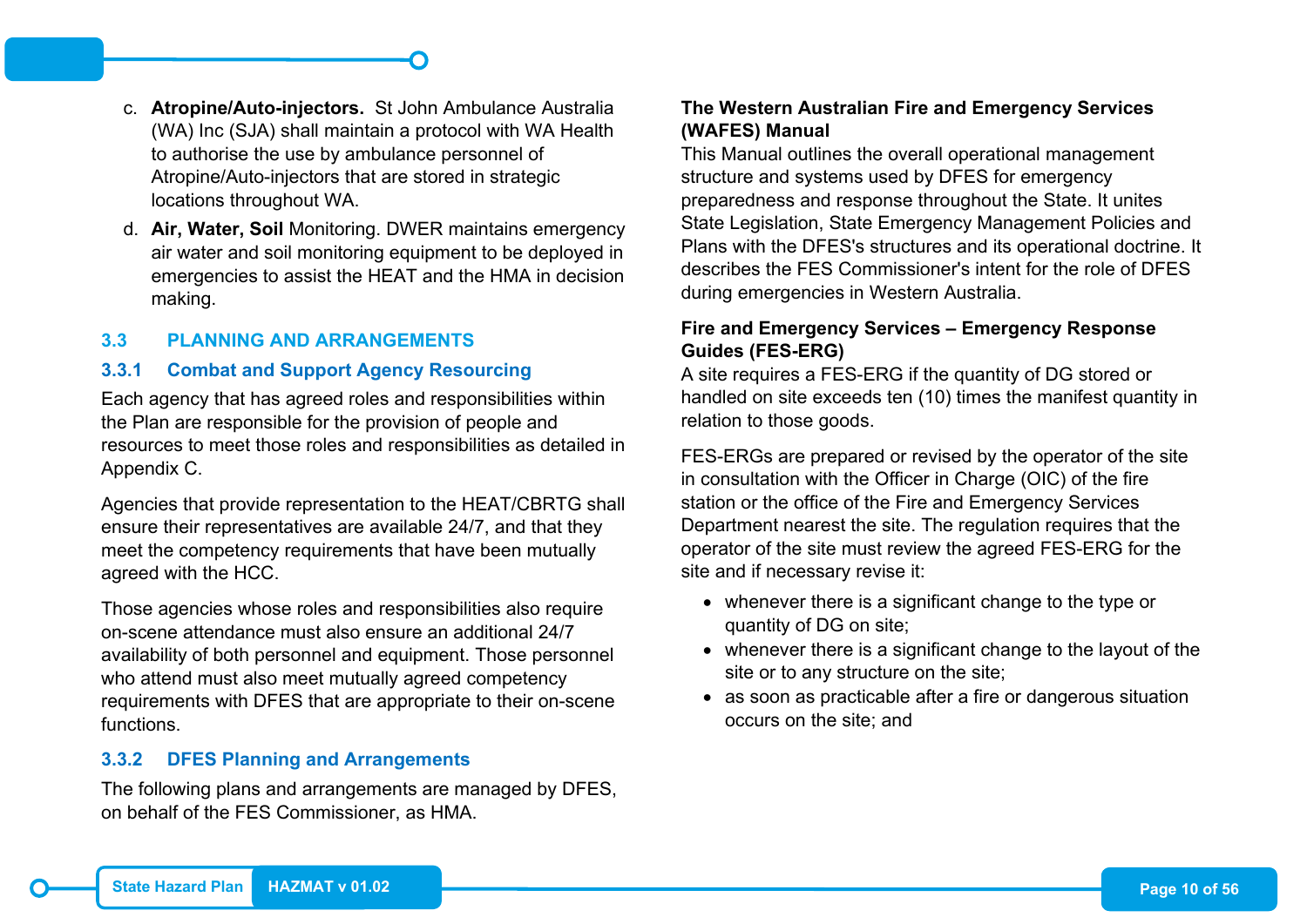• in any event, at intervals of not more than 3 years from the day on which the guide was first prepared or last reviewed<sup>13</sup>

Completed plans are maintained by DFES Special Operations Response Branch via an electronic database. FES will provide database access to key stakeholders on a need-to-know basis. [FES Emergency Guides and Plans](https://fes-guides-plans.dfes.wa.gov.au/Account/Login?ReturnUrl=%2f)

Hard copies of the FESERG are also kept at the site or premises. Radioactive substances are specifically excluded from the *Dangerous Goods Safety (Storage and Handling of Non-explosives) Regulations 2007*.

#### **Site Inspections and Operational Pre-plans**

DFES conducts a program of site inspections throughout Western Australia according to risk. DFES personnel are further required to prepare Operational Pre-plans (OPP). The OPP is designed to provide the OIC with information to help in applying appropriate action at an incident. Completed plans are maintained by DFES Special Operations Branch via an electronic database. DFES will provide database access to key stakeholders on a need-to-know basis.

#### **Chemical Database**

-

The DFES Communications Centre maintains a database (Chemdata) of information for HAZMAT emergencies.

#### <span id="page-18-1"></span>**Gas Dispersion Modelling**

DFES and ChemCentre WA, through HEAT, maintains a computer-modelling program and competency for the calculation of downwind dispersion of gas releases.

#### **Resourcing Fire Appliances**

DFES ensures all fire appliances are provided with a HAZMAT Emergency Response Guide (HERG) for its fire-fighting personnel.

#### <span id="page-18-0"></span>**3.3.3 Industry Planning and Preparedness**

#### **Dangerous Goods Site Emergency Plans**

All licensed DG sites under the *Dangerous Goods Safety (Storage and Handling of Non-explosive) Regulations 2007* are required to prepare an emergency plan.

#### **Dangerous Goods Transport Emergency Response Plans**

All DG consigned for transport in placard quantities are required under the *Dangerous Goods Transport (Road and Rail Transport of Non-explosive) Regulations 2007* to prepare an emergency plan. This includes a requirement to establish a contract with an "approved emergency responder," to provide a clean-up in the event of an emergency involving DG.

#### **Industry Arrangements**

Industries that deal in the storage, handling and transport of DG and hazardous substances shall maintain a 24/7 contact and ensure Safety Data Sheets (SDS) are available. As appropriate, industry is encouraged to develop their own

<sup>13</sup> *Dangerous Goods Safety (Storage and Handling on Non-explosives) Regulation 2007* (as amended 2017). r.76B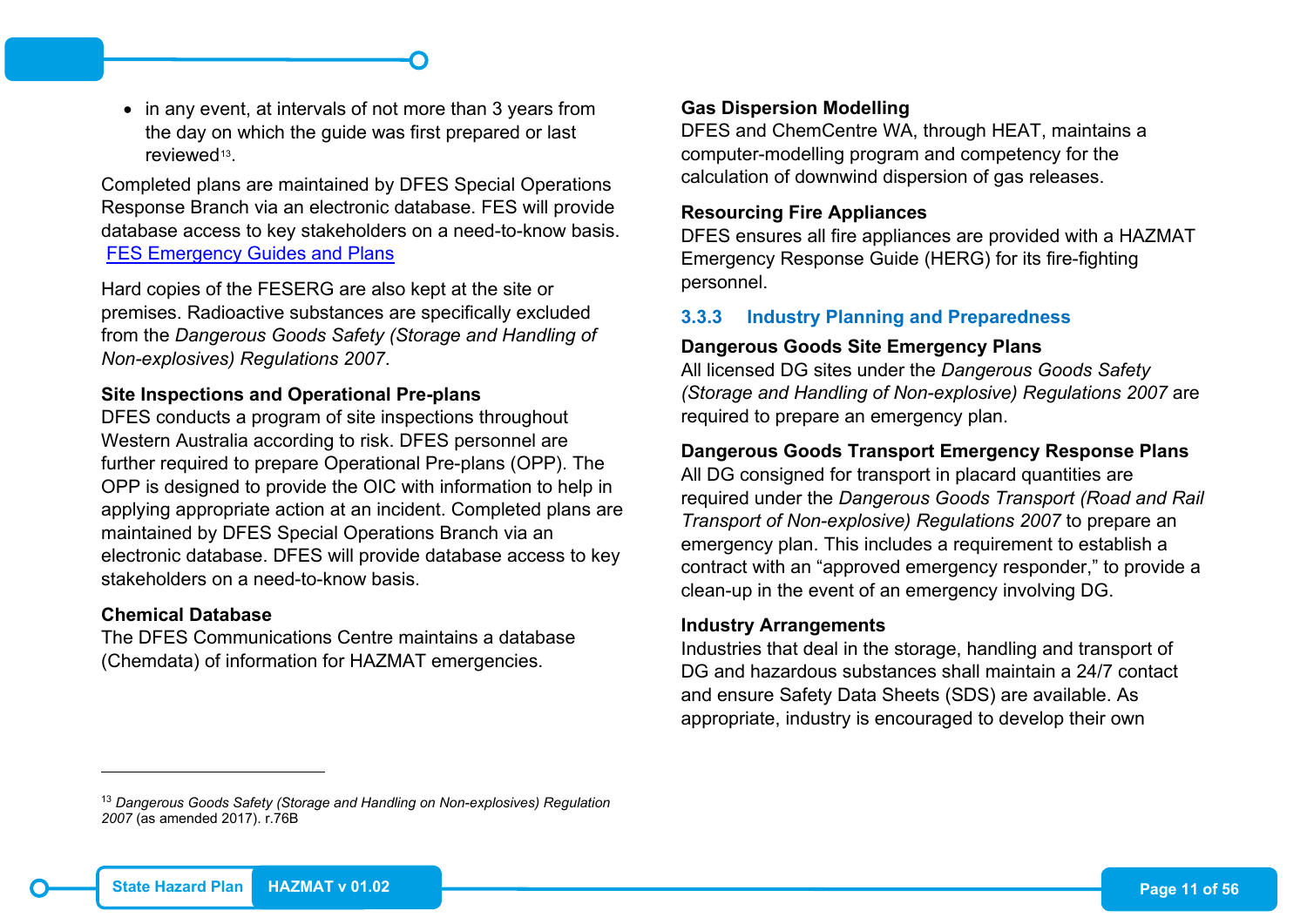response capacity by:

- i. mutual aid agreements;
- ii. provision of emergency response appliances;
- iii. provision of protective equipment;
- iv. development of competent response teams; and
- v. maintenance of adequate stocks of neutralizing agents.

#### <span id="page-19-0"></span>**3.3.4 Approved Emergency Responders**

Contractors can seek accreditation to become an approved DG emergency responder (for DG transport) by application to the DMIRS. The current list of approved emergency responders is maintained on the DMIRS website: [www.dmirs.wa.gov.au/](http://www.dmirs.wa.gov.au/)

#### <span id="page-19-1"></span>**3.4 TRAINING**

Each agency is responsible for training their own staff in their roles as detailed in the Plan.

#### <span id="page-19-2"></span>**3.4.1 DFES Facilitated Training**

DFES is responsible for managing an integrated training program for key personnel across agencies to ensure the SHP – HAZMAT operates successfully. This includes:

- a. **Management of CBR Incidents Course.** Training of personnel from agencies who may have an incident management role during a CBR emergency.
- b. **Self-Contained Breathing Apparatus (SCBA) and Protective Equipment.** Training of other agency personnel which have a CBR response role that is required to become competent in the use of SCBA and protective equipment appropriate to their roles and responsibilities contained in this Plan.

c. **Detection Equipment.** Training of DFES personnel in the operation, maintenance, and interpretation of dedicated detection equipment.

#### <span id="page-19-3"></span>**3.5 FIRST RESPONDERS**

Agencies, whose personnel may be the first to arrive at a HAZMAT or HAZMAT/Fire emergency, shall provide potential first responders with appropriate guidelines with respect to first response actions. First responders could include transport drivers, police, ambulance, and local government employees.

Emergency services need an awareness level of training in what could be expected if responding to a HAZMAT emergency. First Responder Officers need to be aware that an incident may be the result of a criminal or terrorist action.

#### <span id="page-19-4"></span>**3.6 COMMUNITY INFORMATION AND EDUCATION**

DFES ensures community awareness through its systematic inspection and compliance programs in cooperation with DWER and DMIRS.

DFES via HEAT/CBRTG is responsible for the provision of information related to the consequence management and impacts of incidents to the community and environment, as required.

#### <span id="page-19-5"></span>**3.7 EVACUATION ARRANGEMENTS**

Evacuation arrangements will be developed according to the [State EM Policy](https://semc.wa.gov.au/emergency-management/policy) section 5.7 and [State EM Plan](https://semc.wa.gov.au/emergency-management/plans/state-em-plan) section 5.3.2 that are appropriate for HAZMAT emergencies.

HAZMAT emergencies can sometimes release hazardous gases or contaminants which become airborne and can move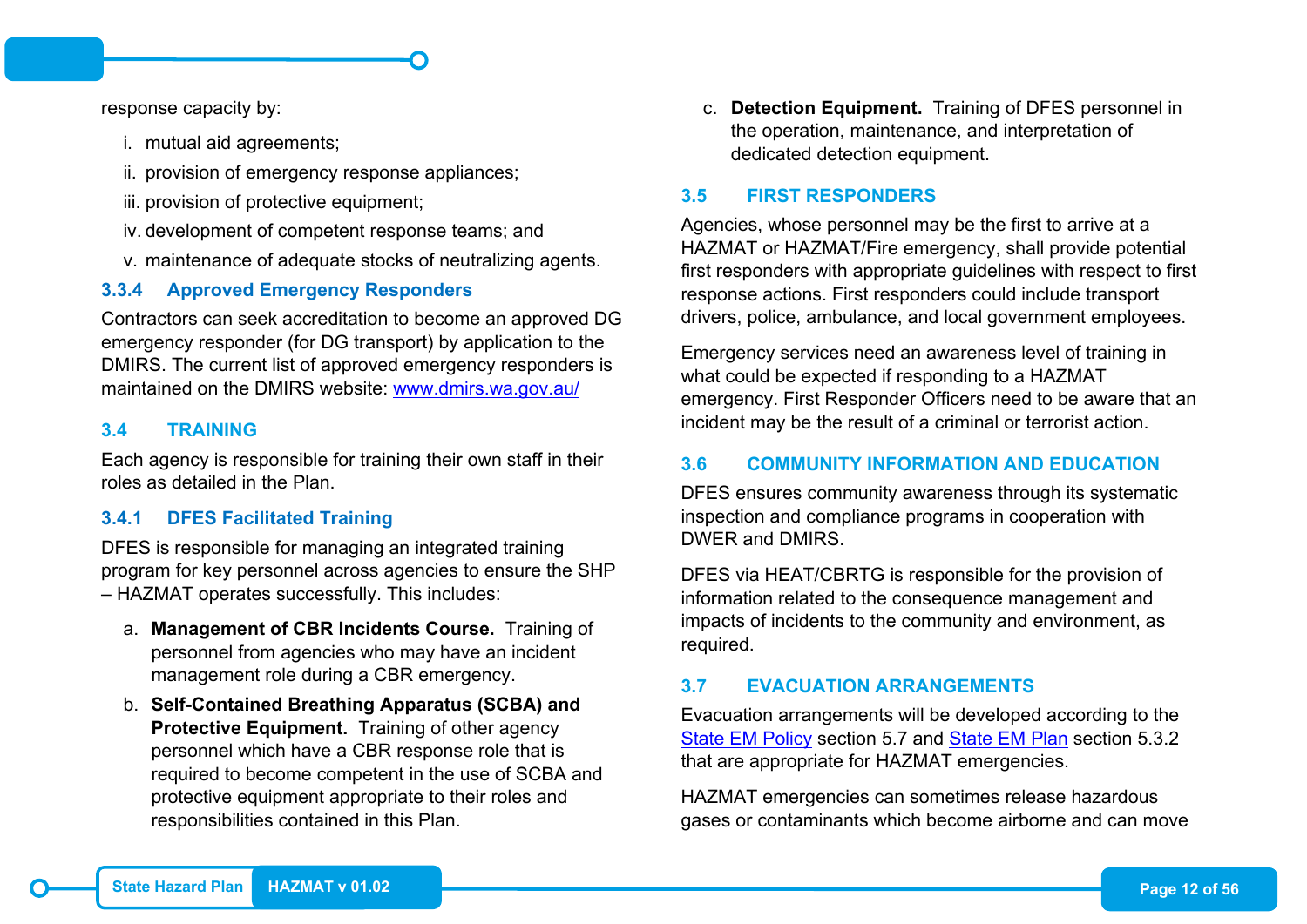off-site with the wind. The onset of these emergencies is sometimes so rapid that evacuation is often not an option, and shelter-in-place actions are required.

DFES, as the Controlling Agency, will determine the need for either evacuation or shelter-in-place, through consultation and consideration of advice provided from HEAT/CBTRG to determine the area where this action will be required. DFES will implement evacuation measures in accordance with section 5.3.2 of the [State EM Plan.](https://semc.wa.gov.au/emergency-management/plans/state-em-plan)

#### <span id="page-20-0"></span>**3.7.1 Major Hazard Facilities and Evacuation**

In accordance with the *Dangerous Goods Safety (Major Hazard Facilities) Regulations 2007*, the owners of Major Hazard Facilities (MHF) are required to consult with the local community with respect to the actions they may need to take in the event of an emergency at the MHF.

#### <span id="page-20-1"></span>**3.8 ASSISTANCE ARRANGEMENTS WITH OTHER JURISDICTIONS**

Should a HAZMAT emergency be beyond the resources of the State, support may be requested from the Australian Government, other States or overseas. Deployment will be managed by the agency employing the deployed personnel in accordance with individual agency policy and directives.

Assistance to interstate, overseas and other jurisdictions for HAZMAT emergencies will be coordinated at a state level by DFES. This will include determination of the process involved and recognition of pre-existing arrangements for interjurisdictional assistance by other agencies where such arrangements exist.

Arrangements for Interstate Assistance (AIA) have been developed on behalf of the Commissioners and Chief Officers Strategic Committee (CCOSC) through the National Resource Sharing Centre (NRSC) to provide the timely and meaningful exchange of capability between Australian states and territories during significant incidents. The Commonwealth, through Emergency Management Australia (EMA), Co-Chairs CCOSC and is integral to this Arrangement.

The AIA provides for mutual assistance between Australian emergency management agencies: fire services, emergency services and land management agencies. It is for domestic use within Australia, which may involve New Zealand resources with the focus to support operational deployments.

All requests for Australian Government Physical Assistance are to be made in accordance with [State EM Policy](https://semc.wa.gov.au/emergency-management/policy) section 5.10 and [State EM Plan](https://semc.wa.gov.au/emergency-management/plans/state-em-plan) section 5.6.

#### <span id="page-20-2"></span>**3.8.1 Australian Government Assistance**

The provision of Australian Government physical assistance is dependent upon established criteria and requesting arrangements. All requests for Commonwealth physical assistance are to be made in accordance with [State EM Policy](https://semc.wa.gov.au/emergency-management/policy) section 5.10 and [State EM Plan](https://semc.wa.gov.au/emergency-management/plans/state-em-plan) section 5.6.

#### <span id="page-20-3"></span>**3.8.2 Assistance Request**

DFES may request interstate or international assistance from like agencies in the event of a major emergency or multiple emergencies beyond the capability of DFES resources. Following consultation at DFES State Operations Centre (SOC), EMA and Australasian Fire and Emergency Services Authorities Council (AFAC) may be contacted and advised that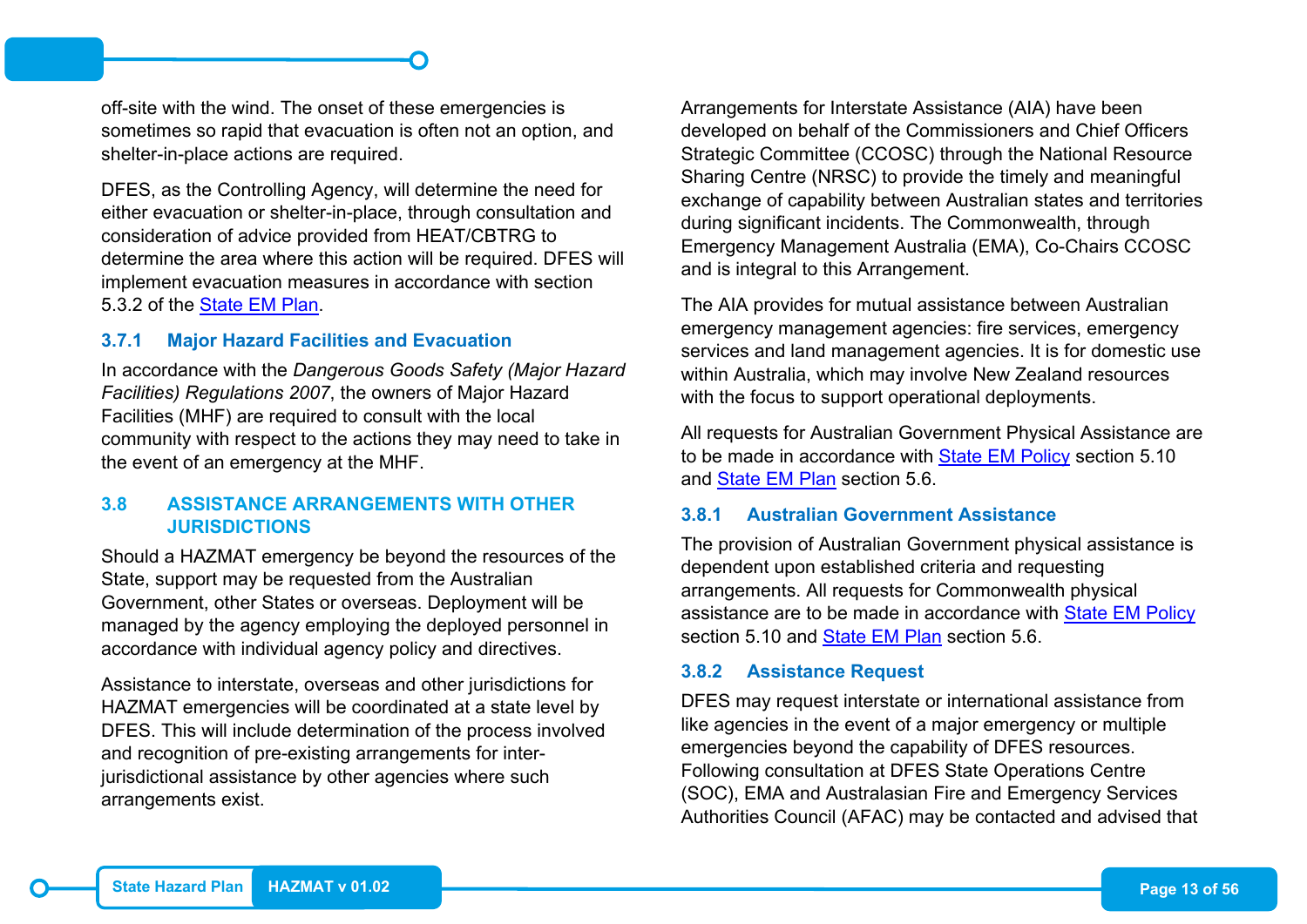assistance is required including the effect required and/or composition of the resources required.

#### <span id="page-21-0"></span>**3.8.3 Eucla / South Australia**

A Memorandum of Understanding exists between the Eucla Volunteer Fire and Emergency Service (VFES), the Shire of Dundas, the South Australia Country Fire Service and DFES to establish, maintain and support the Eucla VFES whose role and responsibilities involve cross border response and which include 'HAZMAT recovery.' The MOU remains in force for five (5) years from the  $27<sup>th</sup>$  July 2017.

#### <span id="page-21-1"></span>**3.8.4 Assistance to Other States / Territories**

CBR Incidents may trigger Interstate assistance arrangements provided in accordance with the protocols established under the National Counter-Terrorism Plan, National Counter-Terrorism Handbook and the Australian Government Disaster Response Plan (COMDISPLAN).

The Commonwealth of Australia and the State of Western Australia, as represented by DFES has a service delivery arrangement for the Indian Ocean Territories of Christmas Island and Cocus (Keeling Islands). This includes the provision of consultancy services and advice to the Commonwealth Department on a fee for service basis subject to the State agency's availability.

#### <span id="page-21-2"></span>**3.8.5 Assistance to Overseas**

Requests for assistance from overseas jurisdictions are managed in accordance with the Australian Government Overseas Disaster Assistance Plan (AUSASSISTPLAN) and arrangements. Requests to WA from the Australian Government to assist jurisdictions overseas will be determined at the time by the Commissioner of Police on a case-by-case basis.

#### <span id="page-21-3"></span>**3.8.6 Interstate / International Deployment**

DFES will consider all requests to provide personnel to assist interstate/international agencies in the combating of large emergencies. The deployment of resources will be dependent on the level of activity and/or prevailing risk in Western Australia at the time. Upon receiving a request for assistance, the FES Commissioner (or Deputy Commissioner Operations or delegate) will liaise with the host State/AFAC to identify the human and resource requirements and confirm deployment procedures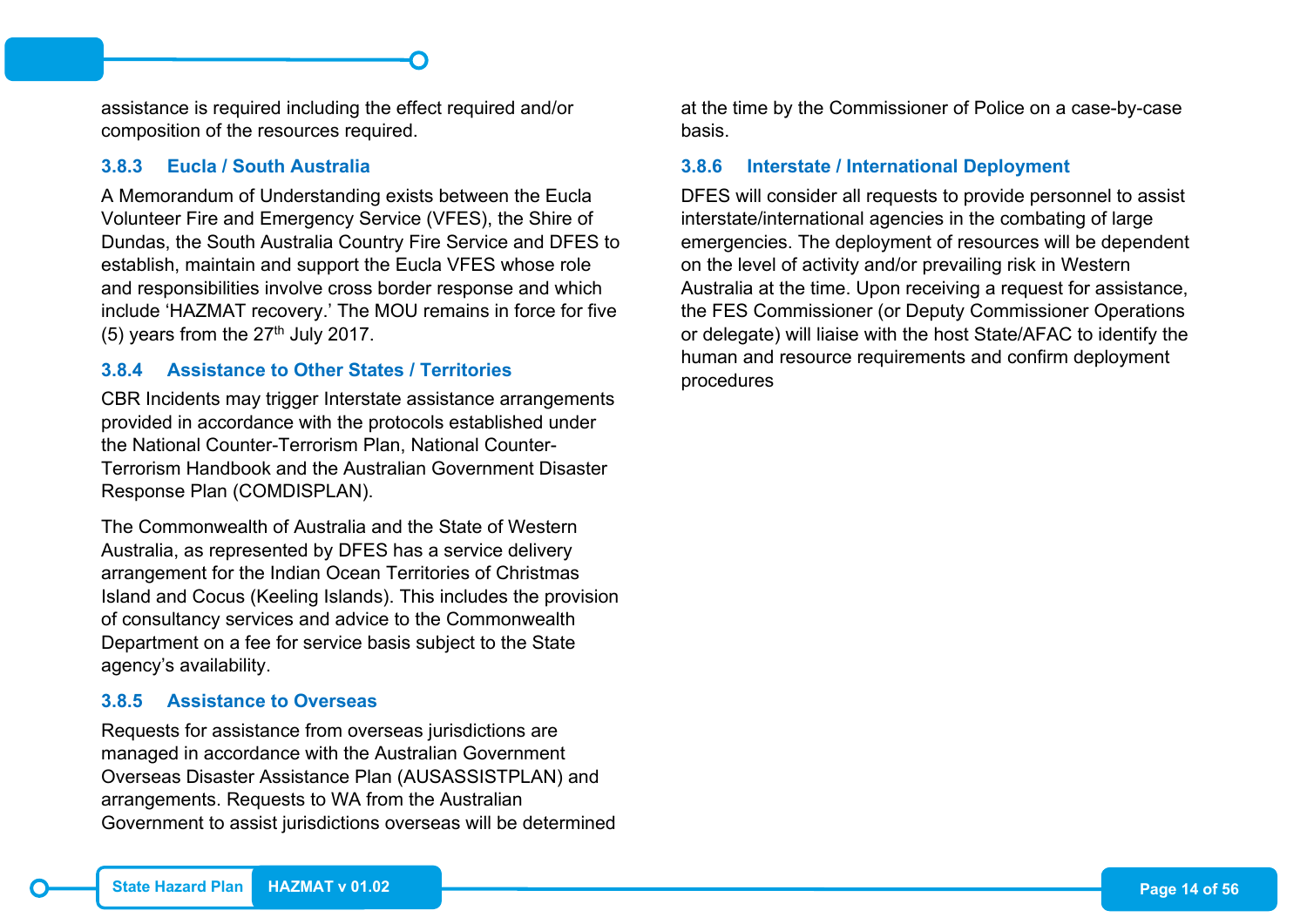## <span id="page-22-0"></span>**4 RESPONSE**

#### <span id="page-22-1"></span>**4.1 RESPONSIBILITY FOR RESPONSE**

The FES Commissioner as the HMA has responsibility for responding to HAZMAT[14](#page-22-8)[15](#page-22-9) emergencies.

#### <span id="page-22-2"></span>**4.1.1 Multiple Hazards**

In accordance with [State EM Plan](https://semc.wa.gov.au/emergency-management/plans/state-em-plan) section 5.1.2, "where a subsequent hazard caused by the initiating hazards presents a significantly greater risk, management of the incident may be transferred to the relevant HMA for the subsequent hazard by agreement between the two agencies," DFES will respond 'by agreement' where the 'subsequent hazard' involves chemical, radiological or other substances until that aspect is completed.

#### <span id="page-22-3"></span>**4.1.2 Ships in State Waters**

In relation to ships in State waters, or at berth, in which the emergency includes HAZMAT, and in which the hazard and/or the mitigating actions required may affect the structural integrity of the ship, then the emergency shall be regarded as a Marine Transport Emergency (MTE). DFES will be responsible for the HAZMAT component of the emergency.

#### <span id="page-22-4"></span>**4.1.3 Response Functions**

The responsibilities for each response function covering HAZMAT/CBR are identified in Appendix C.

#### <sup>14</sup> *Fire Brigades Act 1942*, s.25(b)

-

#### <span id="page-22-10"></span><span id="page-22-9"></span><span id="page-22-8"></span><span id="page-22-5"></span>**4.2 RESPONSE ARRANGEMENTS**

#### <span id="page-22-6"></span>**4.2.1 Department of Fire and Emergency Services (DFES)**

Mobilisation and management of DFES resources are coordinated through its Communications Centre (COMCEN) and the SOC, Metropolitan Operations Centre (MOC) or relevant Regional Operations Centre (ROC). COMCEN receives Triple Zero (000) calls state-wide and dispatches resources. DFES will respond in accordance with DFES Doctrine<sup>[16](#page-22-10)[17](#page-22-8)[18](#page-22-9)</sup>. DFES HAZMAT/CBRN response involves 5 phases:

- Arrival
- Immediate action and product identification
- First strike action
- Recovery
- Decontamination.

DFES first arriving officers will provide a situation report (SITREP) and establish HOT, WARM and COLD control zones. The DFES Geospatial Information Systems (GIS) product, FES Maps automatically generates and publishes first responder maps on classification of a HAZMAT incident.

#### <span id="page-22-7"></span>**4.2.2 WA Police Force**

Assists the HMA, through HEAT/CBRTG, in dealing with all chemical, radiological or other substances emergencies.

<sup>18</sup> DFES SOP 3.6.2 Decontamination

<sup>15</sup> *Emergency Management Regulations 2006*, r.17

<sup>16</sup> DFES Directive 3.6 HAZMAT/CBRN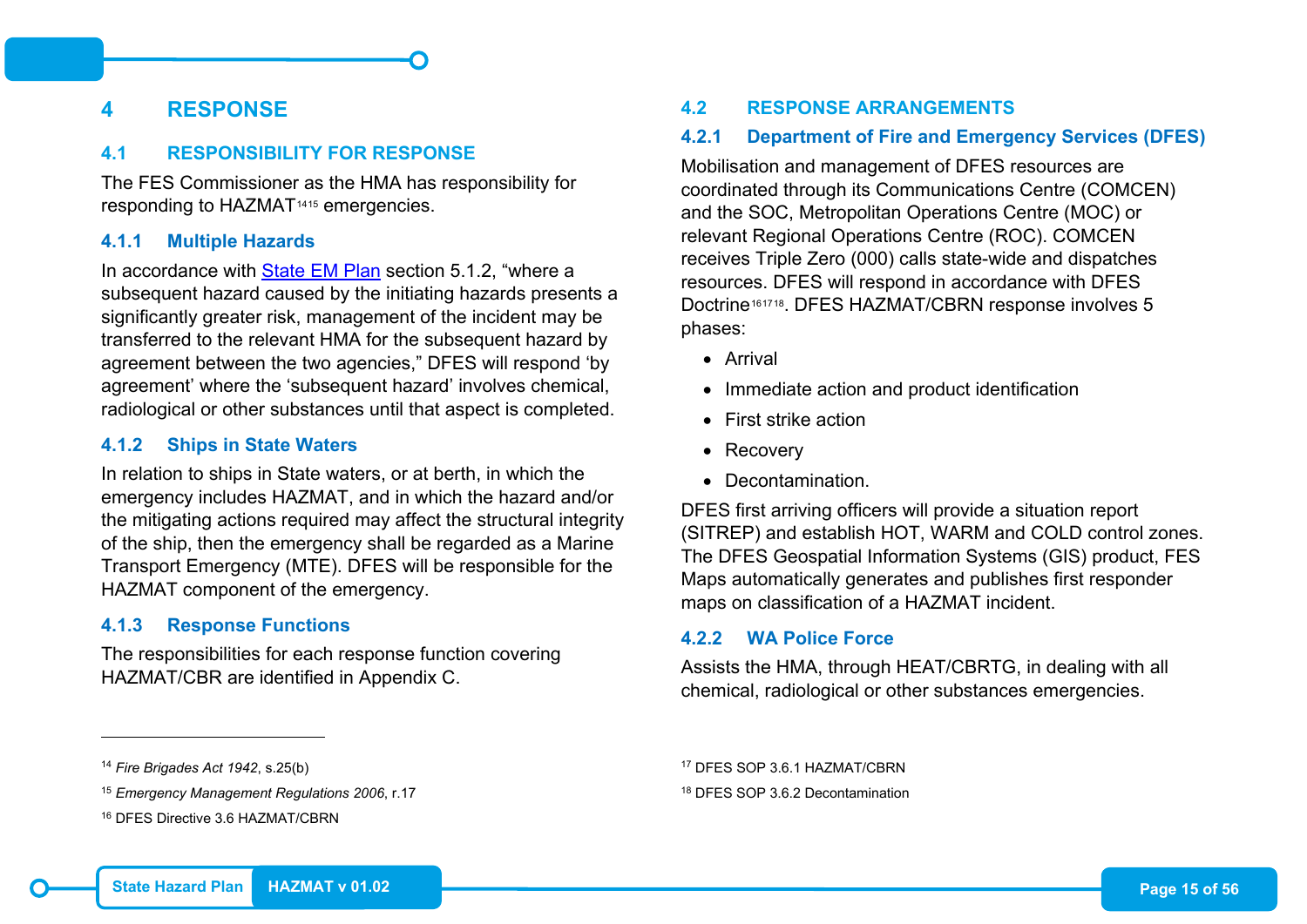WA Police Force will assume control for any terrorism related incident in accordance with State Hazard Plan - Terrorist Act and the Australian New Zealand Counter-Terrorism arrangements.

In some circumstances, where the cause of the emergency is determined by the Commissioner of Police in consultation with the FES Commissioner to be a criminal act, other than a terrorist act, of such a nature and magnitude that it requires a significant and coordinated police investigative response, the FES Commissioner may handover control of the incident, by agreement and documented to the Commissioner of Police.

The WA Police Force may mirror counter terrorism arrangements in response to such an incident without the determination of a terrorist act, utilising powers conferred by the *Criminal Investigations Act 2006*, as required.

DFES will continue to undertake a combat role for the chemical, radiological or other substance hazards where safe to do so. DFES Operations staff will be expected to operate under a WA Police Force Commander and be tasked in accordance with WA Police Force procedures during such incidents.

#### <span id="page-23-0"></span>**4.2.3 ChemCentre WA**

Provides support to the HMA through HEAT/CBRTG, with chemical advice, on-scene sampling, detection and identification capability.

This includes expert advice with respect to the chemical and physical properties, neutralisation, decontamination, and environmental fate. ChemCentre WA also assists police with forensic analysis and monitoring of the site(s) as required.

#### <span id="page-23-1"></span>**4.2.4 Approved Emergency Responders (Dangerous Goods Transport)**

To provide an approved emergency site clean-up response for DG transport incidents.

#### <span id="page-23-2"></span>**4.2.5 Bureau of Meteorology (BoM)**

The BoM provides Incident Weather Forecasts (IWF) for a HAZMAT incident to DFES during the response phase. IWF provide forecast information (hourly for the first 12 hours). BoM can also provide briefings to DFES on forecast weather conditions during a HAZMAT incident if requested.

#### <span id="page-23-3"></span>**4.2.6 Consignors / Prime Contractors**

In conjunction with Industry Owners and Operators to provide support assistance to the HMA during incident mitigation and to assume responsibility for site clean-up and disposal during the recovery phase.

#### <span id="page-23-4"></span>**4.2.7 Department of Mines, Industry Regulation and Safety**

To advise the HMA, through HEAT/CBRTG, on the public safety aspects resulting from an emergency involving HAZMAT or DG and the measures required to minimize the impact on people, property and the environment.

DMIRS administer the *Dangerous Goods Safety Act 2004 and Regulations 2007*, in relation to the storage, handling and transport of DG and the *Petroleum Pipelines Act 1969* and the *Petroleum and Geothermal Energy Resources Act 1967*, in relation to the safe conduct of petroleum exploration and production, and petroleum pipelines.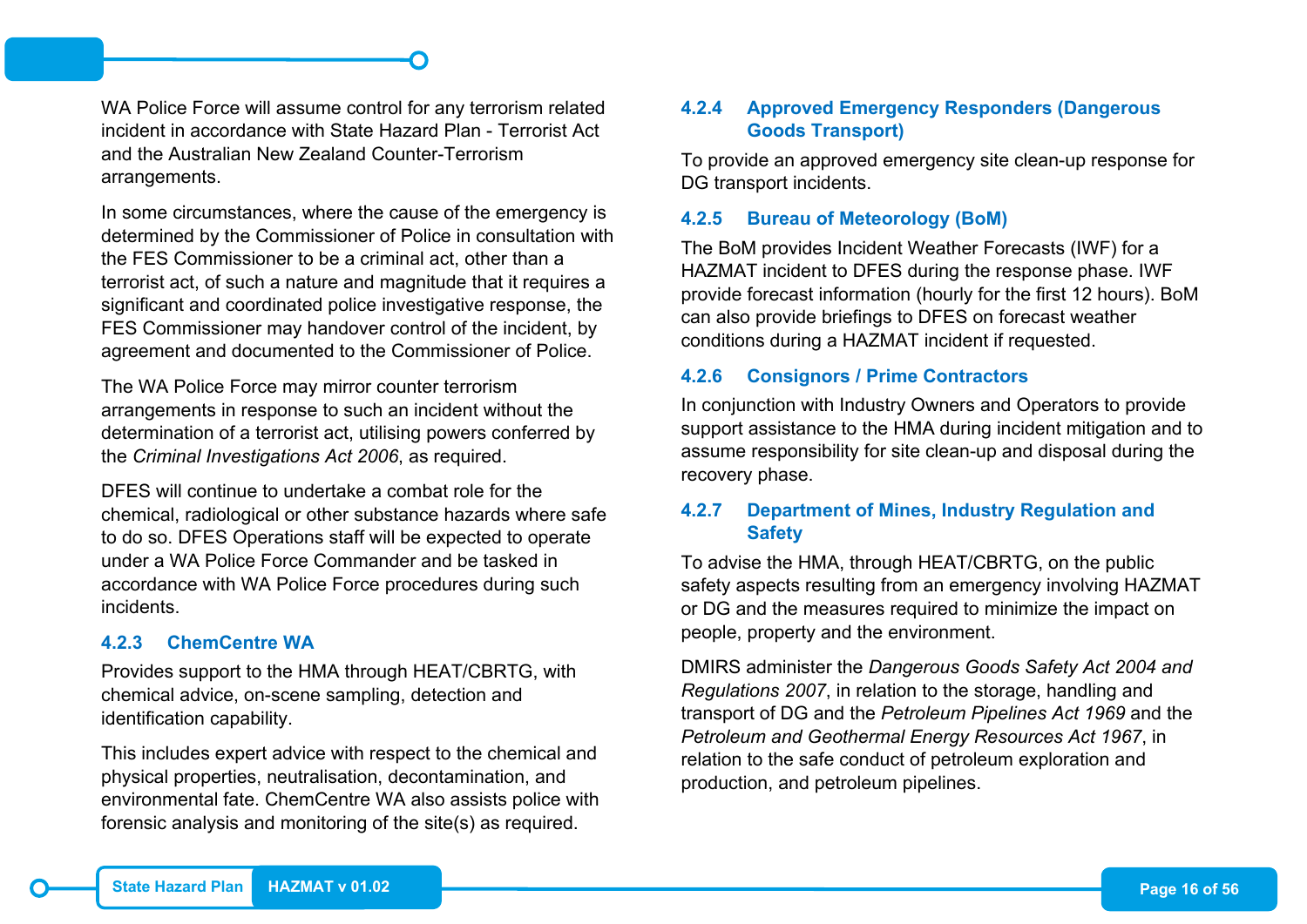Through the WorkSafe Division administer the *Occupational Health and Safety Act 1984* and *Regulations 1996*. WorkSafe also provides expert advice to the HMA, through HEAT, on chemicals and the occupational health and safety risks resulting from HAZMAT or DG emergencies and measures to minimize those risks.

#### <span id="page-24-0"></span>**4.2.8 Department of Water and Environmental Regulation**

Provide environmental advice to the HMA, through HEAT/CBRTG, on the impacts of the emergency on the environment. To administer the pollution, emission and, waste disposal/control provisions of the *Environmental Protection Act 1986*.

DWER provide support, as required to assist with identification of contaminated zones; provide air monitoring to assist in determining community protective actions; recommend measures to limit spread of contamination, environmental decontamination and disposal measures. Monitor clean-up to an appropriate environmental standard.

#### <span id="page-24-1"></span>**4.2.9 Department of Health (WA Health)**

To advise the HMA, through HEAT/CBRTG, on the public safety aspects resulting from an emergency involving radiation HAZMAT materials and the measures required to minimize their impact on people, property and the environment. WA Health administers the *Radiation Safety Act 1975* and *Regulations*.

To provide medical treatment of casualties resulting from a HAZMAT emergency. WA Health also provides expert advice to the HMA, through HEAT/CBRTG, on public health risks resulting from the emergency and advise on measures to

minimise the health risks, loss of life and minimise permanent injury.

To provide support as required for the detection and identification of biological agents that may be involved in the emergency. To provide advice with respect to their biological properties, neutralisation, decontamination, and environmental fate. To assist police with forensic analysis and monitor until danger has passed.

#### <span id="page-24-2"></span>**4.2.10 Department of Primary Industry and Regional Development (DPIRD)**

To manage any resultant disruption to the agricultural sector, including residues in agricultural products.

#### <span id="page-24-3"></span>**4.2.11 Department of Transport (Maritime Division)**

To assist the HMA with emergencies involving HAZMAT in State waters. To administer the *Pollution of Waters by Oil and Noxious Substances Act 1987.*

#### <span id="page-24-4"></span>**4.2.12 Industry Owners and Operators**

To assist the HMA with dealing with the HAZMAT emergency, and to establish and maintain a capability for coping with HAZMAT emergencies occurring within their facilities.

#### <span id="page-24-5"></span>**4.2.13 Local Government (LG)**

To ensure recovery from HAZMAT emergencies. To assist at HAZMAT emergencies, with advice and resources. The capability and commitment of each LG to undertake the tasks and meet the responsibilities identified in the [State EM Plan](https://semc.wa.gov.au/emergency-management/plans/state-em-plan) should be confirmed by the HMA and detailed in the Local Emergency Management Plan (LEMP). This will ensure the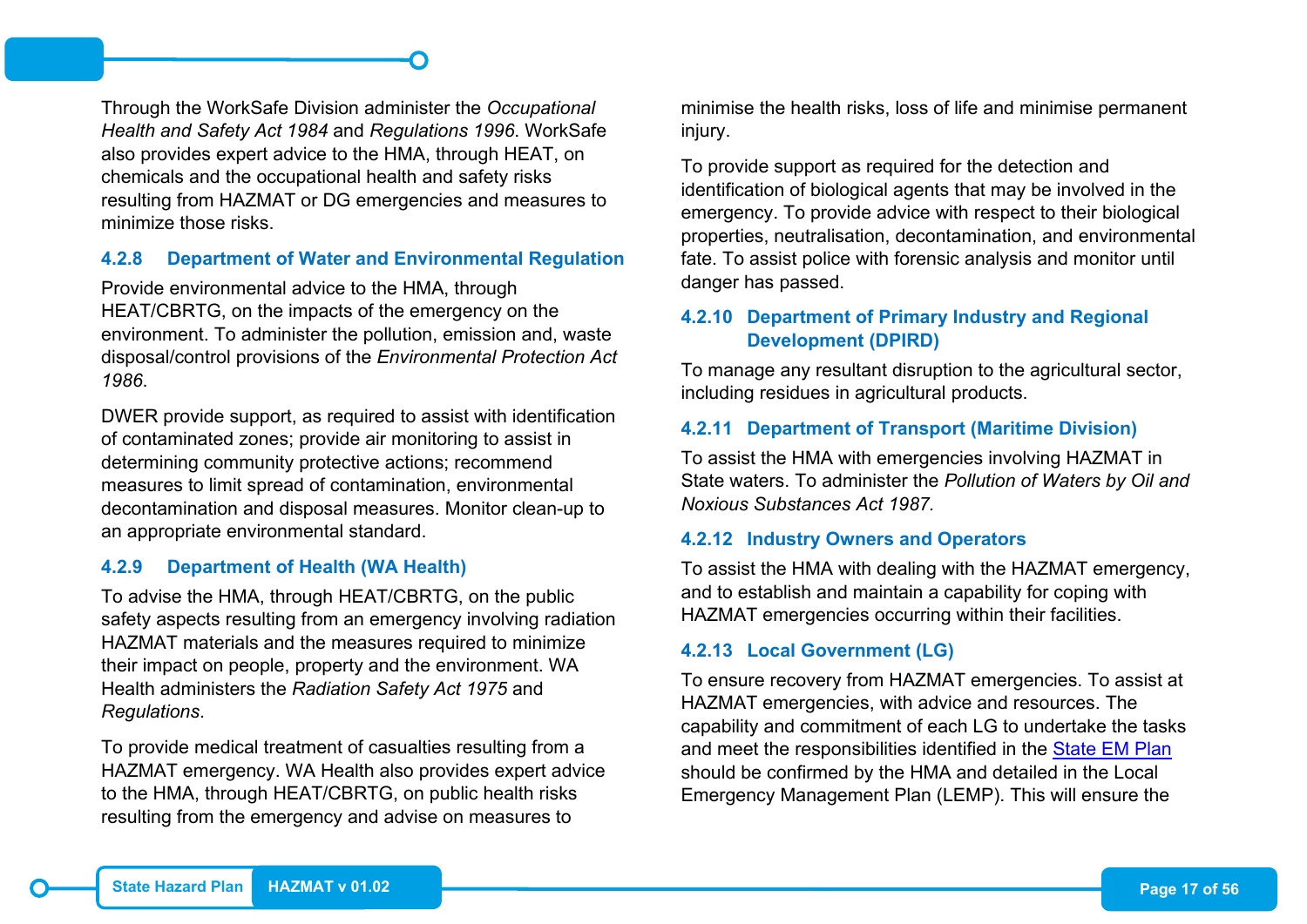varying capabilities of individual LG's are recognised and agreed to by all parties.

#### <span id="page-25-0"></span>**4.2.14 St John Ambulance Australia (Western Australia) Inc**

To provide triage, initial medical treatment and transportation of casualties resulting from an emergency. To advise the HMA, through HEAT/CBRTG. SJA may also support the emergency through the deployment of Special Operations Paramedics who are trained to operate in the HOT zone as part of an entry team.

#### <span id="page-25-1"></span>**4.2.15 Water Corporation**

To protect the Water Corporation's water supply, sewerage, drainage and irrigation services and provide advice and support to the HMA, through HEAT/CBRTG on water pollution and hydraulic services aspects of HAZMAT emergencies. This includes monitoring water supplies to ensure public safety.

#### <span id="page-25-2"></span>**4.2.16 Arc Infrastructure Pty Ltd**

To ensure the overall safety of railway operations outside the emergency area, and to assist the HMA to deal with the emergency.

#### <span id="page-25-3"></span>**4.2.17 Other Support Organisations**

Provide support to the HMA and to meet their own statutory obligations.

#### <span id="page-25-4"></span>**4.2.18 Australian Government**

The Australian Security Intelligence Organisation (ASIO) issues threat assessments including those covering CBR. The Australian Government maintains a corresponding CBR emergency management capability at the national level to

respond to terrorist situations. This capability includes the preparation and maintenance of national DISPLANS, the provision of resources, and the Crisis Coordination Centre (CCC) operated by the Department of Home Affairs (DHA).

The Australian Government can provide a range of support to the State in the event of a CBR emergency depending upon the emergency. This can include agencies such as DSTG or the ARPANSA.

#### <span id="page-25-5"></span>**4.3 NOTIFICATIONS**

DFES COMCEN is central to state-wide HAZMAT reporting and monitoring, as follows:

All emergencies involving HAZMAT are reported via Triple Zero (000) and referred to the Fire Service.

A notification process map is detailed in Appendix G.

#### <span id="page-25-6"></span>**4.4 PUBLIC WARNINGS/INFORMATION**

DFES is responsible for the provision and management of public information in relation to HAZMAT incidents, in accordance with the [State EM Plan](https://semc.wa.gov.au/emergency-management/plans/state-em-plan) section 5.3.1 and the [State](https://semc.wa.gov.au/emergency-management/plans/state-support-plans)  Support Plan - [Emergency Public Information.](https://semc.wa.gov.au/emergency-management/plans/state-support-plans)

All emergency management organisations must coordinate their public information with DFES and only comment on matters within their jurisdiction.

#### <span id="page-25-7"></span>**4.4.1 Property Fire Warning System**

The IC or Public Information Officer (PIO) can request the activation of public information in the event of a property fire involving HAZMAT, if it poses a threat to the public or attracts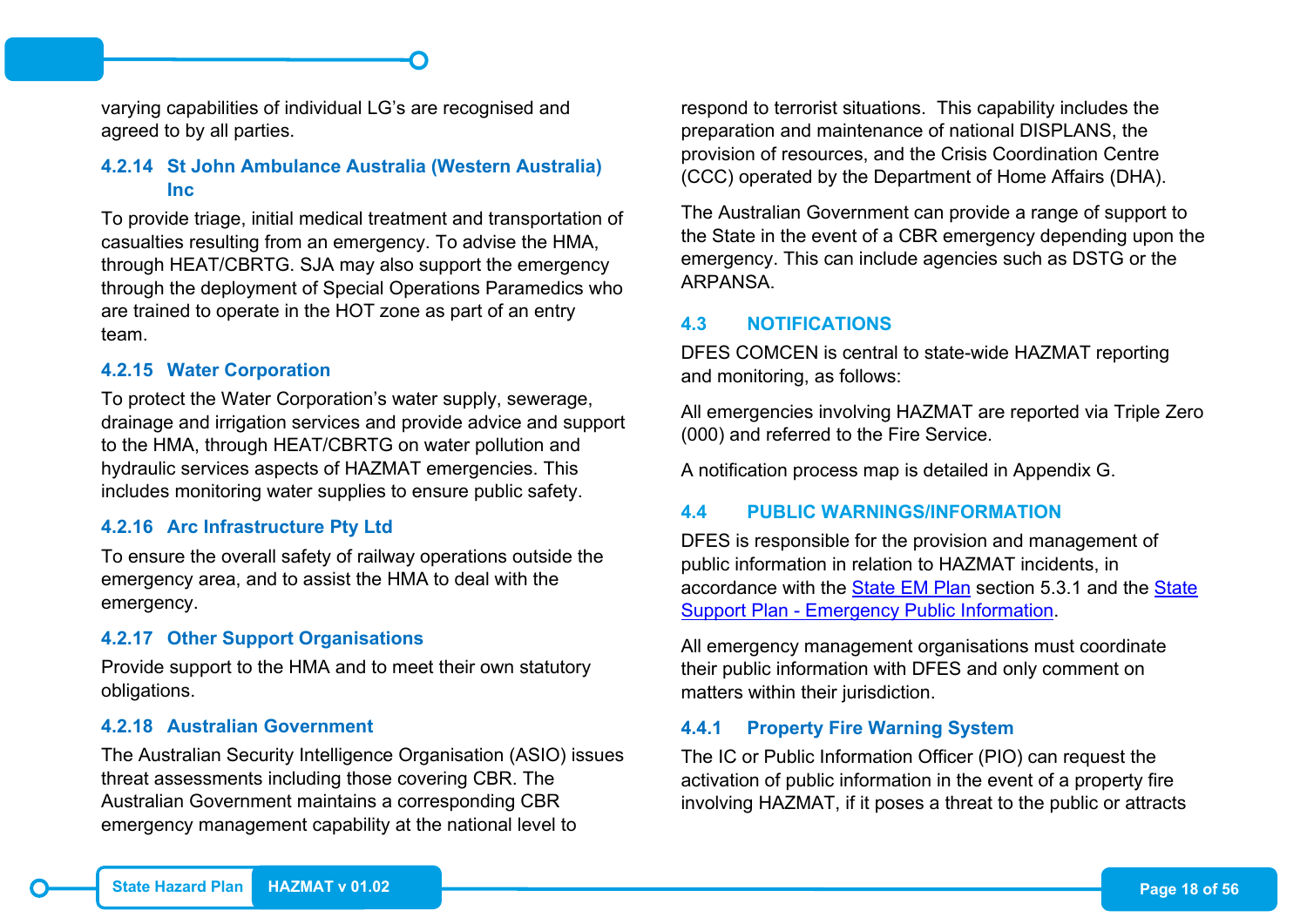sufficient media attention to warrant the issuing of public information. This request can be made to the controlling agency's media branch or DFES COMCEN.

If requested, the public information will advise the public that an incident has occurred and will:

- describe the incident:
- outline what people should do to keep safe from the threat;
- advise of road closures, if appropriate; and
- advise what firefighters and other government agencies are doing to protect the public.

## <span id="page-26-0"></span>**4.4.2 Standard Emergency Warning Signal (SEWS)**

The Standard Emergency Warning Signal (SEWS) is a distinctive siren sound to alert the community to the broadcast of an urgent safety message relating to a major emergency. SEWS is intended for use as an alert signal to be played on public media such as radio, television, or public address systems to draw listeners' attention to the emergency warning that follows. SEWS should only be used when issuing Emergency Warnings when there is a need to warn people to take urgent and immediate action to reduce the potential for loss of life or property from emergency events.

**Note:** SEWS is not required for all Emergency Warnings.

## <span id="page-26-1"></span>**4.4.3 Emergency Alert**

Emergency Alert is a warning system that uses web technology to send alerts to home phones and mobiles. It is an additional public information tool that can be used for any emergency where there is an imminent threat, to alert people in a specific location.

The IC or PIO can request an Emergency Alert by calling the DFES State Situation Analysis Officer (SAO).

#### <span id="page-26-2"></span>**4.4.4 Emergency WA Website**

HAZMAT incident and alert information is available on Emergency WA [\(www.emergency.wa.gov.au\)](http://www.emergency.wa.gov.au/)

## <span id="page-26-3"></span>**4.5 EVACUATION ARRANGEMENTS DURING RESPONSE**

The IC will decide, upon advice from HEAT/ CBRTG, whether evacuation or shelter-in-place for an area is required.

## <span id="page-26-4"></span>**4.5.1 Triggers for Evacuation or Shelter-in-Place**

**Evacuation**. Evacuation will be required if:

- a. There is a direct threat to people downwind who may be directly exposed.
- b. People are within the impact zone of an explosive device (due to overpressure or shrapnel).
- c. There is potential for secondary devices targeting evacuees.

**Shelter-in-Place.** Shelter-in-place will be required if:

- a. There is no time to conduct an evacuation.
- b. The incident and the hazard are of short duration (i.e. a single gas cloud).
- c. Secondary devices are suspected along evacuation routes.

#### <span id="page-26-5"></span>**4.5.2 Activation of Evacuation Arrangements**

DFES will advise other agencies, including the WA Police Force and Department of Communities, of the need to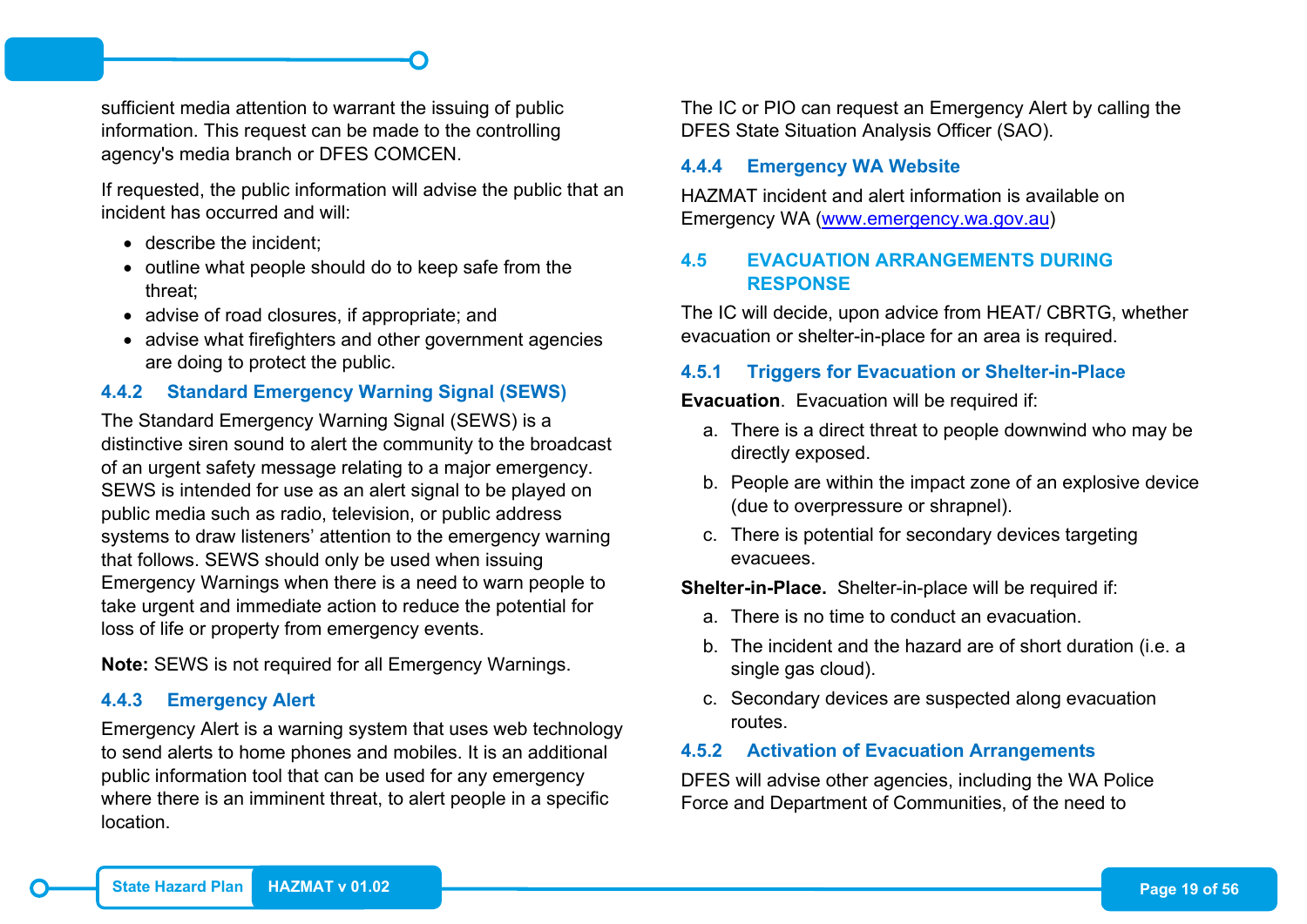evacuate or shelter in place where their assistance is required, in accordance with State emergency management arrangements.

#### <span id="page-27-0"></span>**4.6 TERRORIST ACT ARRANGEMENTS**

If the emergency is the result of a terrorist act, the incident will be dealt with in accordance with State Hazard Plan - Terrorist Act and the WA Police Force will take control of the emergency on behalf of the HMA, the Commissioner of Police.

An incident shall not be referred to as a terrorist act by any responding agency unless the Commissioner of Police has made this determination.

Where the cause of the emergency is not apparent and terrorism cannot be readily discounted, the WA Police Force shall be notified in order to commence investigations.

Note: Hostile acts may not be terrorism. They have to be supported by a cause as per the definition of a terrorist act within section 100.1 of the Commonwealth *Criminal Code Act 1995* (e.g. political, ideological or religious motive).

#### <span id="page-27-1"></span>**4.7 FUNCTION SUPPORT PLANS**

#### <span id="page-27-2"></span>**4.7.1 Medical Services**

The State Health Emergency Response Plan (SHERP) may be activated at any time where casualties have occurred as a consequence of the emergency. This plan is required to consider special control and decontamination procedures for contaminated casualties.

Other plans which may be activated in addition to those already nominated in support of this Plan may include:

- State Support Plan Emergency Public Information: and
- [State Emergency Welfare Plan.](https://semc.wa.gov.au/emergency-management/plans/state-support-plans)

Other State Hazard Plans which may be activated may include:

- [State Hazard Plan –](https://semc.wa.gov.au/emergency-management/plans/state-hazard-plans) Fire
- State Hazard Plan [Maritime Environmental](https://semc.wa.gov.au/emergency-management/plans/state-hazard-plans)  [Emergencies;](https://semc.wa.gov.au/emergency-management/plans/state-hazard-plans)
- [State Hazard Plan –](https://semc.wa.gov.au/emergency-management/plans/state-hazard-plans) Terrorist Act;
- [State Hazard Plan –](https://semc.wa.gov.au/emergency-management/plans/state-hazard-plans) Human Biosecurity
- [Westplan –](https://semc.wa.gov.au/emergency-management/plans/state-hazard-plans) Collapse; and
- Westplan [Earthquake.](https://semc.wa.gov.au/emergency-management/plans/state-hazard-plans)

#### <span id="page-27-3"></span>**4.8 INCIDENT AND SITE CONTROL**

DFES will apply the Australasian Inter-service Incident Management System (AIIMS) as its tool for incident management, while the WA Police Force will utilise the Incident Command and Control System (ICCS Plus) as its framework for incident management.

DFES is responsible for site safety and implementation of control zones in relation to the HAZMAT emergency. The WA Police Force may assist the HMA/Controlling Agency, on request, with establishing cordons and other relevant activities for public safety. Site entry and decontamination upon leaving the HOT Zone will be managed by DFES.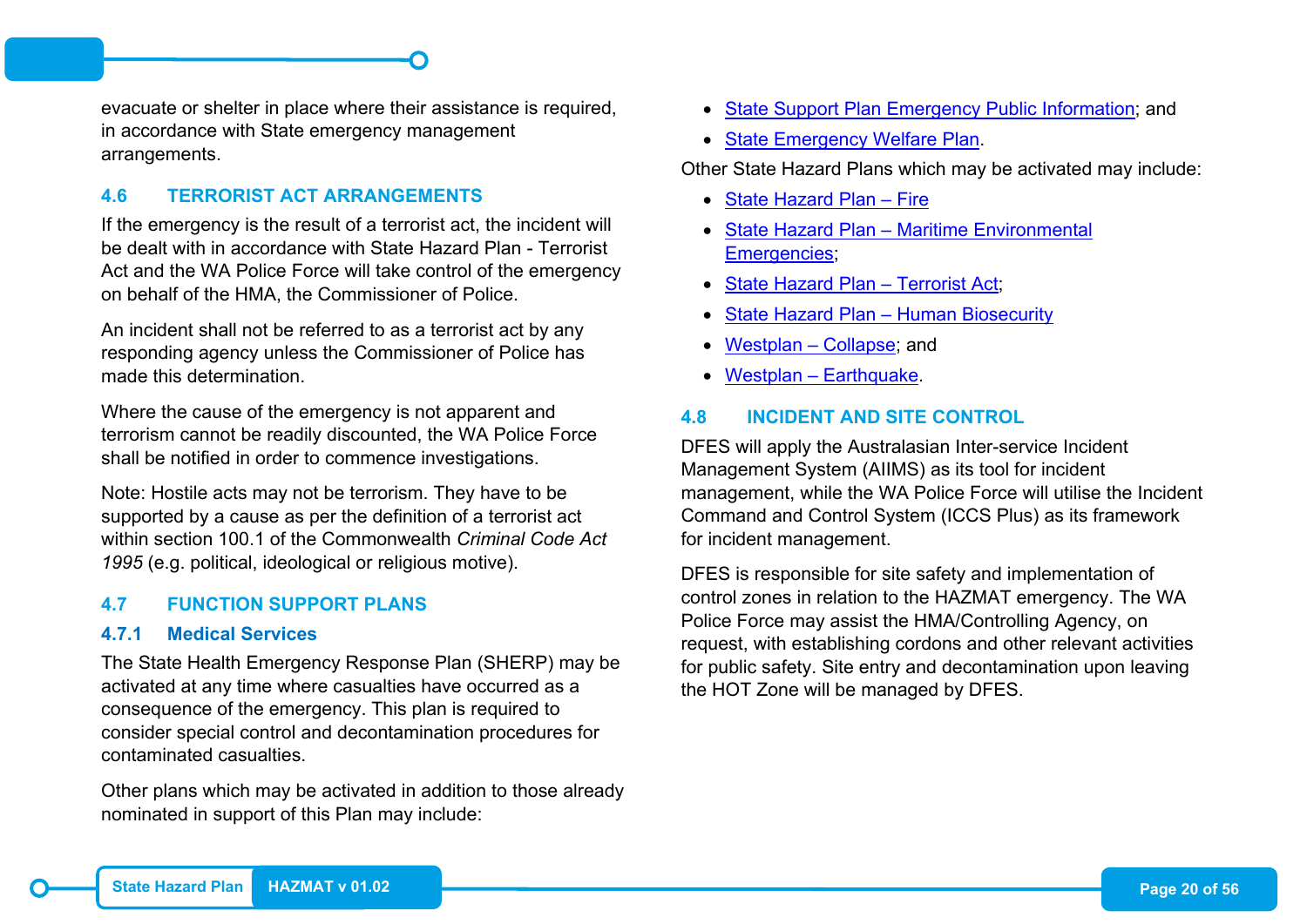#### <span id="page-28-0"></span>**4.8.1 Site Control Zones**

Site control will be established by dividing the area around the incident into three Zones, referred to as the HOT, WARM and COLD Zones. The IC, in consultation with HEAT/CBRTG, will determine the boundaries for each zone, and each zone will be clearly identified.

#### <span id="page-28-1"></span>**4.9 ACTIVATION OF MULTI AGENCY ADVISORY AND SUPPORT GROUPS**

- a. HEAT will be either notified or activated for all significant HAZMAT incidents.
- b. CBRTG will be either notified or activated for all significant CBR incidents.
- c. The multi-agency support groups ISG, OASG and/or State Emergency Coordination Group (SECG)) may be activated by DFES, in accordance with the provisions of [State EM Policy](https://semc.wa.gov.au/emergency-management/policy) section 5 and [State EM Plan](https://semc.wa.gov.au/emergency-management/plans/state-em-plan) section 5 as required. For Level 2 incidents, establishment of an ISG must be considered. For Level 3 incidents, an ISG must be established.

#### <span id="page-28-2"></span>**4.10 DECLARATION OF AN EMERGENCY SITUATION OF STATE OF EMERGENCY**

The FES Commissioner has powers in relation to HAZMAT emergencies under the *Fire and Emergency Services Act 1998[19](#page-28-3)* and *Fire Brigades Act 1942[20](#page-28-4),[21,](#page-28-5)[22](#page-28-3)*. These powers are

-

<span id="page-28-5"></span><span id="page-28-4"></span><span id="page-28-3"></span>wide-ranging and are normally adequate to respond to fire and HAZMAT emergencies. Should additional powers be required, such as the appointment of Hazard Management Officers (HMOs), sharing of information or detainment beyond 3 hours for decontamination, the [EM Act](https://semc.wa.gov.au/emergency-management/legislation) can be used to access emergency powers through the declaration of an 'Emergency Situation'<sup>[23](#page-28-4)</sup> or a 'State of Emergency'<sup>24</sup>.

<sup>22</sup> *Fire Brigades Act 1942 s.34A*

<sup>23</sup> *Emergency Management Act 2005* s 50 and State EM Response Procedure 6

<sup>24</sup> *Emergency Management Act 2005* s 56, s61 and State EM Response Procedure

<sup>19</sup> *Fire and Emergency Services Act 1998* s18B.

<sup>20</sup> *Fire Brigades Act 1942* s34.

<sup>21</sup> *Fire Brigades Act 1942 s.60*.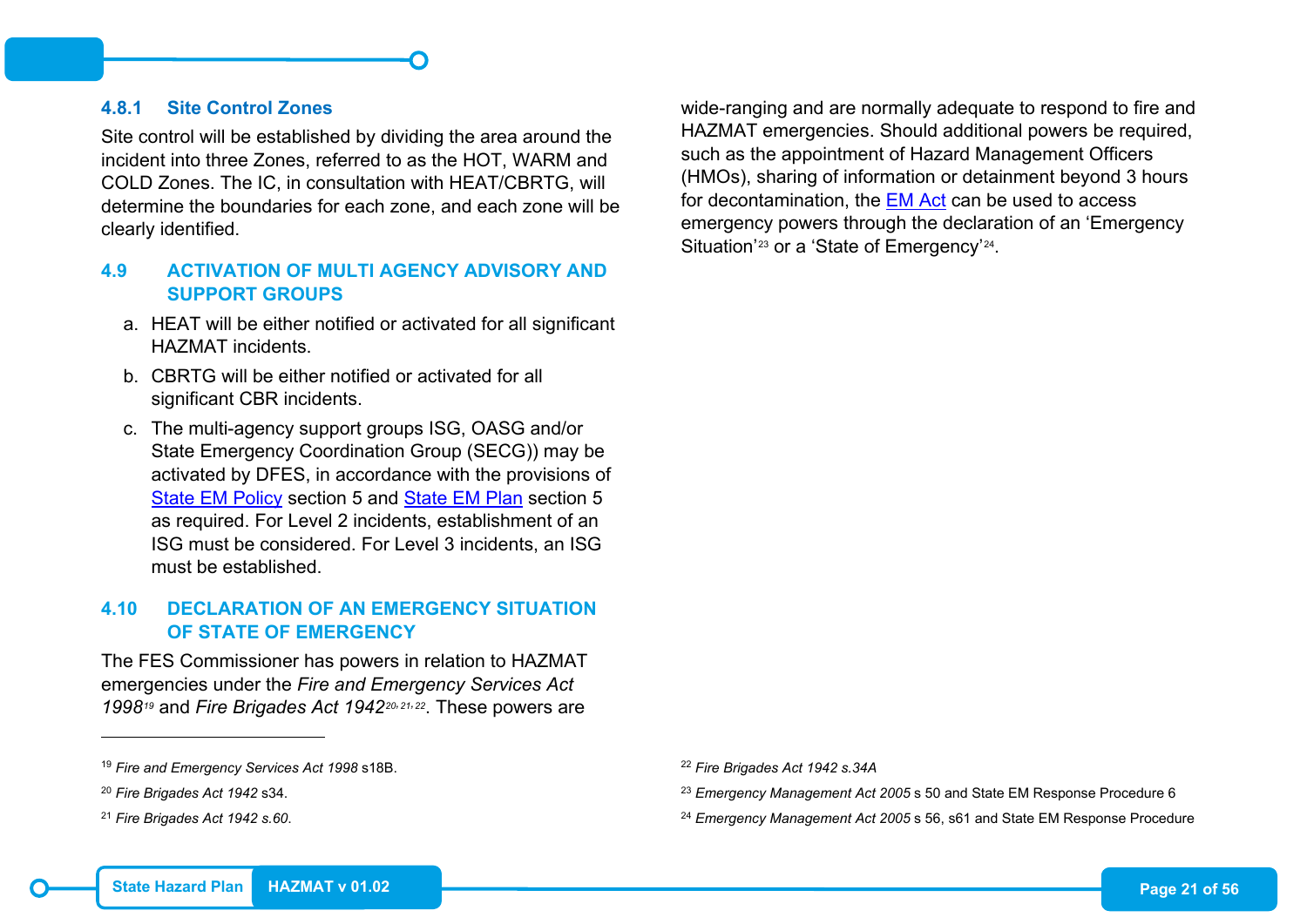## <span id="page-29-0"></span>**5 RECOVERY**

#### <span id="page-29-1"></span>**5.1 RESPONSIBILITY FOR RECOVERY**

Under the [EM Act,](https://semc.wa.gov.au/emergency-management/legislation) a LG is required to ensure that effective Local Emergency Management Arrangements (LEMAs) are prepared and maintained to manage recovery following an emergency affecting the community. Where recovery activities are beyond the capacity of the local community, recovery activities will be undertaken in accordance with the [State EM](https://semc.wa.gov.au/emergency-management/policy)  [Policy](https://semc.wa.gov.au/emergency-management/policy) section 6, [State EM Plan](https://semc.wa.gov.au/emergency-management/plans/state-em-plan) section 6, and will commence during the response phase. As such, there needs to be high levels of understanding and cooperation between response and recovery organisations at each level (State, District, local).

#### <span id="page-29-2"></span>**5.1.1 Handover**

A documented handover process will be applied, to identify that the situation has passed from the response to the recovery phase, and responsibility has passed from the HMA, to those identified as responsible for recovery.

#### <span id="page-29-3"></span>**5.1.2 Waste, Debris Management and Disposal**

The DWER Pollution Response Unit (PRU) will provide advice covering waste disposal and site mitigation actions to meet current environmental standards. ChemCentre WA has a role in advising on site mitigation through a thorough understanding of the chemistry and physics of the contaminant(s). The Radiation Health Directorate will provide advice on radioactive waste.

#### <span id="page-29-4"></span>**5.1.3 Clean-up**

Direct on-site recovery and clean-up of hazardous materials and infrastructure is the responsibility of the owner of the hazardous materials.

Those transporting DG are required to contact their Approved Emergency Responder, under the *Dangerous Goods Transport (Road and Rail Transport of Non-explosive) Regulations 2007,* to initiate clean-up operations. Note: Radioactive substances are not included in this regulation.

For incidents that involve radioactive substances, the clean-up in all cases has to be completed to the satisfaction of the Radiological Council.

Under the *Environmental Protection Act 1986*, DWER may issue a pollution notice to the owner of hazardous materials that are involved in an emergency situation, requiring clean-up.

#### <span id="page-29-5"></span>**5.1.4 Orpha Hazardous Materials**

Recovery and clean-up of orphan hazardous material are the responsibility of the agency or entity in who owns or is in control of the land. Under certain circumstances, DWER may cover clean-up costs, where sensitive environments may be under threat. In all cases, clean-up has to be completed to the satisfaction of DWER.

#### <span id="page-29-6"></span>**5.2 TRANSITION TO RECOVERY**

The Controlling Agency is responsible for the coordination of an assessment of all impacts relating to all recovery environments prior to cessation of the response, including a risk assessment and treatment plan to provide for safe community access to the affected area.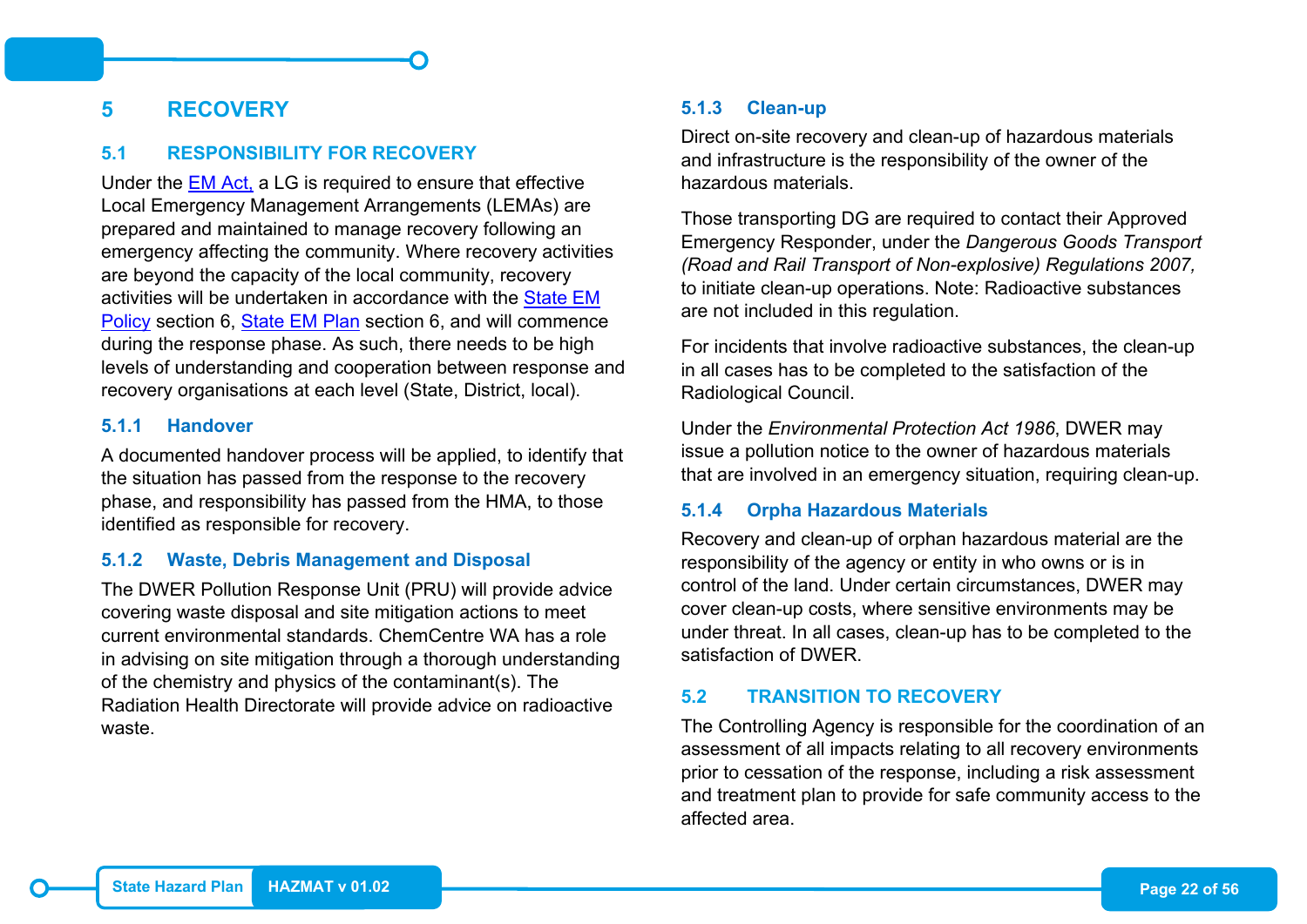The Controlling Agency with responsibility for the response to an emergency must initiate a range of recovery activities during the response to that emergency.

On-site recovery and site restoration can only commence once the IC, in consultation with HEAT/CBRTG, have determined the site is 'safe for recovery.' A site is 'safe for recovery' when:

- a. the emergency impacting the site no longer exists;
- b. control of the situation has been established; and
- c. the site is safe for recovery by non-emergency services personnel using appropriate controls (e.g. work practices and personal protection).

At this point a formal handover process will be applied from the Controlling Agency to:

- the property owner/occupier;
- product owner;
- agency or entity in control of the land;
- local government;
- local government Recovery Coordinator(s); and/or
- State Recovery Coordinator/Controller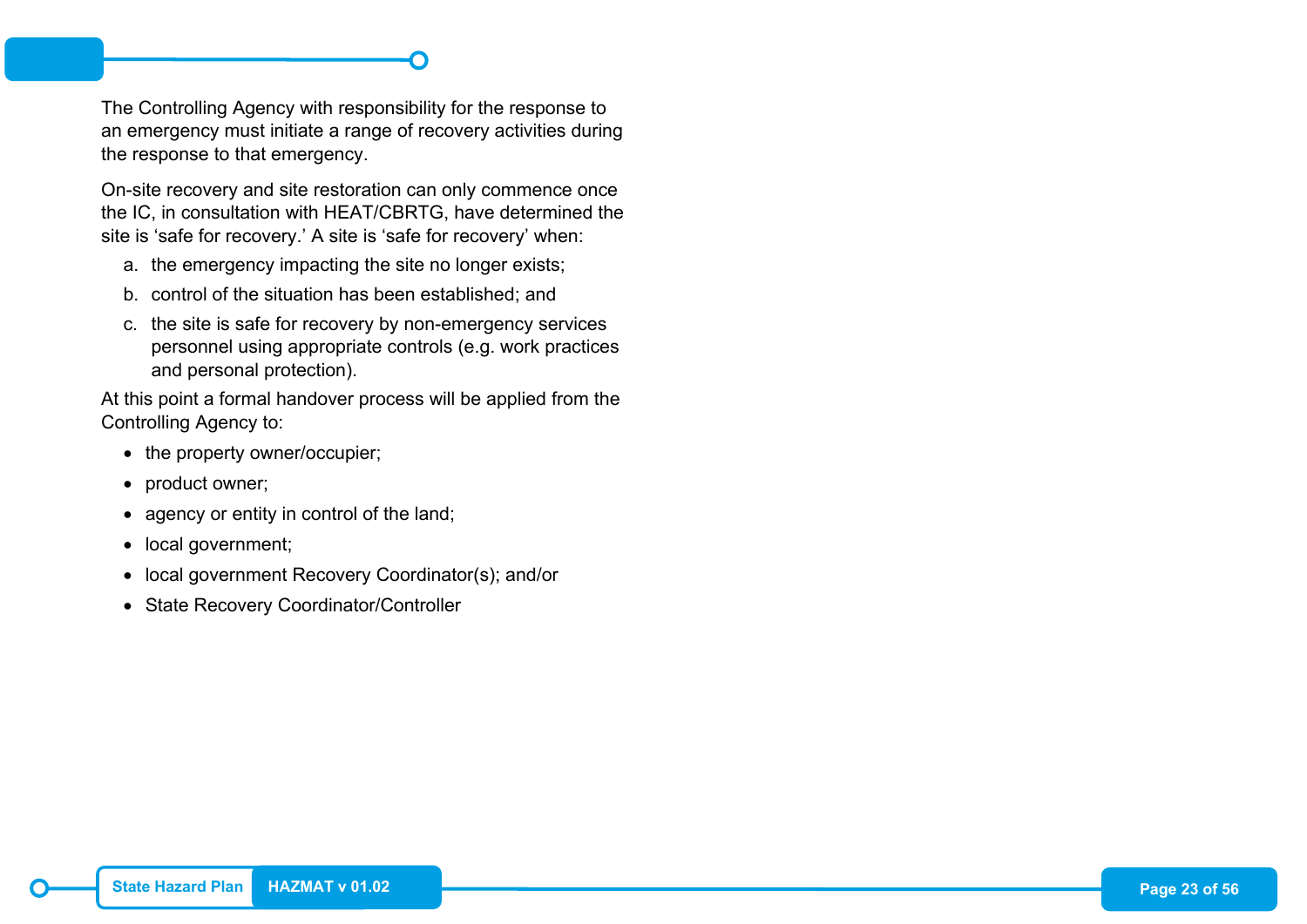## <span id="page-31-0"></span>**APPENDIX A: DISTRIBUTION LIST**

This State Hazard Plan is available on the SEMC website [\(www.semc.wa.gov.au\)](http://www.semc.wa.gov.au/). The agencies below will be notified by the HMA (unless otherwise specified) when an updated version is published on this website.

- All agencies and organisations with responsibilities under this plan:
	- o Arc Infrastructure Pty Ltd
	- o Australian Federal Police
	- o ChemCentre WA
	- o Chamber of Commerce and Industry Western Australia
	- o Department of Primary Industries and Regional Development Western Australia
	- o Department of Mines, Industry Regulation and Safety
	- o Department of Water and Environmental Regulation
	- o Department of Fire and Emergency Services
	- o Department of Health (Public Health)
	- o Department of Health (Radiation Health)
	- o Department of Transport (Maritime Division)
	- o Fremantle Port
	- o PathWest
	- o St John Ambulance Australia (Western Australia) Inc
	- o Water Corporation
	- o WA Police Force
- Australian Defence Force
- Emergency Management Australia (SEMC Business Unit to notify)
- National Library of Australia (SEMC Business Unit to notify)
- Minister for Emergency Services (SEMC Business Unit to notify)
- Minister for Police
- Minister for State Development
- Minister for Transport
- State Emergency Management Committee (SEMC), SEMC subcommittee and SEMC reference group members (SEMC Business Unit to notify)
- State Library of Western Australia (SEMC Business Unit to notify).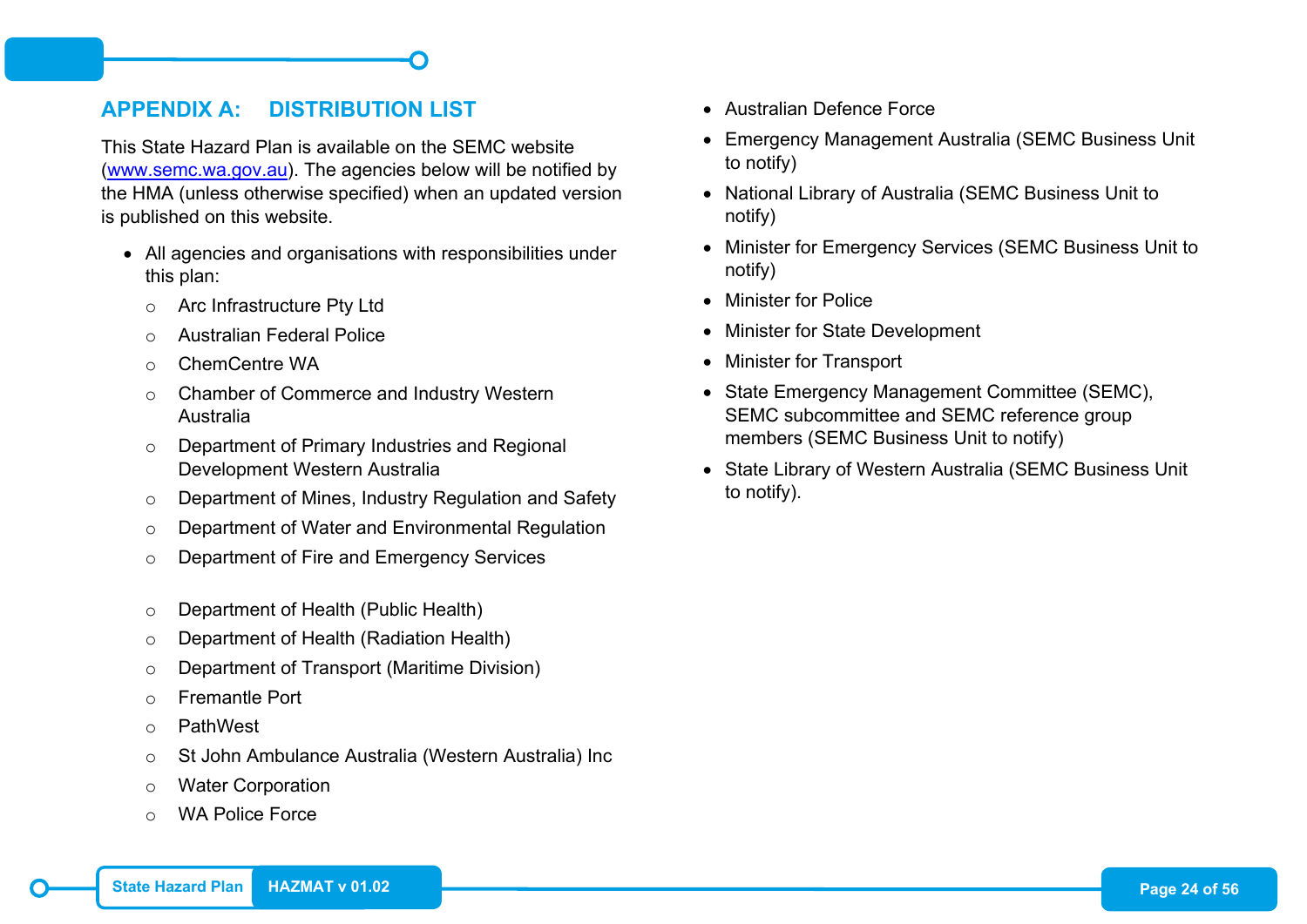## <span id="page-32-0"></span>**APPENDIX B: GLOSSARY OF TERMS / ACRONYMS**

Terminology used throughout this document has the meaning prescribed in section 3 of the *Emergency Management Act 2005* or as defined in the [State Emergency Management](https://semc.wa.gov.au/emergency-management/glossary) [Glossary.](https://semc.wa.gov.au/emergency-management/glossary) In addition, the following hazard-specific definitions apply.

#### <span id="page-32-1"></span>**B1 GLOSSARY OF TERMS**

| <b>ABSORPTION</b>                    | Use of a sorbate/sorbent system<br>through the process of swelling.<br>Materials commonly used are sawdust,<br>clay and polyolefin-type fibres.                                                                                                           |
|--------------------------------------|-----------------------------------------------------------------------------------------------------------------------------------------------------------------------------------------------------------------------------------------------------------|
| <b>BIOLOGICAL</b><br>AGENT           | A microorganism (or a toxin derived<br>from it) which causes disease (or has a<br>toxic effect) in humans, plants or<br>animals.                                                                                                                          |
| <b>CBR TECHNICAL</b><br><b>GROUP</b> | A group of technical and emergency<br>management specialists on call 24/7 to<br>provide specialist advice.                                                                                                                                                |
| <b>COLD ZONE</b>                     | The outermost area surrounding the<br>incident site within which it is safe to<br>operate unprotected. It contains the<br><b>Control Point or Command Post and</b><br>such other support functions as are<br>deemed necessary to control the<br>incident. |

## **CONSEQUENCE MANAGEMENT**

#### **CONTROLLED WASTE**

**DANGEROUS GOODS (DG)**

Measures to protect public health and safety and provide emergency relief to businesses and individuals affected by the consequences of an emergency.

**CONTAMINATION** Presence or transfer of a hazardous substance(s) on humans, mobile and immobile objects, soil and water.

> A 'controlled waste' is a waste that can harm human health and the environment unless it is managed properly and appears in Schedule 1 of the *Environmental Protection (Controlled Waste) Regulations 2004*. The Regulations require the transport of these wastes to be carried out only by licensed carriers and each load transported to be documented.

#### Substances and articles that, because of their physical and chemical (physiochemical) or acute toxicity properties, present an immediate hazard to people, property or the environment. In WA, dangerous goods are regulated under the *Dangerous Goods Safety Act 2004*. Many substances are both hazardous substances and dangerous goods, however, there are substances that are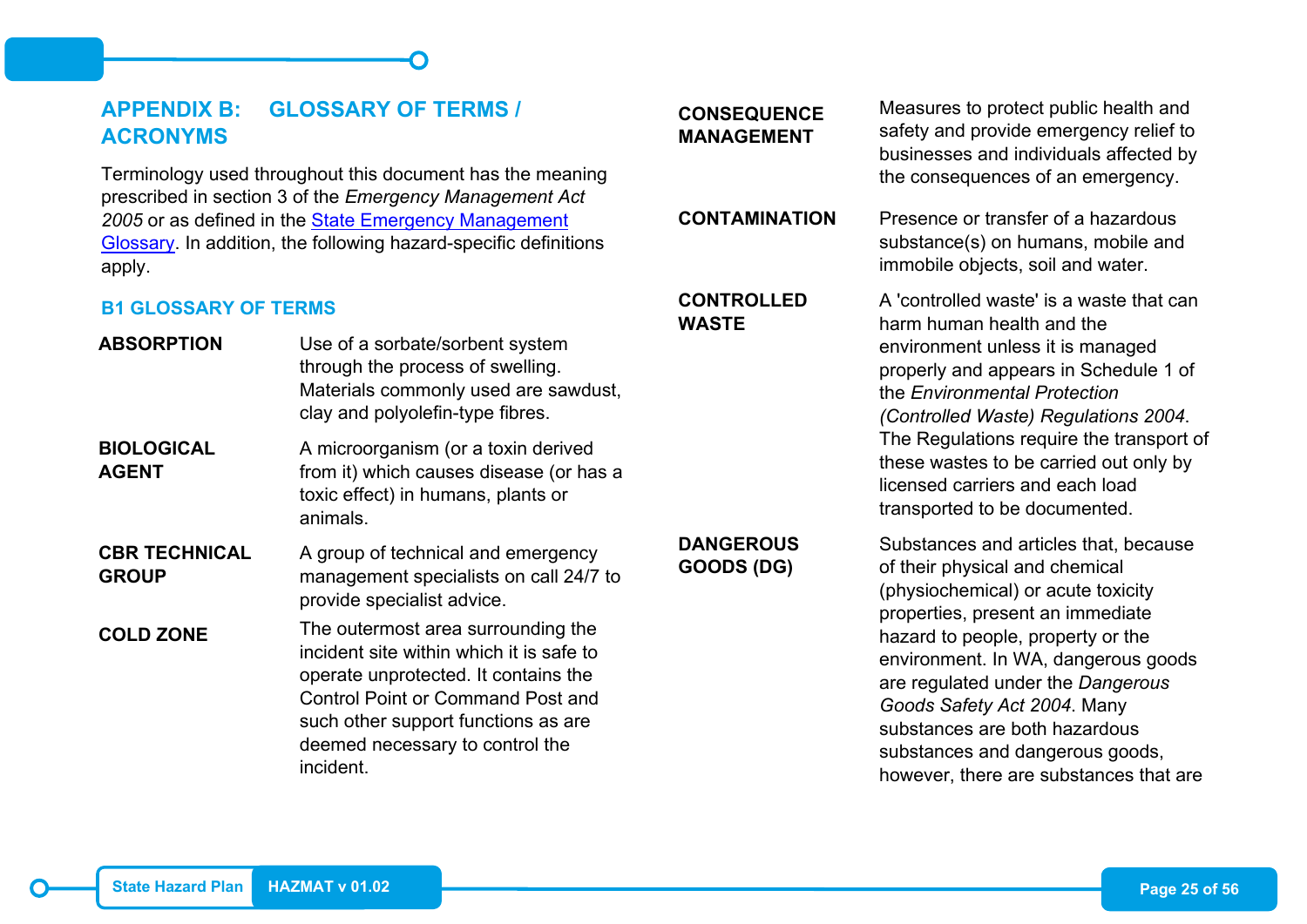hazardous substances but not dangerous goods and vice versa.

- **DECONTAMINATION** The reduction of contamination of the natural, built environment, people and animals.
- **DISPERSION** Spread of the hazardous material or substances. Parameters such as weather (especially temperature and wind), substance properties (like volatility and specific weight: lighter or heavier than air) and topographical conditions have great influence on the dispersion.
- **DISSEMINATION** A spreading abroad for some fixed purpose or with definitive effect.

**EXPOSURE** Process by which the hazardous material or substance becomes available for absorption, swallowing, breathing touching the skin or eyes of humans. A person can be exposed to radiation (radiant energy or the particles emitted in the transfer of radiant energy) and receive a radiation dose without coming into contact with the substance emitting the radiation.

## **FIELD LIAISON CHEMIST (FLC)**

**FIELD LIAISON OFFICER (FLO)**

**HAZARDOUS CHEMICALS**

An operational officer provided by ChemCentre WA, who is experienced in emergency management of HAZMAT emergencies. The FLC is fully conversant in the chemical and physical properties of Hazmat materials and serves as on-site liaison between DFES FLO and the Lead Chemist (LC) and Sampling Chemist (SC) taking samples of, and analysing hazardous materials.

An operational officer provided by DFES, who is experienced in emergency management and HAZMAT emergencies, to serve as the on-site liaison between the Special Operations Advisor (SOA) and the Incident Controller, and to coordinate the operational activities of all agencies at the incident site.

Substances, mixtures and articles that can pose a significant risk to health and safety if not managed correctly. They may have health hazards, physical hazards and/or environmental hazards.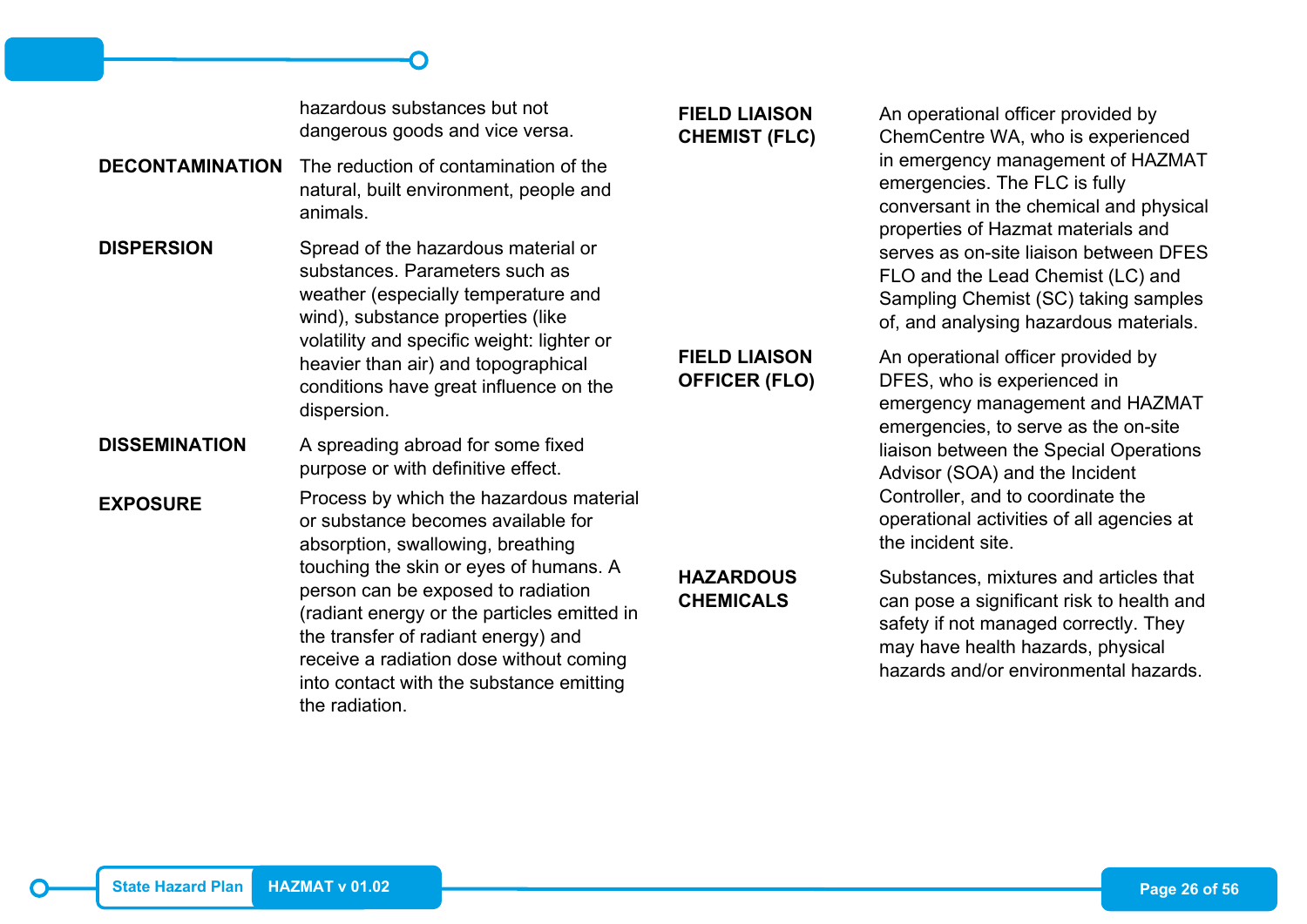#### **HAZARDOUS MATERIALS**

As defined in the *Fire Brigades Act 1942,* means anything that, if it escapes while being produced, stored, moved, used or otherwise dealt with, may cause personal injury or death, or damage to property or the environment. Hazardous Materials' is a term frequently used to cover one or more of hazardous chemicals; hazardous substances; dangerous goods; hazardous or controlled waste materials; and radioactive materials.

#### **HAZARDOUS SUBSTANCES**

As defined in the *Emergency Management Act 2005,* means a chemical; biological or radiological substance; or any other substance, that is capable of causing loss of life, injury to a person, or damage to the health of a person or to the environment. Under the *OSH Regulations 1996*, a substance is a hazardous substance if it meets criteria under; the Approved Criteria (AC) classification system; or an international system called the Globally Harmonised System and Labelling of Chemicals (GHS Classification system). For the purpose of this Plan, the definition as per the *Emergency Management Act 2005* applies.

**MASS** 

**DECONTAMINATION**

**HOT ZONE** The area immediately surrounding the incident, which extends far enough to prevent adverse effects associated with either an explosive device or an agent affecting personnel outside the Zone.

**IDENTIFICATION** The clear and qualitative determination of which hazardous material is present.

> The planned and structured procedure for the decontamination of a large number of casualties.

**MITIGATION** The actions necessary to ensure confinement and containment that will minimise risk to both life and the environment in the early stages of a spill or leak.

**MONITORING** A continuous or periodic process of qualitatively or quantitatively determining the presence, absence or level of a hazardous material.

**NEUTRALISATION** Neutralisation is the process of applying acids or bases to a spill to form a neutral salt. The application of solids for neutralizing can often result in confinement of the spilled material. One of the advantages of neutralization is that a hazardous material can be rendered non-hazardous.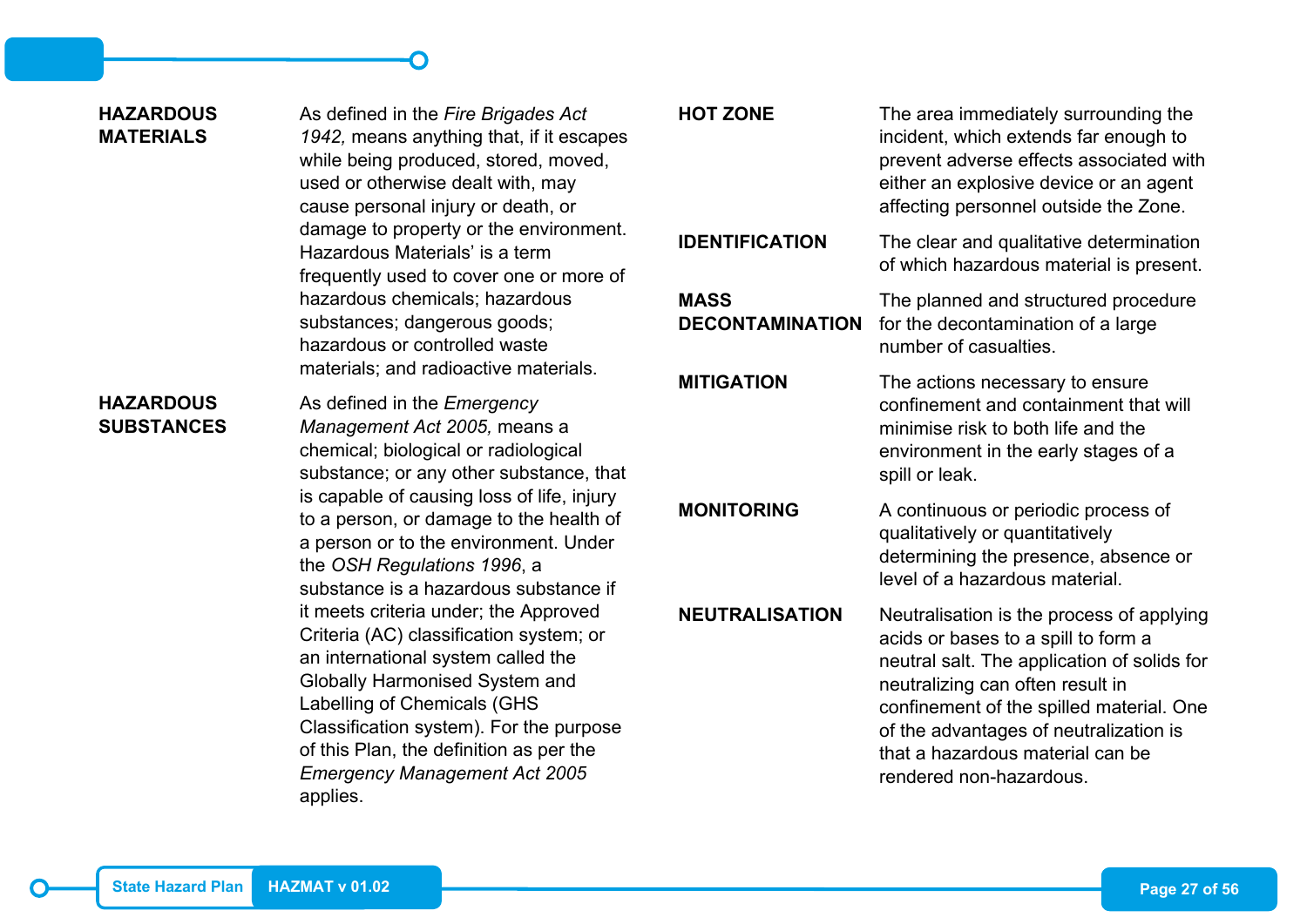| <b>ORPHAN</b><br><b>HAZARDOUS</b><br><b>MATERIALS</b>         | Orphan hazardous materials are<br>materials in which the 'owner' of the<br>materials cannot be found to cover the<br>cost for clean-up. They may also be                                                                                                                                                    |                     | hazardous materials emergencies, to<br>coordinate the technical functions of the<br>HEAT or CBRTG, to assist the Incident<br>Controller.                                                                                                           |  |  |
|---------------------------------------------------------------|-------------------------------------------------------------------------------------------------------------------------------------------------------------------------------------------------------------------------------------------------------------------------------------------------------------|---------------------|----------------------------------------------------------------------------------------------------------------------------------------------------------------------------------------------------------------------------------------------------|--|--|
|                                                               | materials in which the chemical<br>composition and degree of hazard are                                                                                                                                                                                                                                     | <b>STATE WATERS</b> | State waters include:<br>• State (Coastal) waters extending                                                                                                                                                                                        |  |  |
| <b>POLLUTION</b><br><b>RESPONSE</b><br><b>COMMANDER (PRC)</b> | unknown.<br>A senior operational Environmental<br>Officer and Inspector appointed under<br>the provisions of the Environmental                                                                                                                                                                              |                     | three (3) nautical miles seawards<br>from baseline (ref. Commonwealth<br>Gazette, S29, February 1983);<br>• Waters within proclaimed and                                                                                                           |  |  |
|                                                               | Protection Act 1986, who is<br>experienced in emergency                                                                                                                                                                                                                                                     |                     | designated Ports;                                                                                                                                                                                                                                  |  |  |
|                                                               | management of HAZMAT emergencies.                                                                                                                                                                                                                                                                           |                     | Enclosed waters; and<br>$\bullet$                                                                                                                                                                                                                  |  |  |
|                                                               | The PRC is fully conversant in<br>HAZMAT air, water and soil monitoring<br><b>TERRORIST ACT</b><br>and sampling and serves as an on-site<br>liaison between the DFES FLO and the<br><b>Pollution Response Field Monitoring</b><br>Teams that are monitoring emissions<br>and assessing environmental risks. |                     | • Inland waters.                                                                                                                                                                                                                                   |  |  |
|                                                               |                                                                                                                                                                                                                                                                                                             |                     | Actions or threats intended to advance<br>a political, ideological or religious cause<br>by coercing or intimidating an<br>Australian or foreign government or the<br>public, by causing serious harm to<br>people or property, creating a serious |  |  |
| <b>RADIOLOGICAL</b><br><b>AGENT</b>                           | Any radioactive substance, which could<br>be used in a CBR event to create a<br>radiation hazard to humans or cause<br>disruption to the community.                                                                                                                                                         |                     | risk of health and safety to the public,<br>disrupting trade, critical infrastructure or<br>electronic systems. As defined in the<br><b>Commonwealth Criminal Code Act</b>                                                                         |  |  |
| <b>SAMPLE</b>                                                 | A small part selected for inspection or<br>analysis.                                                                                                                                                                                                                                                        |                     | 1995 section 100.1.                                                                                                                                                                                                                                |  |  |
| <b>SPECIAL</b><br><b>OPERATIONS</b><br><b>ADVISOR (SOA)</b>   | An operational officer provided by<br>DFES, who is experienced in<br>emergency management and                                                                                                                                                                                                               |                     |                                                                                                                                                                                                                                                    |  |  |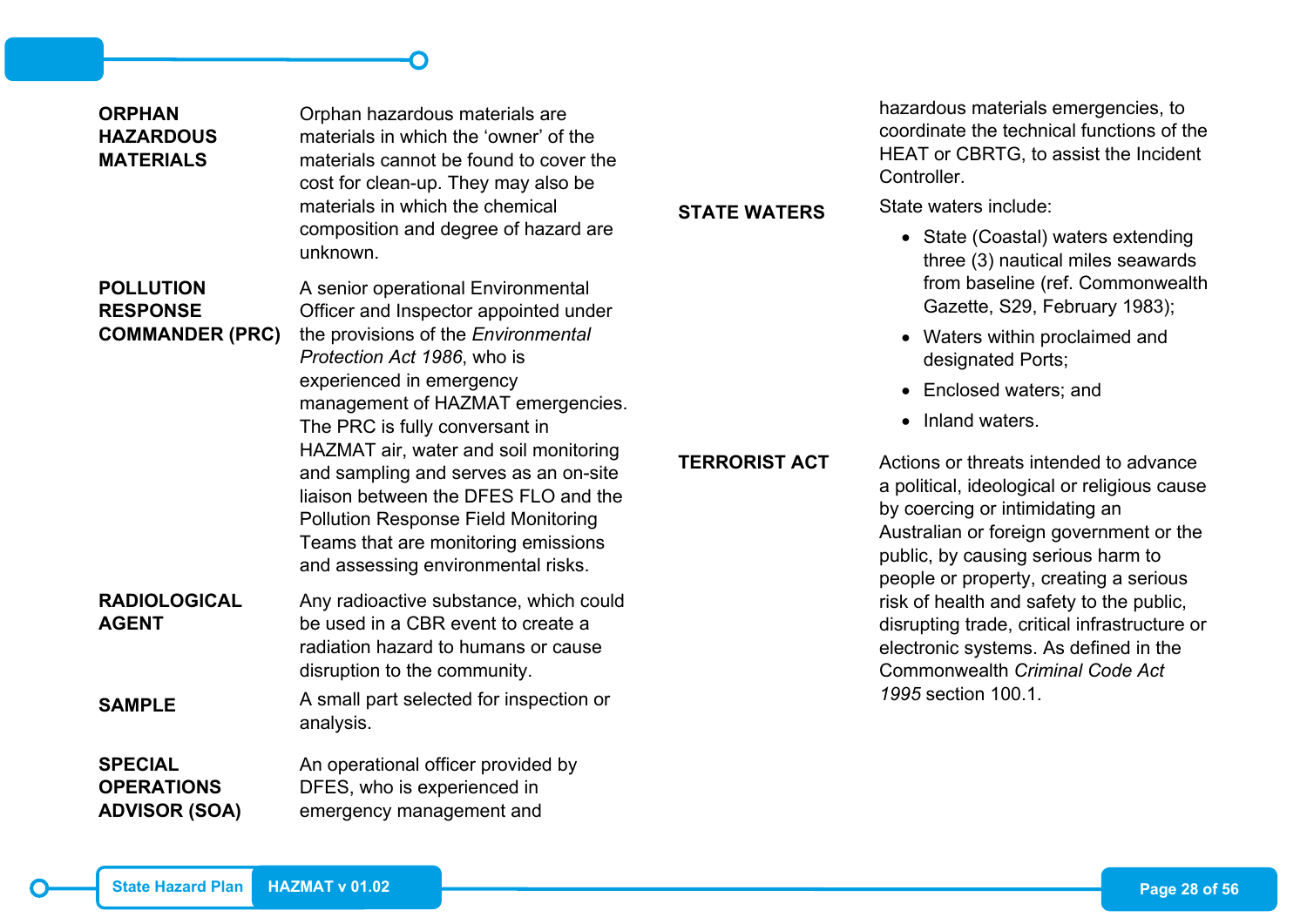<span id="page-36-0"></span>

| <b>THREAT</b>      | The term threat is used in two ways in<br>this document:                                                                                                                                                                                      | <b>ARPANSA</b>       | <b>Australian Radiation Protection and</b><br><b>Nuclear Safety Authority</b> |
|--------------------|-----------------------------------------------------------------------------------------------------------------------------------------------------------------------------------------------------------------------------------------------|----------------------|-------------------------------------------------------------------------------|
|                    | • Communication received in any<br>media format where an intention of<br>harm or action is stated, or through                                                                                                                                 | <b>ASIO</b>          | <b>Australian Security Intelligence</b><br>Organisation                       |
|                    | discovery of articles deemed to be<br>suspicious. The message or article                                                                                                                                                                      | <b>AUSASSISTPLAN</b> | Australian Government Overseas Disaster<br><b>Assistance Plan</b>             |
|                    | may ultimately prove to be a hoax<br>or the result of a misunderstanding.                                                                                                                                                                     | <b>BOM</b>           | <b>Bureau of Meteorology</b>                                                  |
|                    | • A condition resulting from a risk                                                                                                                                                                                                           | <b>CBR</b>           | Chemical, Biological, Radiological                                            |
|                    | assessment process used by State<br>and National security services to                                                                                                                                                                         | <b>CBRN</b>          | Chemical, Biological, Radiological, Nuclear                                   |
|                    | determine the likelihood of a CBR<br>event in the community.                                                                                                                                                                                  | <b>CBRTG</b>         | Chemical, Biological, Radiological and<br><b>Nuclear Technical Group</b>      |
| <b>WARM ZONE</b>   | The area surrounding the HOT Zone<br>where personnel and equipment<br>decontamination and hot zone support<br>takes place. It includes control points for<br>the access corridor and thus assists in<br>reducing the spread of contamination. | <b>CCC</b>           | <b>Crisis Coordination Centre</b>                                             |
|                    |                                                                                                                                                                                                                                               | <b>CCOSC</b>         | <b>Commissioners and Chief Officers</b><br><b>Strategic Committee</b>         |
|                    |                                                                                                                                                                                                                                               | <b>CCP</b>           | <b>Casualty Clearing Post</b>                                                 |
|                    |                                                                                                                                                                                                                                               | <b>COMCEN</b>        | <b>Communication Centre</b>                                                   |
| <b>B2 ACRONYMS</b> |                                                                                                                                                                                                                                               | <b>COMDISPLAN</b>    | <b>Commonwealth Disaster Plan</b>                                             |
| <b>ADF</b>         | <b>Australian Defence Force</b>                                                                                                                                                                                                               | <b>DFES</b>          | Department of Fire and Emergency                                              |
| <b>AFAC</b>        | <b>Australasian Fire and Emergency Services</b>                                                                                                                                                                                               |                      | <b>Services</b>                                                               |
|                    | <b>Authorities Council</b>                                                                                                                                                                                                                    | <b>DG</b>            | Dangerous Goods                                                               |
| <b>AIA</b>         | Arrangements for Interstate Assistance                                                                                                                                                                                                        | <b>DHA</b>           | Department of Home Affairs                                                    |
| <b>AIIMS</b>       | Australian Inter-Service Incident<br><b>Management System</b>                                                                                                                                                                                 | <b>DISPLAN</b>       | <b>Disaster Plan</b>                                                          |

 $T_{\rm{H}} = -$  The term threat is used in two ways in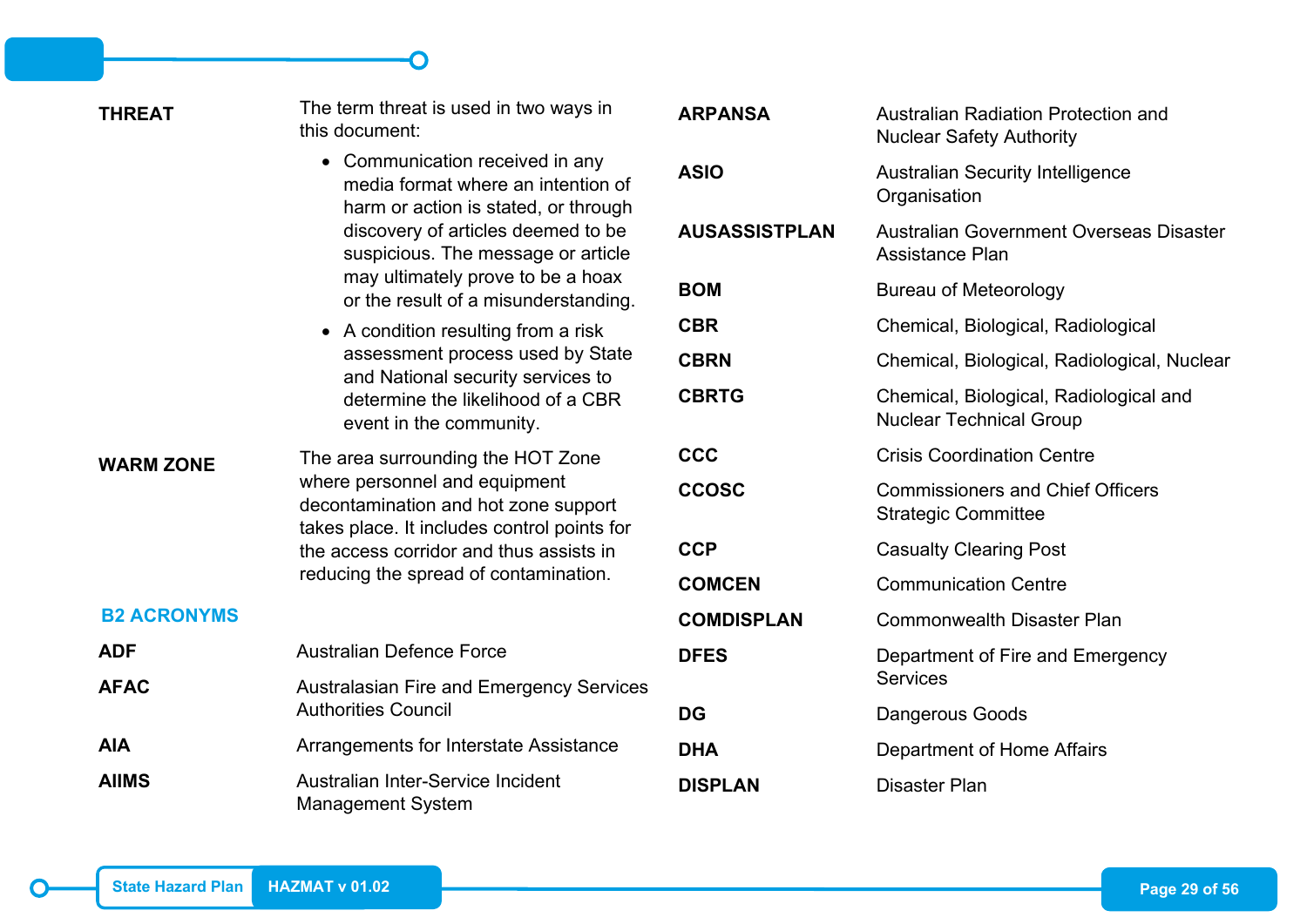| <b>DMIRS</b>   | Department of Mines, Industry Regulation<br>and Safety           | <b>HCC</b>       | Hazardous Materials (HAZMAT)<br><b>Coordination Committee</b> |
|----------------|------------------------------------------------------------------|------------------|---------------------------------------------------------------|
| <b>DMO</b>     | Duty Mapping Officer                                             | <b>HEAT</b>      | <b>HAZMAT Emergency Advisory Team</b>                         |
| <b>DMPU</b>    | Disaster Management Preparedness Unit                            | <b>HERG</b>      | <b>HAZMAT Emergency Response Guide</b>                        |
| <b>DoT</b>     | <b>Department of Transport</b>                                   | <b>HMA</b>       | <b>Hazard Management Agency</b>                               |
| <b>DPIRD</b>   | Department of Primary Industry and                               | IC               | <b>Incident Controller</b>                                    |
|                | <b>Regional Development</b>                                      | <b>ICC</b>       | <b>Incident Control Centre</b>                                |
| <b>DSTG</b>    | Defence Science Technology Group                                 | <b>ICCS Plus</b> | Incident Command and Control System                           |
| <b>DWER</b>    | Department of Water and Environment and<br>Regulation            | <b>IMT</b>       | Incident Management Team                                      |
| <b>EHO</b>     | <b>Environmental Health Officer</b>                              | <b>ISG</b>       | <b>Incident Support Group</b>                                 |
| <b>EMA</b>     | <b>Emergency Management Australia</b>                            | <b>IWF</b>       | <b>Incident Weather Forecast</b>                              |
| <b>EOU</b>     | <b>Emergency Operations Unit</b>                                 | LC               | <b>Lead Chemist</b>                                           |
| <b>FES</b>     | <b>Fire and Emergency Services</b>                               | <b>LEMA</b>      | <b>Local Emergency Management</b><br>Arrangements             |
| <b>FES-ERG</b> | Fire and Emergency Services -<br><b>Emergency Response Guide</b> | <b>LEMC</b>      | <b>Local Emergency Management Committee</b>                   |
| <b>FLC</b>     | <b>Field Liaison Chemist</b>                                     | <b>LEMP</b>      | Local Emergency Management Plan                               |
| <b>FLO</b>     | <b>Field Liaison Officer</b>                                     | <b>LG</b>        | <b>Local Government</b>                                       |
| <b>GHS</b>     | <b>Globally Harmonised System</b>                                | <b>MHF</b>       | <b>Major Hazard Facilities</b>                                |
| <b>GIS</b>     | <b>Geospatial Information Systems</b>                            | <b>MIR</b>       | <b>Major Incident Review</b>                                  |
| <b>HAZMAT</b>  | <b>Hazardous Materials</b>                                       | <b>MOC</b>       | <b>Metropolitan Operations Centre</b>                         |
|                |                                                                  | <b>MOU</b>       | Memorandum of Understanding                                   |

 $\bigcap$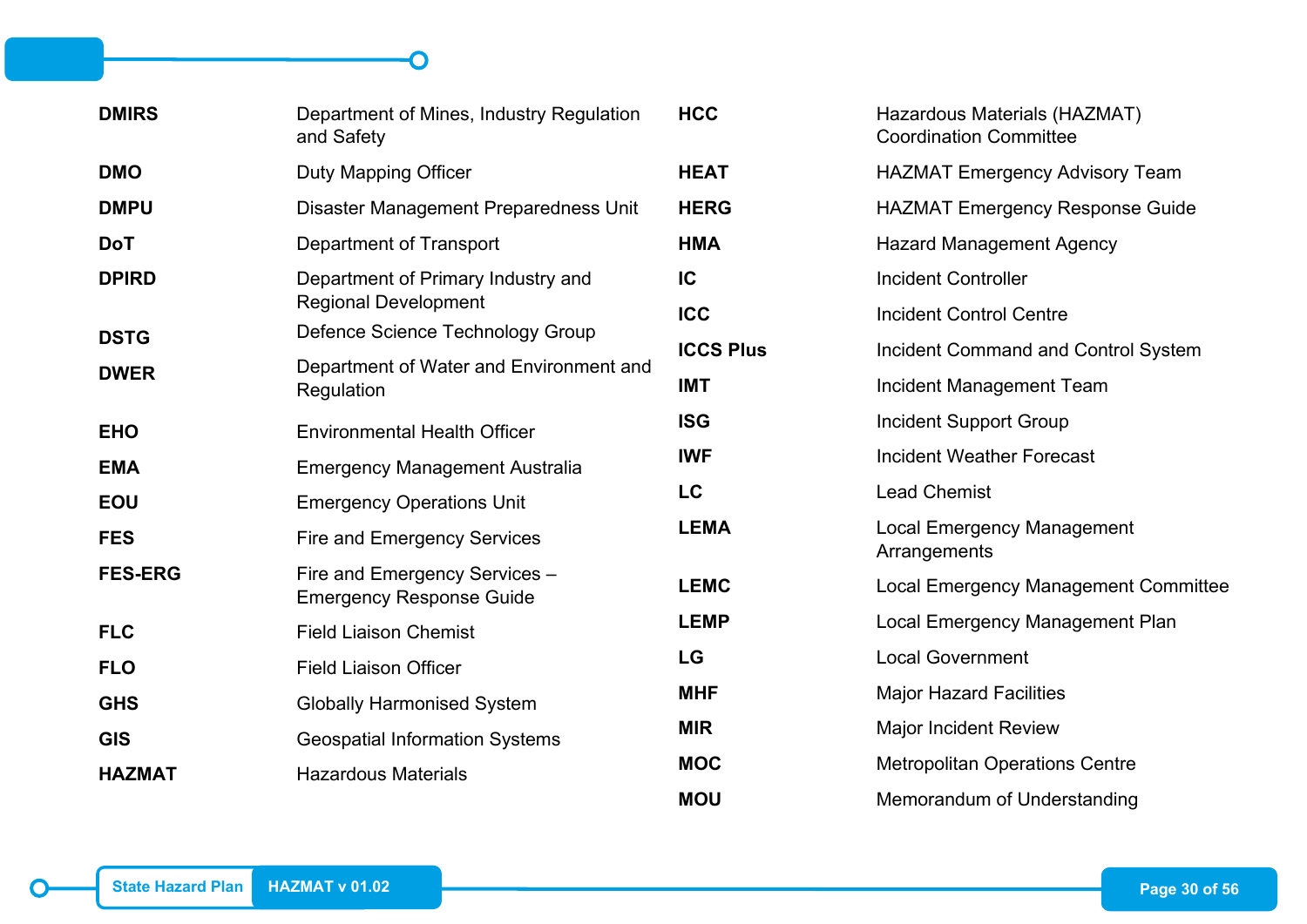| <b>MTE</b>  | <b>Marine Transport Emergency</b>           | <b>SEWS</b>      | <b>Standard Emergency Warning Signal</b>         |
|-------------|---------------------------------------------|------------------|--------------------------------------------------|
| <b>NPW</b>  | <b>Nuclear Powered Warship</b>              | <b>SHERP</b>     | State Health Emergency Response Plan             |
| <b>NRSC</b> | <b>National Resources Sharing Centre</b>    | <b>SHICC</b>     | <b>State Health Incident Coordination Centre</b> |
| <b>OASG</b> | <b>Operational Area Support Group</b>       | <b>SITREP</b>    | <b>Situation Report</b>                          |
| <b>OCDO</b> | <b>On-call Duty Officer</b>                 | <b>SJA</b>       | St John Ambulance Australia (Western             |
| <b>OIC</b>  | Officer in Charge                           |                  | Australia) Inc                                   |
| <b>OPP</b>  | <b>Operational Pre Plan</b>                 | <b>SOA</b>       | <b>Special Operations Centre</b>                 |
| <b>OSH</b>  | Occupational Safety and Health              | <b>SOC</b>       | <b>State Operations Centre</b>                   |
| <b>PIA</b>  | <b>Post Incident Analysis</b>               | <b>SPRED</b>     | <b>Space Re-entry Debris</b>                     |
| <b>PIO</b>  | <b>Public Information Officer</b>           | <b>SOP</b>       | <b>Standard Operating Procedures</b>             |
| <b>PRC</b>  | <b>Pollution Response Commander</b>         | <b>VFES</b>      | <b>Volunteer Fire and Emergency Services</b>     |
| <b>PRU</b>  | <b>Pollution Response Unit</b>              | <b>WAFES</b>     | Western Australian Fire and Emergency<br>Service |
| <b>ROC</b>  | <b>Regional Operations Centre</b>           | <b>WA Health</b> | Department of Health                             |
| <b>SAO</b>  | <b>State Situation Analysis Officer</b>     |                  |                                                  |
| <b>SC</b>   | <b>Sampling Chemist</b>                     |                  |                                                  |
| <b>SCBA</b> | <b>Self-Contained Breathing Apparatus</b>   |                  |                                                  |
| <b>SDS</b>  | <b>Safety Data Sheet</b>                    |                  |                                                  |
| <b>SECG</b> | <b>State Emergency Coordination Group</b>   |                  |                                                  |
| <b>SEMC</b> | <b>State Emergency Management Committee</b> |                  |                                                  |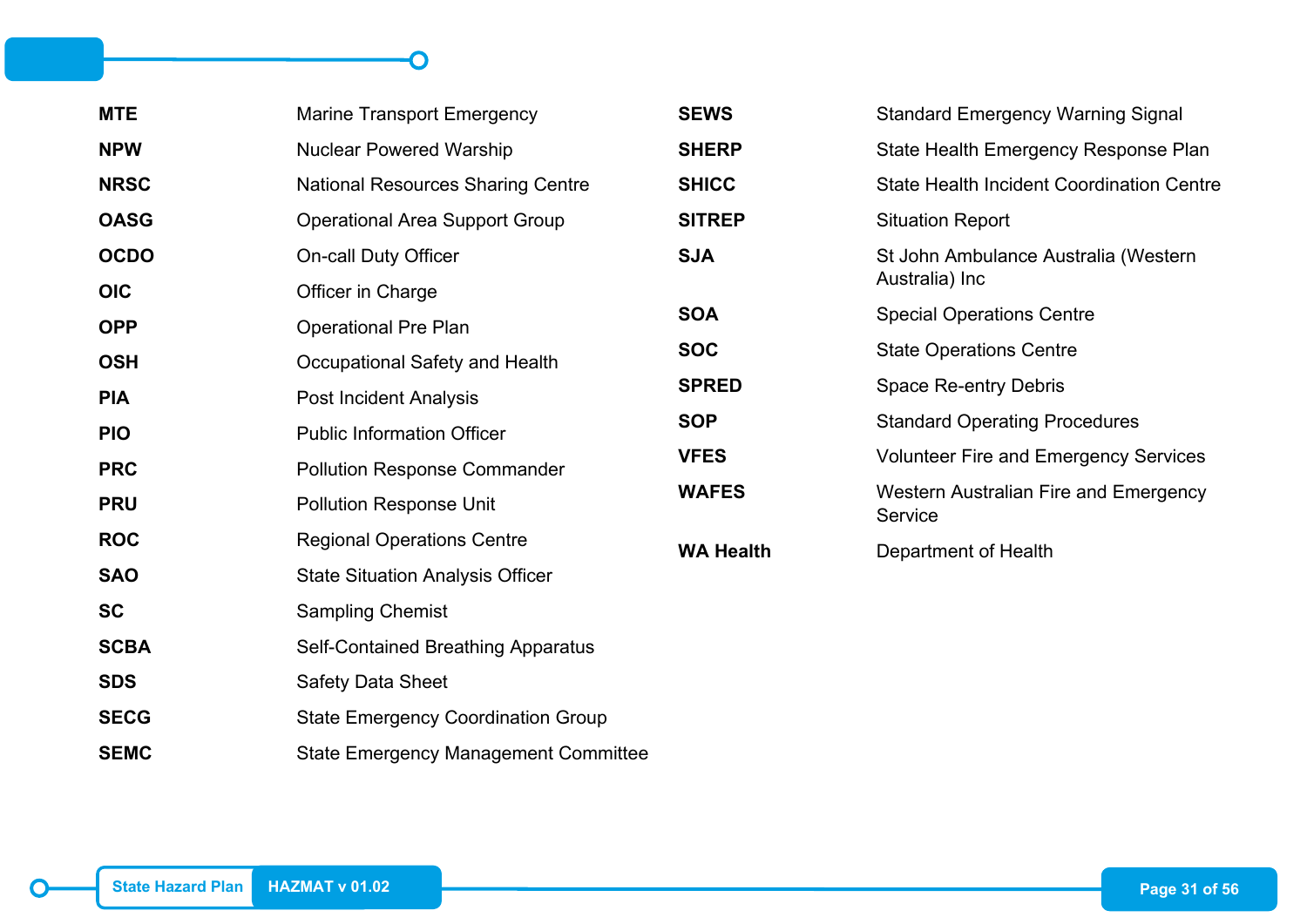## <span id="page-39-0"></span>**APPENDIX C: RESPONSE ROLES AND RESPONSIBILITIES**

#### **Introduction**

DFES, through the FES Commissioner as the HMA, has the primary role of coordinating the response to HAZMAT emergencies. However, DFES requires the support and assistance of other organisations to ensure an integrated community response occurs.

The following are the response roles and responsibilities of agencies under this Plan. Brief all-hazards information is also provided for agencies who may have a role under this Plan – full details of these roles and responsibilities can be found in the State Emergency [Management Plan,](https://semc.wa.gov.au/emergency-management/plans/state-em-plan) Appendix E.

#### **Agency Responsibilities**

The agencies will undertake the agreed responsibilities, as detailed below. All the agencies should maintain appropriate internal plans and procedures in relation to the specific agency responsibilities.

Note: The capability and commitment of each local government to undertake the tasks and meet the responsibilities identified in this State Hazard Plan should be confirmed by the HMA and detailed in LEMAs. This will ensure the varying capacity and capabilities of individual LGs are recognised.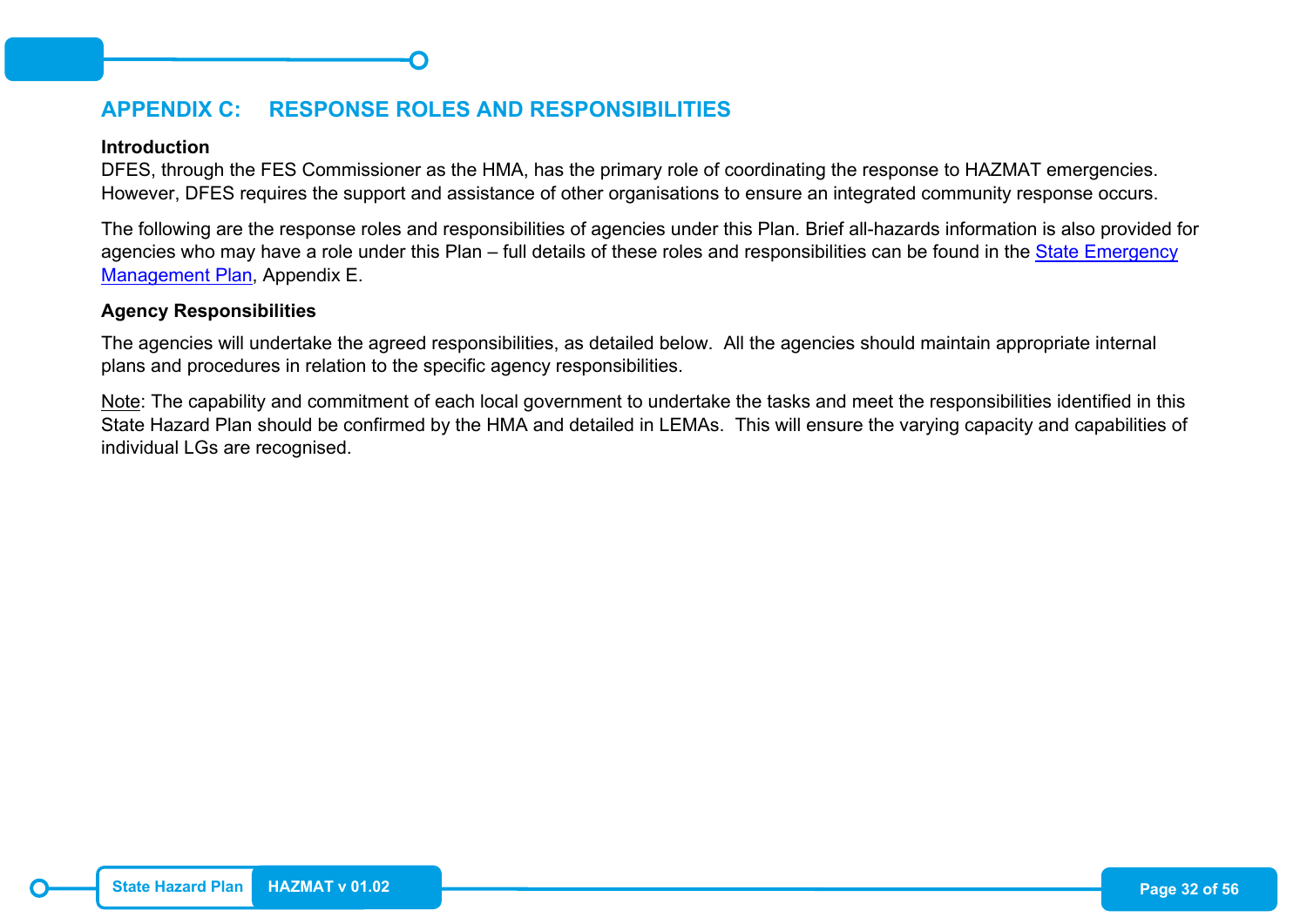## <span id="page-40-0"></span>**TABLE 1 – RESPONSE FUNCTIONS COVERING HAZMAT EMERGENCIES**

| <b>Organisation</b>                                                              | Responsibilities (see State EM Plan Appendix E for full all-hazards roles and responsibilities)                                                                                                                                                                                                                                                                                                                                                                                                                                                                                                                                                                                                                                                       |
|----------------------------------------------------------------------------------|-------------------------------------------------------------------------------------------------------------------------------------------------------------------------------------------------------------------------------------------------------------------------------------------------------------------------------------------------------------------------------------------------------------------------------------------------------------------------------------------------------------------------------------------------------------------------------------------------------------------------------------------------------------------------------------------------------------------------------------------------------|
| <b>Approved Emergency</b><br><b>Responders</b><br>(Dangerous Goods<br>Transport) | a. Maintain all the requirements for accreditation, identified by the DMIRS for the Class or Division of DG<br>for which the proponent intends providing a clean-up service;<br>b. Respond to the incident site as required, and upon handover by the IC, conduct a site clean-up and<br>disposal under supervision of the Local Recovery Coordinating Group; and<br>Ensure compliance with written handover processes from response to recovery phase.                                                                                                                                                                                                                                                                                               |
| <b>Arc Infrastructure Pty</b><br>Ltd                                             | a. Be contactable on a 24/7 basis;<br>b. Provide on-site railway advice and assistance in support of the railway emergency;<br>c. Arrange provision of appropriate resources support, if available, including equipment for the<br>emergency;<br>d. Assist DFES in establishing railway area security during the emergency;<br>e. Provide support on-site communication facilities;<br>f. Arrange for the recovery and/or safe disposal of residual goods, after the emergency has been declared<br>safe by the HMA; and<br>Provide a written report and/or participate in posts operation debriefs on the emergency, as required.<br>g                                                                                                               |
| <b>ChemCentre WA</b>                                                             | a. Be contactable and available on a 24/7 basis;<br>b. Provide a representative to the HEAT;<br>c. Provide, maintain and operate a mobile response laboratory, for the purpose of detecting, identifying,<br>and monitoring hazardous materials or substances, involved in the HAZMAT emergency on a 24/7<br>basis;<br>d. Provide competent chemical response personnel as an on-scene HEAT representative;<br>e. Provide competent on-site team leader (Field Liaison Chemist - FLC) an on-site specialist;<br>When operating on-site, provide written advice/documentation to the IC, through the FLO, using the<br>proformas as agreed with the HMA;<br>Maintain DFES's detection/analytical equipment (as identified in the CCWA/DFES MOU);<br>g. |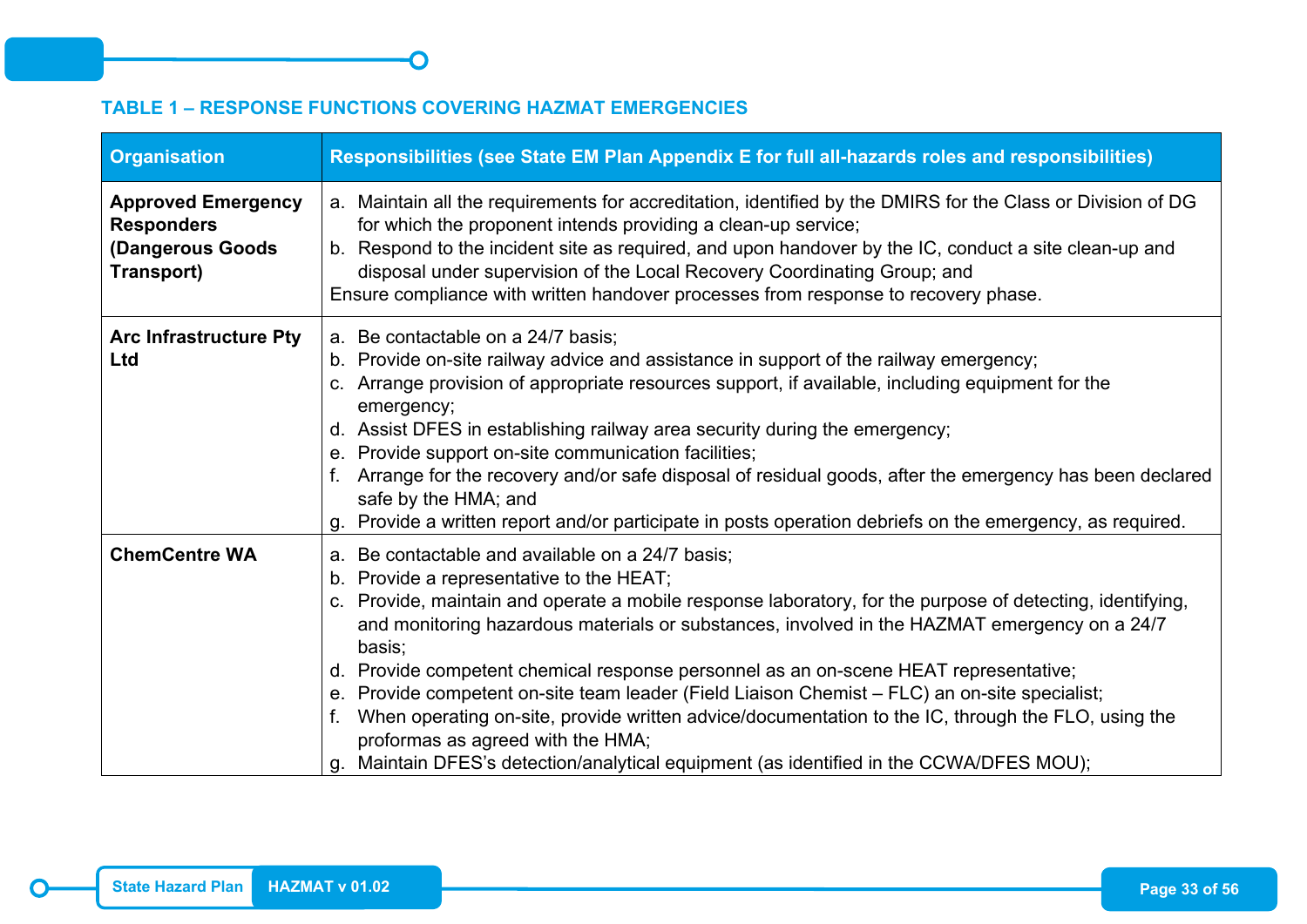| <b>Organisation</b>                             | Responsibilities (see State EM Plan Appendix E for full all-hazards roles and responsibilities)                                                                                                                                                                                                                                                                                                                                                                                                                                                                                                                                                                                                                                                                                                                                                                                                                                                                                                                                                                                                                                                                                                                                                                                                                                                                                                                                             |
|-------------------------------------------------|---------------------------------------------------------------------------------------------------------------------------------------------------------------------------------------------------------------------------------------------------------------------------------------------------------------------------------------------------------------------------------------------------------------------------------------------------------------------------------------------------------------------------------------------------------------------------------------------------------------------------------------------------------------------------------------------------------------------------------------------------------------------------------------------------------------------------------------------------------------------------------------------------------------------------------------------------------------------------------------------------------------------------------------------------------------------------------------------------------------------------------------------------------------------------------------------------------------------------------------------------------------------------------------------------------------------------------------------------------------------------------------------------------------------------------------------|
|                                                 | h. Provide on-site HOT zone triage capability by providing a Lead Chemist (LC) and Sampling Chemist<br>(SC) capable of entering the HOT zone, operating detection equipment, and collecting samples of<br>hazardous materials and substances;<br>Provide appropriate sampling equipment with instructions for their use by DFES personnel, either for<br>on-site incident management or off-site environmental monitoring by DWER personnel;<br>Provide information with respect to any potential chemical incompatibilities, methods of neutralization,<br>including any reactivity's with any media used to control the hazardous materials and substances;<br>k. If required, confirm adequacy of decontamination procedures applied to equipment and personal<br>protective equipment; and<br>Provide a written report and/or participate in post operation debriefs on the emergency, as required.                                                                                                                                                                                                                                                                                                                                                                                                                                                                                                                                     |
| <b>Consignors / Prime</b><br><b>Contractors</b> | a. To operate their services safely and in accordance with applicable laws and regulations;<br>b. Ensure emergency plans are in place for DG transport, including contracts with 'approved emergency<br>responders;<br>c. Ensure compliance with fatigue management regulations under the Occupational Safety and Health<br>Regulations 1996 for transport drivers;<br>d. Keep Industry Owners and Operators informed of the movement of all their vehicles on task;<br>e. Be contactable on a 24/7 basis;<br>f. Provide technical advice as required;<br>g. Provide an on-site representative as required;<br>h. Assist the IC at the site of the incident;<br>Provide appropriate equipment including neutralising and/or absorption agents to enable incident<br>mitigation;<br>Assume responsibility for recovery and/or safe disposal of residual goods, damaged equipment and<br>property and/or contaminated soils and water following the situation being rendered safe for recovery<br>k. Ensure site clean-up and ensure restoration to its original condition as much as reasonably possible;<br>I. Provide the Director, Dangerous Goods and Petroleum Safety Branch, Resources Safety Division,<br>DMIRS with an incident report in accordance with the Dangerous Goods Safety Act 2004 and<br>Regulations; and<br>m. Provide a written report and/or to participate in post operation debriefs on the emergency, as required. |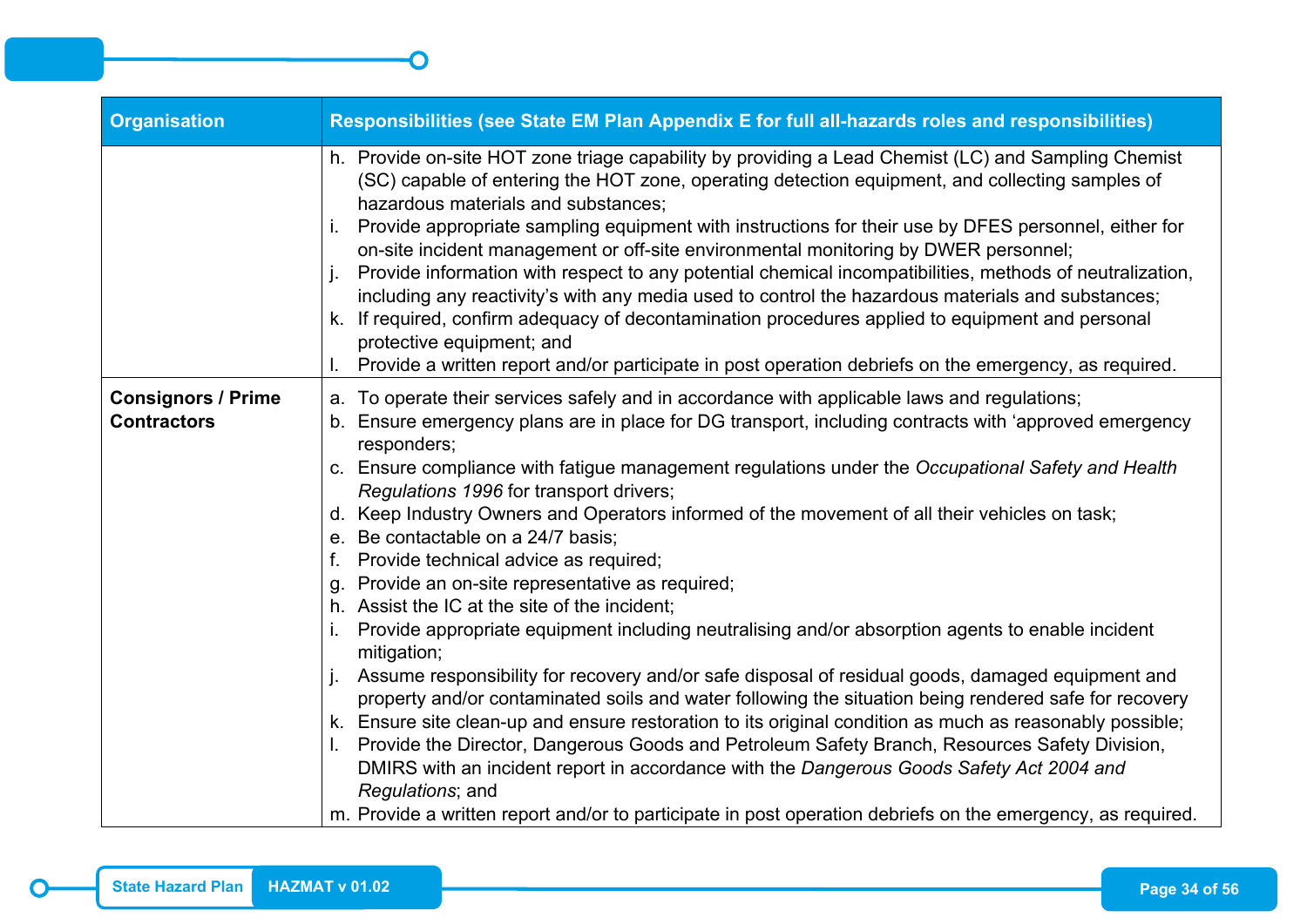| <b>Organisation</b>                                                  | Responsibilities (see State EM Plan Appendix E for full all-hazards roles and responsibilities)                                                                                                                                                                                                                                                                                                                                                                                                                                                                                                                                                 |
|----------------------------------------------------------------------|-------------------------------------------------------------------------------------------------------------------------------------------------------------------------------------------------------------------------------------------------------------------------------------------------------------------------------------------------------------------------------------------------------------------------------------------------------------------------------------------------------------------------------------------------------------------------------------------------------------------------------------------------|
| <b>Department of</b><br><b>Communities</b>                           | a. Provide welfare services to the community in line with the State Emergency Welfare Plan.                                                                                                                                                                                                                                                                                                                                                                                                                                                                                                                                                     |
| <b>Department of Fire</b><br>and Emergency<br><b>Services (DFES)</b> | b. Mobilise DFES resources, and as required, assemble HEAT, ISG, OASG;<br>c. Nominate an IC for each HAZMAT emergency according to AIIMS;<br>d. Establish an on-site Incident Control Centre (ICC) and Operations Point (OP), and in consultation with<br>HEAT, determine the HOT, WARM and COLD Zone perimeters;<br>e. In consultation with HEAT, determine the requirement for evacuation or shelter-in-place, and execute<br>as necessary;<br>f. Assist with the identification of the hazardous materials or substances involved;<br>g. Provide prompt first strike action according to Standing Operating Procedures. Actions may include: |
|                                                                      | Rescue;<br>j.<br>ii.<br>Fire fighting;<br>Elimination of ignition sources;<br>iii.<br>Stopping leakages;<br>iv.<br>Containment of hazardous materials or substances;<br>V.<br>Neutralisation; and/or<br>vi.<br>Decontamination.<br>vii.                                                                                                                                                                                                                                                                                                                                                                                                         |
|                                                                      | h. Task and coordinate participating agencies;<br>Maintain a record of activities;<br>If required, provide assistance during clean-up of the site;<br>k. In consultation with HEAT, ensure the preparation and approval of public information;<br>I. Arrange a debriefing of participants immediately following an emergency;<br>m. Manage HEAT through the deployment of the Special Operations Advisor (SOA), and the Field Liaison<br>Officer (FLO);<br>n. Maintain a composite database on hazardous materials and substances to provide immediate first<br>strike information;                                                             |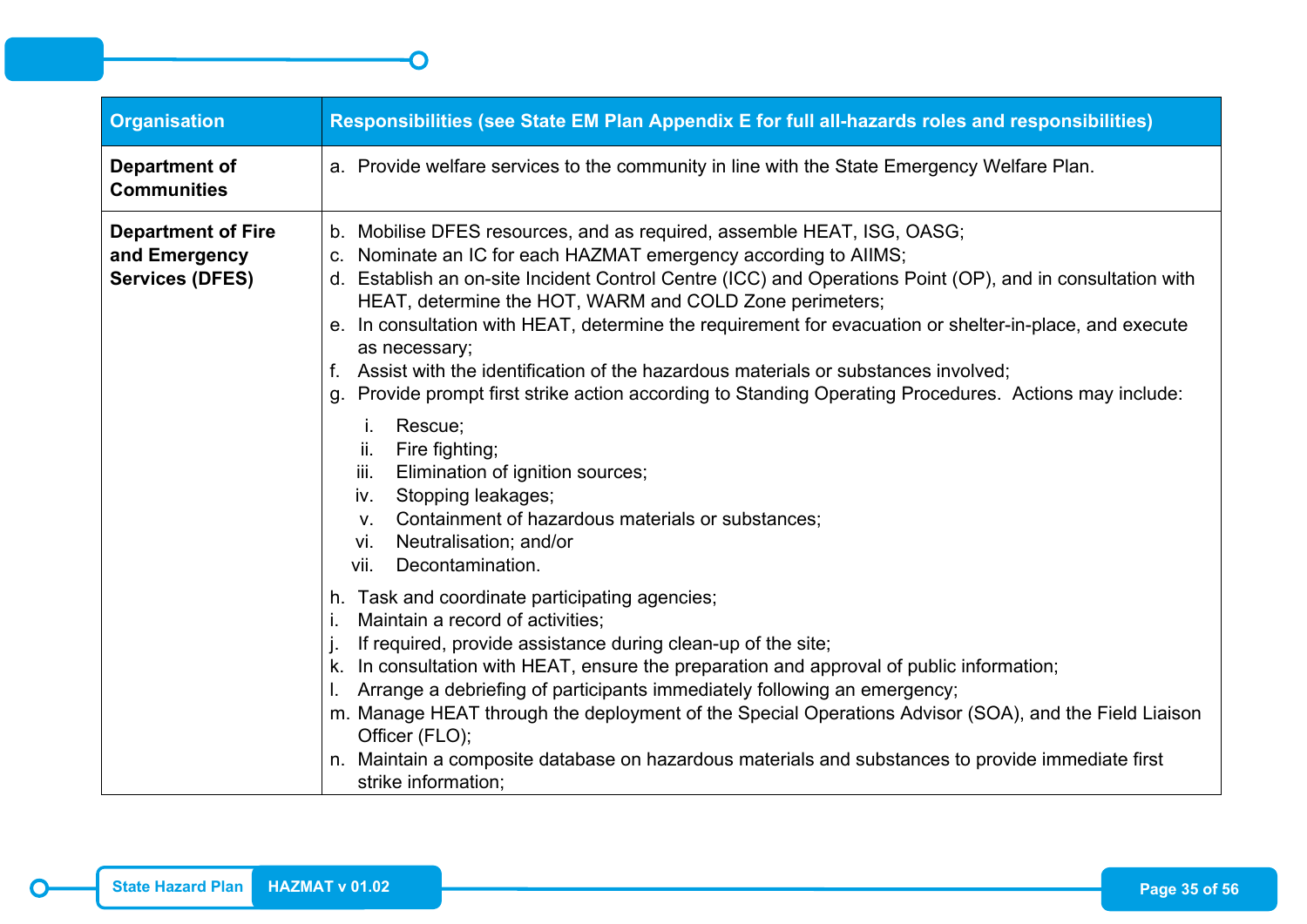| Responsibilities (see State EM Plan Appendix E for full all-hazards roles and responsibilities)                                                                                                                                                                                                                                                                                                                                                                                                                                                                                                                    |
|--------------------------------------------------------------------------------------------------------------------------------------------------------------------------------------------------------------------------------------------------------------------------------------------------------------------------------------------------------------------------------------------------------------------------------------------------------------------------------------------------------------------------------------------------------------------------------------------------------------------|
| o. If required, undertake a Post Incident Analysis (PIA) and/or a Post Operation Report in accordance with<br>State EM Policy section 5.11 and State EM Plan section 5.7;<br>p. Provide and maintain the HEAT meeting room and associated facilities; and                                                                                                                                                                                                                                                                                                                                                          |
| Assist the WA Police Force and other relevant agencies [e.g. DMIRS] in determining the cause of the<br>emergency.                                                                                                                                                                                                                                                                                                                                                                                                                                                                                                  |
| <b>Public Health</b><br>(i)                                                                                                                                                                                                                                                                                                                                                                                                                                                                                                                                                                                        |
| a. Be contactable on a 24/7 basis;<br>b. Provide a representative to the HEAT;                                                                                                                                                                                                                                                                                                                                                                                                                                                                                                                                     |
| c. Provide advice on potential dangers to public health and actions to be taken in order to mitigate the<br>hazard effects;                                                                                                                                                                                                                                                                                                                                                                                                                                                                                        |
| d. Provide detailed toxicological advice to emergency personnel, and the public, as required;<br>e. Prepare and maintain a public health response and recovery plan for public advice, health surveillance<br>and medical testing; and                                                                                                                                                                                                                                                                                                                                                                             |
| f. Provide a written report and/or participate in post operation debriefs on the emergency, as required.                                                                                                                                                                                                                                                                                                                                                                                                                                                                                                           |
| <b>Medical Care</b><br>(ii)                                                                                                                                                                                                                                                                                                                                                                                                                                                                                                                                                                                        |
| a. Provide advice on the need for special medical care as may be required for casualties / exposure to an<br>identified chemical hazard; and                                                                                                                                                                                                                                                                                                                                                                                                                                                                       |
| b. Coordinate the provision of specialised medical care both at the site of the HAZMAT incident and any<br>secondary / tertiary medical care of the victims.                                                                                                                                                                                                                                                                                                                                                                                                                                                       |
| <b>Radioactive Hazards</b><br>(iii)<br>In the case of emergencies involving radioactive [or potentially radioactive] hazards:<br>a. Provide a representative to the HEAT, when requested;<br>b. Monitor the radioactive environment and define contaminated areas;<br>c. Provide laboratory analysis of air, water, food and fodder samples;<br>d. Establish and direct measures to mitigate the radiological impact on public health;<br>e. Establish human exposure criteria and assess the public health impact of radiation levels;<br>f. Recommend measures to limit the spread of radioactive contamination; |
|                                                                                                                                                                                                                                                                                                                                                                                                                                                                                                                                                                                                                    |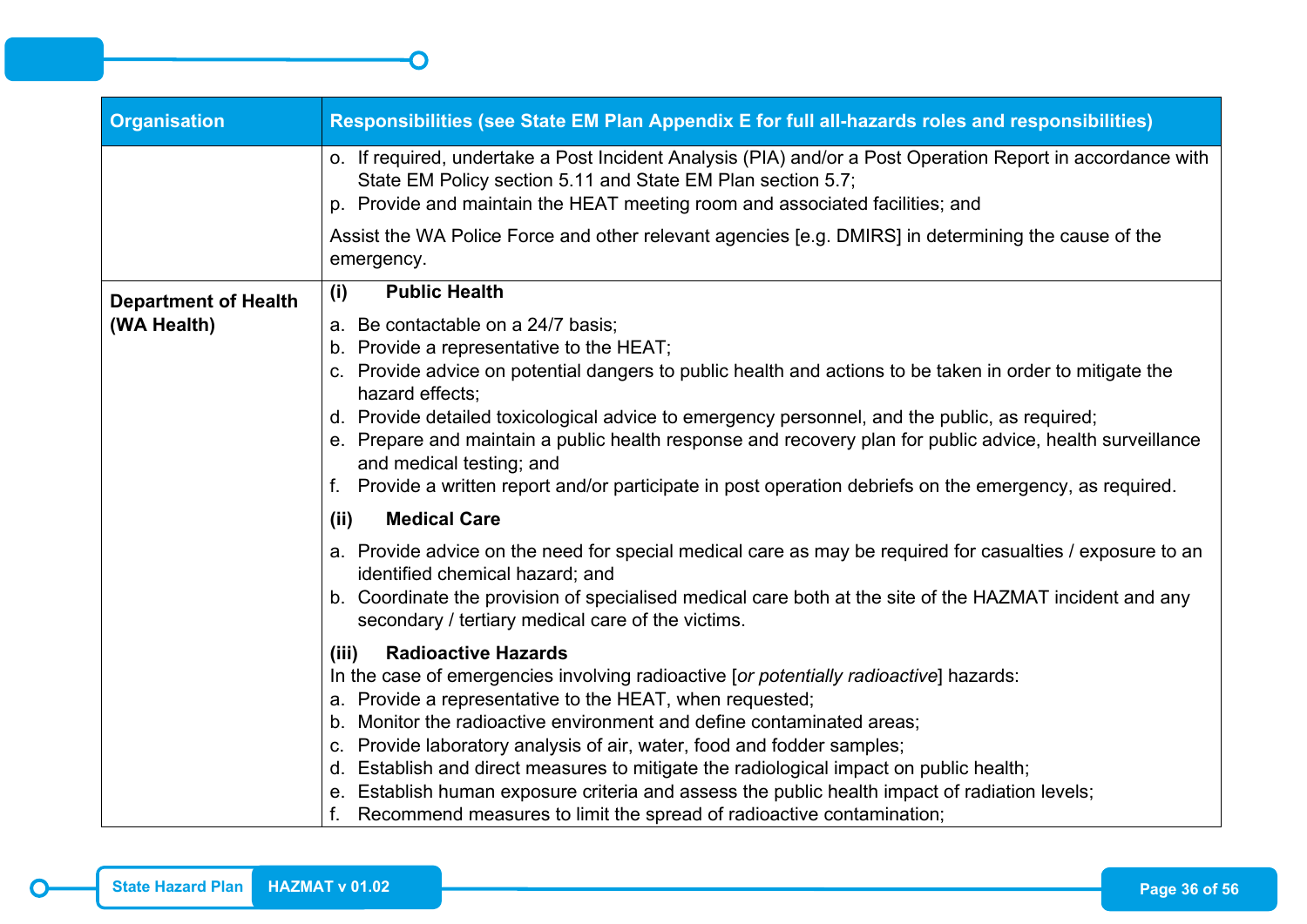| <b>Organisation</b>                                                                              | Responsibilities (see State EM Plan Appendix E for full all-hazards roles and responsibilities)                                                                                                                                                                                                                                                                                                                                                                                                                                                                                                                                                                                                                                                                                                                                                                                          |
|--------------------------------------------------------------------------------------------------|------------------------------------------------------------------------------------------------------------------------------------------------------------------------------------------------------------------------------------------------------------------------------------------------------------------------------------------------------------------------------------------------------------------------------------------------------------------------------------------------------------------------------------------------------------------------------------------------------------------------------------------------------------------------------------------------------------------------------------------------------------------------------------------------------------------------------------------------------------------------------------------|
|                                                                                                  | g. Direct and assist in collection of ingestion pathway samples;<br>h. Establish procedures and make recommendations for the use of substances to prevent or reduce the<br>effects of contamination; and<br>Advise and assist on decontamination measures.                                                                                                                                                                                                                                                                                                                                                                                                                                                                                                                                                                                                                               |
| <b>Department of Mines,</b><br><b>Industry Regulation</b><br>and Safety (DMIRS)                  | a. Provide two DG on-call officers (Dangerous Goods and Critical Risks Directorate) to be contactable and<br>available on a 24/7 basis;<br>Provide a DG Officer (DGO) to HEAT to provide advice on potential dangers to public safety and<br>actions to be taken to mitigate the hazard effects;<br>Deploy a DGO to the incident scene, as required;<br>ii.<br>b. Provide a Worksafe representative to HEAT, when required, to advise on the hazard and occupational<br>safety and health aspects and actions to be taken;<br>c. Investigate the cause of the emergency, where applicable;<br>d. Provide a written report and/or participate in post operation debriefs on the emergency, as required;<br>and<br>e. Maintain approval process for Approved Emergency Responders according to the Dangerous Goods<br>Safety (Road and Rail Transport of Non-explosives) Regulations 2007. |
| <b>Department of Primary</b><br><b>Industry and Regional</b><br><b>Development WA</b><br>(DPIRD) | a. To coordinate the appropriate response to any significant disruption to Primary Industry.<br>b. To coordinate animal welfare in emergencies in line with the arrangements identified in the State<br><b>Emergency Animal Welfare Plan.</b>                                                                                                                                                                                                                                                                                                                                                                                                                                                                                                                                                                                                                                            |
| <b>Department of</b><br><b>Transport (DoT)</b><br>(Maritime Division)                            | a. To be contactable on a 24/7 basis;<br>b. Provide technical advice and resources support;<br>c. Provide a representative to the HEAT, when requested or where the marine environment may be<br>affected;<br>d. Provide advice to help identify the hazardous material or substance involved;<br>e. Maintain a marine exclusion zone around the affected zone;<br>f. Provide transport (air, sea) to support a response involving a marine HAZMAT emergency;                                                                                                                                                                                                                                                                                                                                                                                                                            |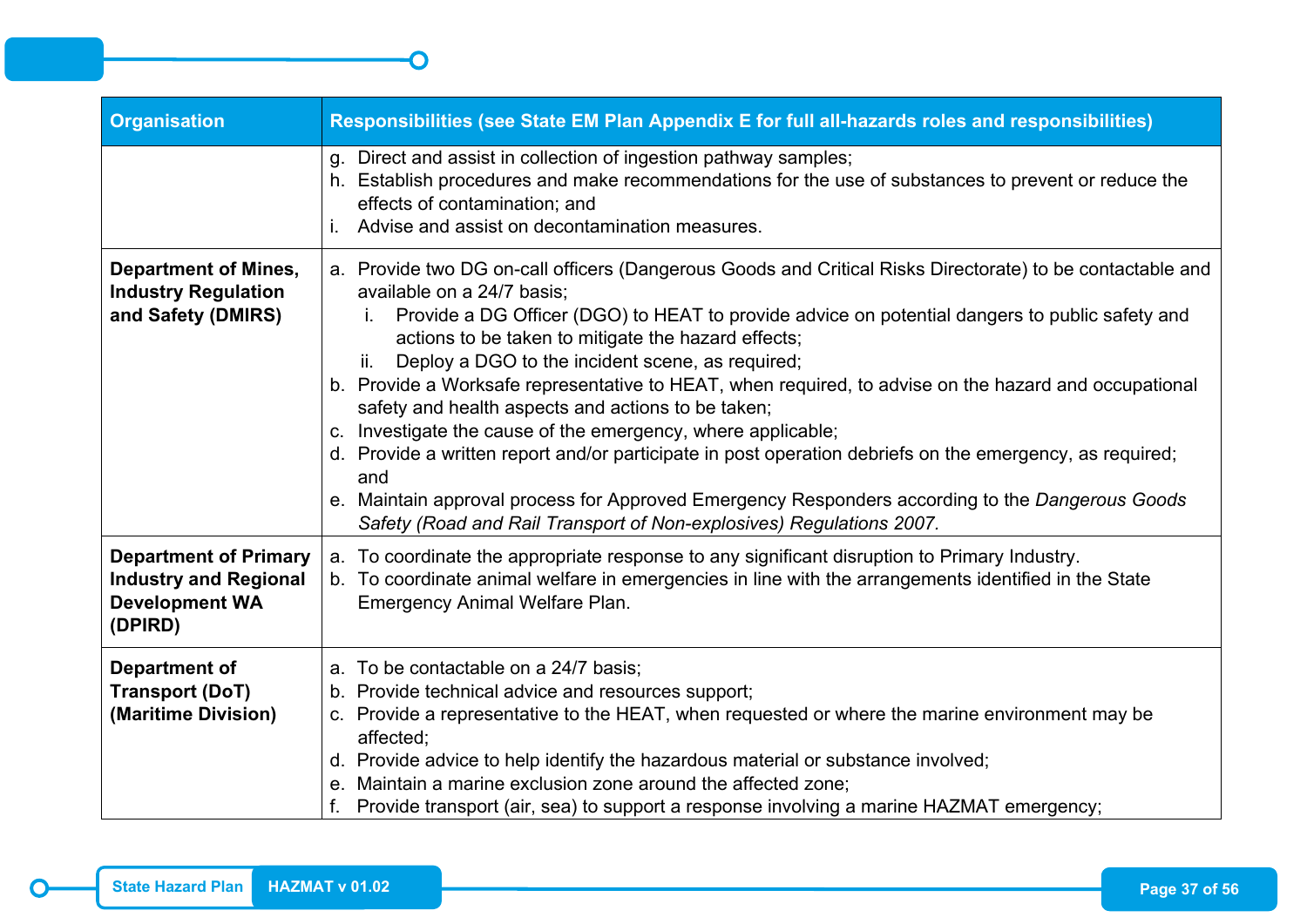| <b>Organisation</b>                                                         | Responsibilities (see State EM Plan Appendix E for full all-hazards roles and responsibilities)                                                                                                                                                                                                                                                                                                                                                                                                                                                                                                                                                                                                                                                                                                                                                                                                                                                                                                                                                                                                             |
|-----------------------------------------------------------------------------|-------------------------------------------------------------------------------------------------------------------------------------------------------------------------------------------------------------------------------------------------------------------------------------------------------------------------------------------------------------------------------------------------------------------------------------------------------------------------------------------------------------------------------------------------------------------------------------------------------------------------------------------------------------------------------------------------------------------------------------------------------------------------------------------------------------------------------------------------------------------------------------------------------------------------------------------------------------------------------------------------------------------------------------------------------------------------------------------------------------|
|                                                                             | g. Provision of advice on environmental monitoring subsequent to the spillage or release;<br>h. Recover costs from polluter (as detailed in State Hazard Plan - Maritime Environmental Emergencies);<br>Provide a written report and/or participate in post operation debriefs on the emergency, as required; and<br>Assist with long term clean-up, when required.                                                                                                                                                                                                                                                                                                                                                                                                                                                                                                                                                                                                                                                                                                                                         |
| <b>Department of Water</b><br>and Environmental<br><b>Regulation (DWER)</b> | a. To be contactable and available on a 24/7 basis;<br>b. Provide a representative to the HEAT;<br>c. Provide, maintain and operate a mobile response vehicle, for the purpose of detecting and monitoring<br>chemicals and particulates escaping into the environment during an emergency, on a 24/7 basis;<br>d. Provide competent environmental response personnel as an on-scene HEAT representative;<br>e. Provide environmental monitoring during the emergency response phase for off-site impacts in air and<br>water and provide advice on the impacts to the IC, through the FLO, in writing using the proformas as<br>agreed with the HMA;<br>f. Provide advice on minimisation of impacts on the environment, including containment, confinement and<br>clean-up, decontamination, minimisation of wastes, and waste disposal;<br>g. Coordinate post-incident environmental sampling and provide interpretation of environmental<br>monitoring data and results where required; and<br>k. Provide a written report and/or participate in post operation debriefs on the emergency, as required. |
| <b>Industry Owners and</b><br><b>Operators</b>                              | a. To have available a well-documented and tested contingency plan for coping with HAZMAT<br>emergencies occurring on their facility;<br>b. To ensure employees have proper training and skills to handle on-site HAZMAT emergencies;<br>c. To immediately advise the DFES Communications Centre via 000 of any emergencies involving<br>HAZMAT occurred on their facility that require activation of State Hazard Plan - HAZMAT;<br>d. To assist the emergency services in coping with a HAZMAT emergency caused by their facility either<br>on-site or off-site by making available their own resources;<br>e. To be contactable on a 24/7 basis;<br>To provide specialist advice as required;<br>f.<br>To supply information on the availability and location of neutralising agents and associated special<br>q.<br>equipment for dealing with HAZMAT emergencies;                                                                                                                                                                                                                                      |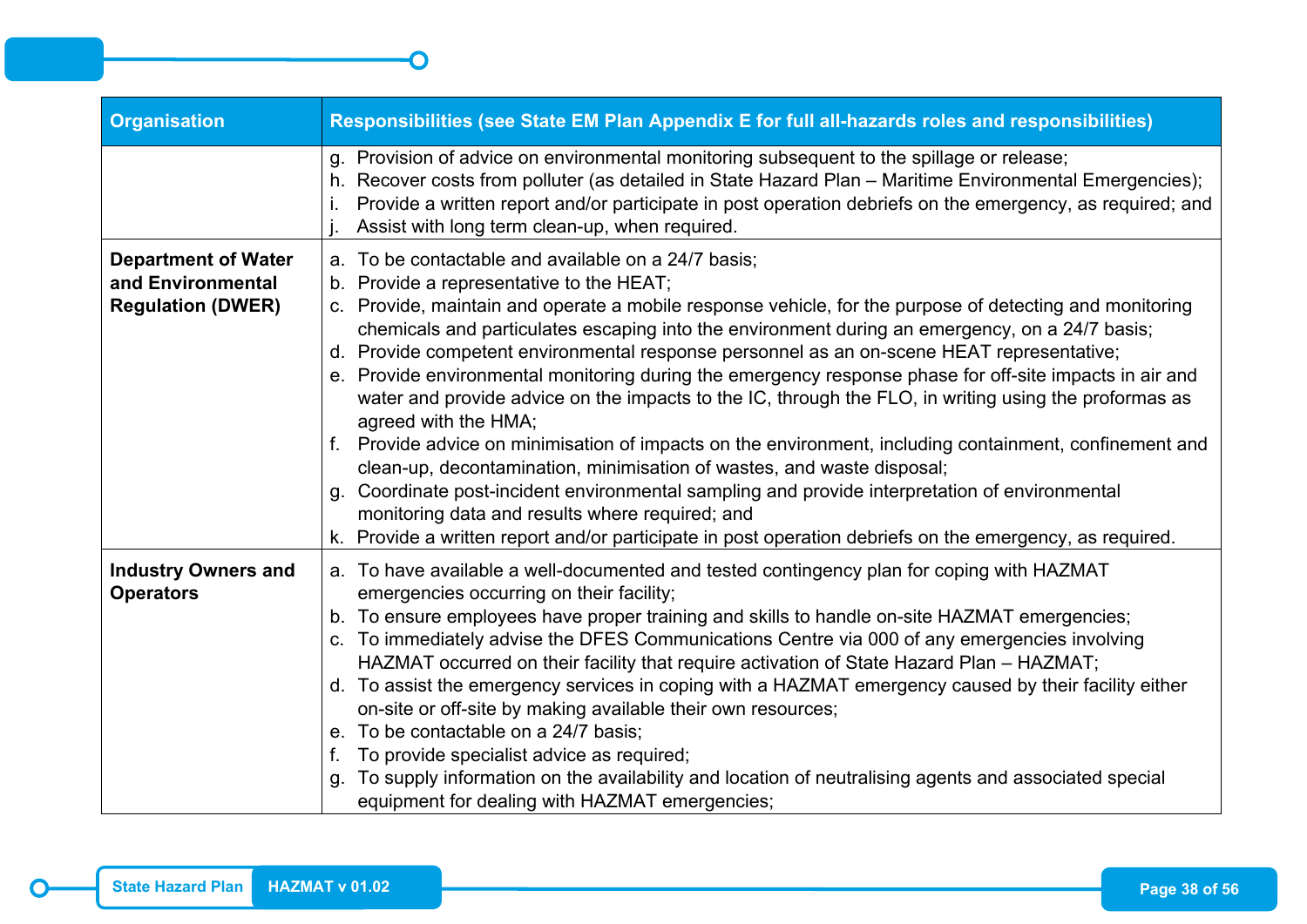| <b>Organisation</b>                          | Responsibilities (see State EM Plan Appendix E for full all-hazards roles and responsibilities)                                                                                                                                                                                                                                                                                                                                                                                                                                                                                                                                                                                                                                                                                                                                                                                                                                                                 |
|----------------------------------------------|-----------------------------------------------------------------------------------------------------------------------------------------------------------------------------------------------------------------------------------------------------------------------------------------------------------------------------------------------------------------------------------------------------------------------------------------------------------------------------------------------------------------------------------------------------------------------------------------------------------------------------------------------------------------------------------------------------------------------------------------------------------------------------------------------------------------------------------------------------------------------------------------------------------------------------------------------------------------|
|                                              | h. To ensure recovery and/or safe disposal of any product residues after the scene has been rendered<br>safe;<br>To co-operate with their Local Emergency Management Committee (LEMC) by participating in the local<br>planning process;<br>To participate in mutual aid arrangements with other similar industries in the LG area;<br>k. Provide a written report and/or participate in post operation debriefs on the emergency, as required;<br>and<br>I. Assist with long term clean-up, when required.                                                                                                                                                                                                                                                                                                                                                                                                                                                     |
| <b>Local Government</b><br>(LG)              | a. Maintain liaison with the HMA;<br>b. Provide advice on LG drains, water and sewerage systems;<br>c. Provide resources support at the request of the HMA;<br>d. Provide advice through the local Environmental Health Officer (EHO);<br>e. Provide a written report and/or participate in post operation debriefs on the emergency, as required;<br>Develop a Local Recovery Plan in accordance with the Emergency Management Act 2005;<br>g. Manage community recovery process in consultation with the HMA; and<br>h. Coordinate long-term community recovery, in accordance with the Local Recovery Plan, when required.<br>Note: The capability and commitment of each LG to undertake the tasks and meet the responsibilities<br>identified in the State Plan should be confirmed by the HMA and detailed in the Local Hazard Emergency<br>Plan. This will ensure the varying capabilities of individual LG are recognised and agreed to by all parties. |
| <b>Other Support</b><br><b>Organisations</b> | a. Attend at the emergency site when requested / required;<br>b. Provide technical advice;<br>c. Assist with the provision of resources / services;<br>d. Assist in clean-up operations;<br>e. Carry out statutory tasks;                                                                                                                                                                                                                                                                                                                                                                                                                                                                                                                                                                                                                                                                                                                                       |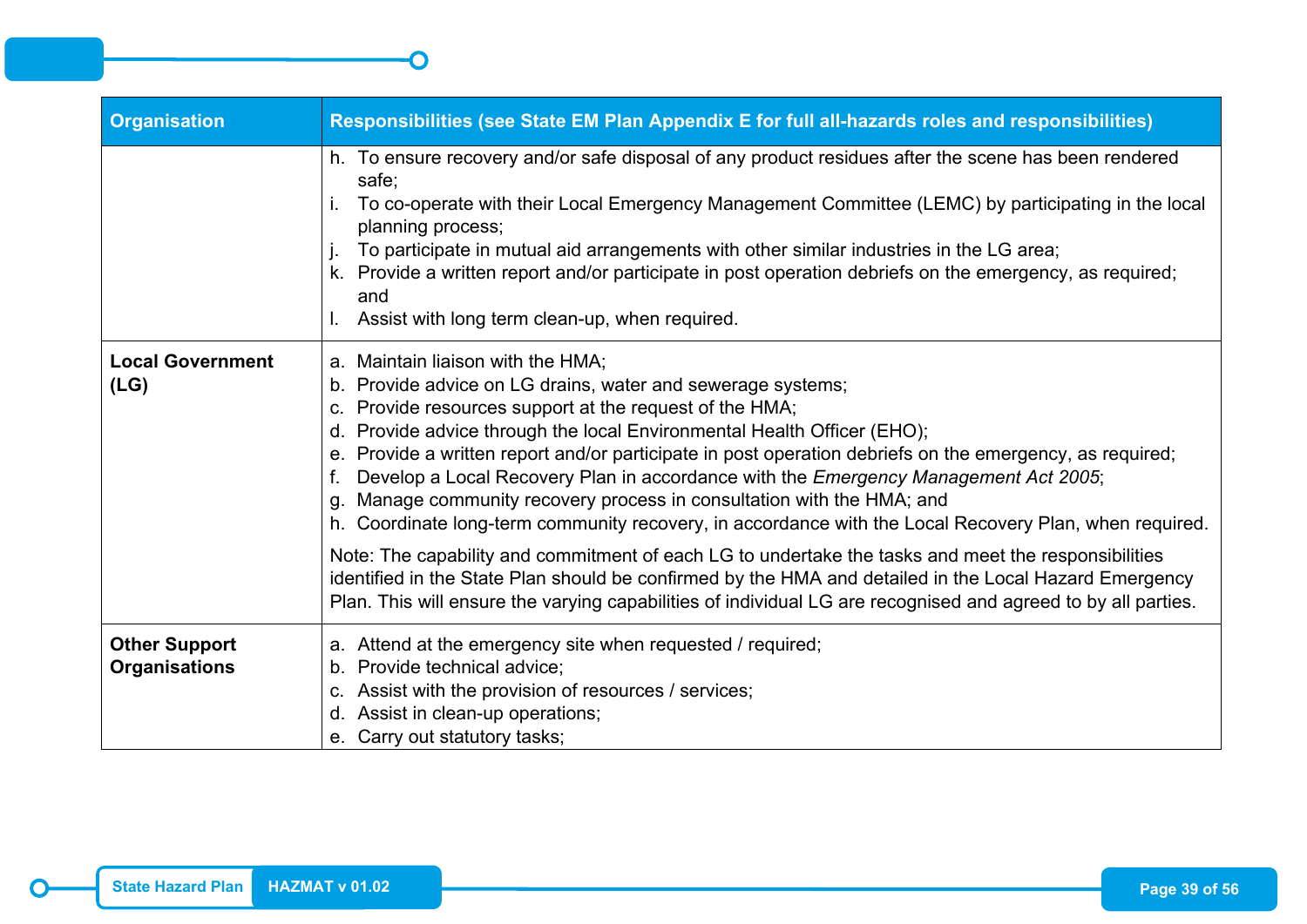| <b>Organisation</b>                                                     | Responsibilities (see State EM Plan Appendix E for full all-hazards roles and responsibilities)                                                                                                                                                                                                                                                                                                                                                                                                                                                                                                                                                                                                                                                   |
|-------------------------------------------------------------------------|---------------------------------------------------------------------------------------------------------------------------------------------------------------------------------------------------------------------------------------------------------------------------------------------------------------------------------------------------------------------------------------------------------------------------------------------------------------------------------------------------------------------------------------------------------------------------------------------------------------------------------------------------------------------------------------------------------------------------------------------------|
| <b>St John Ambulance</b><br><b>Australia (Western</b><br>Australia) Inc | a. To attend at the site of a HAZMAT emergency and undertake obligations as per-the State Health<br><b>Emergency Response Plan;</b><br>b. Provide a representative to HEAT when required;<br>c. Provide suitably qualified paramedics to assist the HMA, with the triage and extrication of casualties<br>from the HOT zone; and<br>d. Provide a written report and/or participate in post operation debriefs on the emergency, as required.                                                                                                                                                                                                                                                                                                      |
| <b>Water Corporation</b>                                                | a. Be contactable on a 24/7 basis;<br>b. Provide technical advice and resources support;<br>c. Provide a representative to the HEAT, when requested, or where its services and operations may be<br>affected;<br>d. When requested, provide on-site representative for technical advice purposes and other such<br>assistance that may be appropriate and available;<br>e. Advise on water supply, drainage sewerage and large scale irrigation systems;<br>f. Where requested assist with containment, clean-up and disposal of spillages;<br>g. Provide a written report and/or participate in post operation debriefs on the emergency, as required;<br>and;<br>h. Assist with the long term clean-up, when required.                          |
| <b>WA Police Force</b>                                                  | a. To assist the HMA in dealing with HAZMAT emergencies;<br>b. Provide a representative to HEAT when required;<br>c. Ensure a member from the Emergency Operations Unit (EOU) is contactable and available on a 24/7<br>basis;<br>d. Assemble the SECG if required;<br>e. In the absence of HMA, assume the role of IC, until such time as a DFES Officer arrives;<br>f. Assist in the conduct of evacuations, traffic management and other response activities to protect the<br>public, where safe to do so, on requested of the HMA;<br>g. Investigate the cause of the emergency together with other agencies as appropriate; and<br>h. Provide a written report and/or participate in post operation debriefs on the emergency, as required. |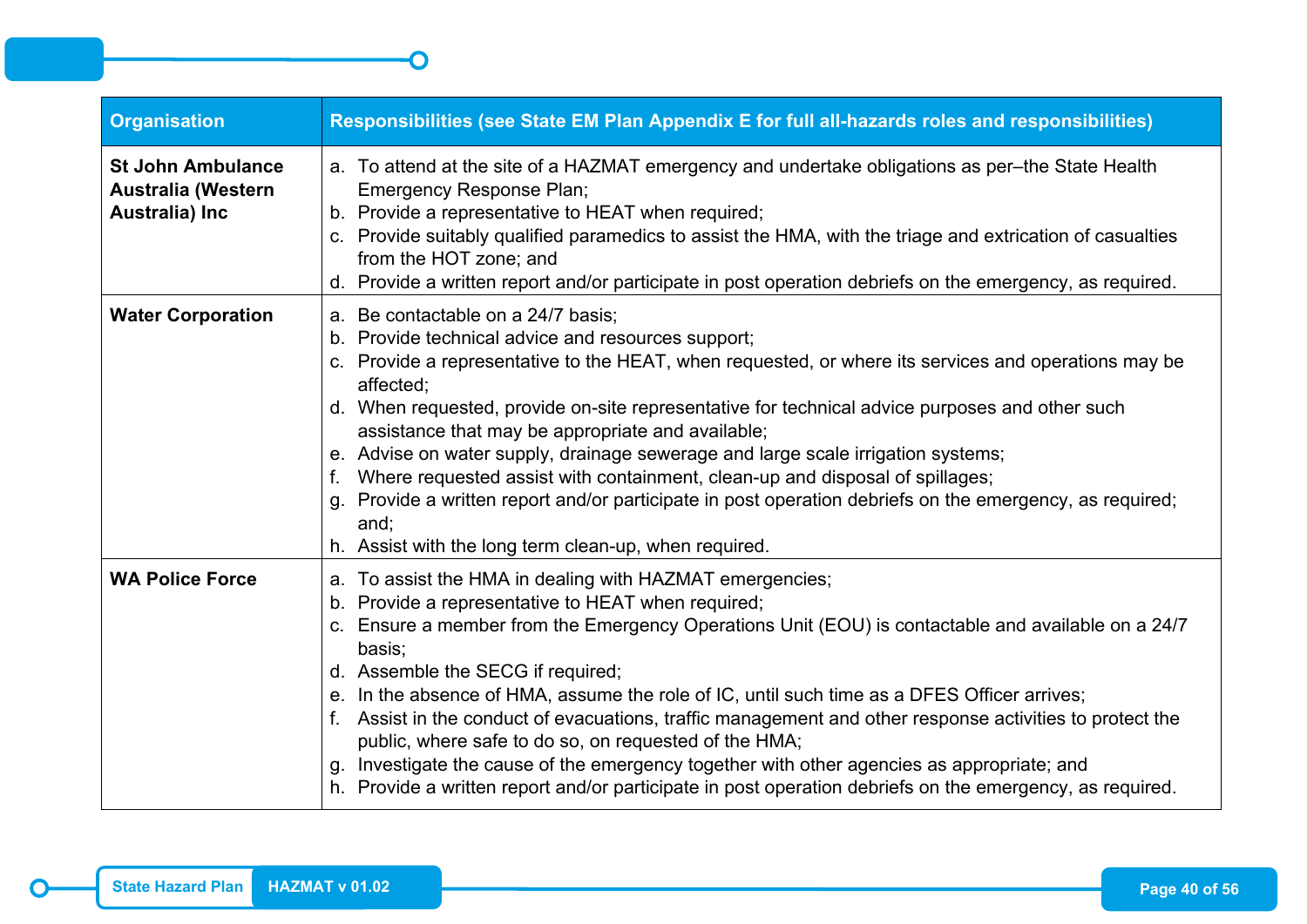#### <span id="page-48-0"></span>**TABLE 2 – RESPONSE FUNCTIONS COVERING CBR EMERGENCIES**

 $\bigcap$ 

| <b>Organisation</b>                    | Response Responsibilities (see State EM Plan Appendix E for full all-hazards roles and<br>responsibilities)                                                                                                                                                                                                                                                                                                                                                                                                                                                                                                                                                                                                                                                                                                                                                                                                                                                                                                                                                                                                                                                                                                                                                                                                                                                                                                                                                                                                                                                                                                                                                                                                                          |
|----------------------------------------|--------------------------------------------------------------------------------------------------------------------------------------------------------------------------------------------------------------------------------------------------------------------------------------------------------------------------------------------------------------------------------------------------------------------------------------------------------------------------------------------------------------------------------------------------------------------------------------------------------------------------------------------------------------------------------------------------------------------------------------------------------------------------------------------------------------------------------------------------------------------------------------------------------------------------------------------------------------------------------------------------------------------------------------------------------------------------------------------------------------------------------------------------------------------------------------------------------------------------------------------------------------------------------------------------------------------------------------------------------------------------------------------------------------------------------------------------------------------------------------------------------------------------------------------------------------------------------------------------------------------------------------------------------------------------------------------------------------------------------------|
| <b>Australian</b><br><b>Government</b> | a. Emergency Management Capability. The Australian Government maintains a corresponding CBRN<br>emergency management capability at the national level. This capability includes the preparation and<br>maintenance of national DISPLANS, the provision of resources, and the Crisis Coordination Centre<br>(CCC) operated by the Department of Home Affairs (DHA); and<br>b. State Assistance. The Australian Government can provide support to the State in the event of a CBRN<br>emergency.                                                                                                                                                                                                                                                                                                                                                                                                                                                                                                                                                                                                                                                                                                                                                                                                                                                                                                                                                                                                                                                                                                                                                                                                                                       |
| <b>ChemCentre WA</b>                   | a. Be contactable and available on a 24/7 basis;<br>b. Provide a representative to the CBRTG as required;<br>c. Provide, maintain and operate a mobile response laboratory, for the purpose of detecting, identifying,<br>and monitoring hazardous materials or substances, involved in the C emergency on a 24/7 basis<br>d. Provide competent chemical response personnel as an on-scene CBRTG representative;<br>e. Provide competent on-site team leader (Field Liaison Chemist - FLC) an on-site specialist;<br>When operating on-site, provide written advice/documentation to the IC, through the FLO, using the<br>$f_{\cdot}$<br>proformas as agreed with the HMA;<br>g. Provide on-site HOT zone triage capability by providing a Lead Chemist (LC) and Sampling Chemist<br>(SC) capable of entering the HOT zone, operating detection equipment, and collecting samples of CBR<br>agents;<br>h. Maintain DFES's detection/analytical equipment (as identified in the CCWA/DFES MOU);<br>i. Provide appropriate sampling equipment with instructions for their use by DFES personnel, either for<br>on-site incident management, or off-site environmental monitoring by DWER personnel;<br>Provide information with respect to any potential chemical incompatibilities, methods of neutralization,<br>including any reactivity's with any media used to control the CBR agents;<br>k. If required, confirm adequacy of decontamination procedures applied to equipment and personal<br>protective equipment<br>Sample for additional evaluation at ChemCentre WA and/or arrange sample transport/analysis by the<br>Defence Science and Technology Group Organisation (DSTG) to confirm identity of traditional chemical |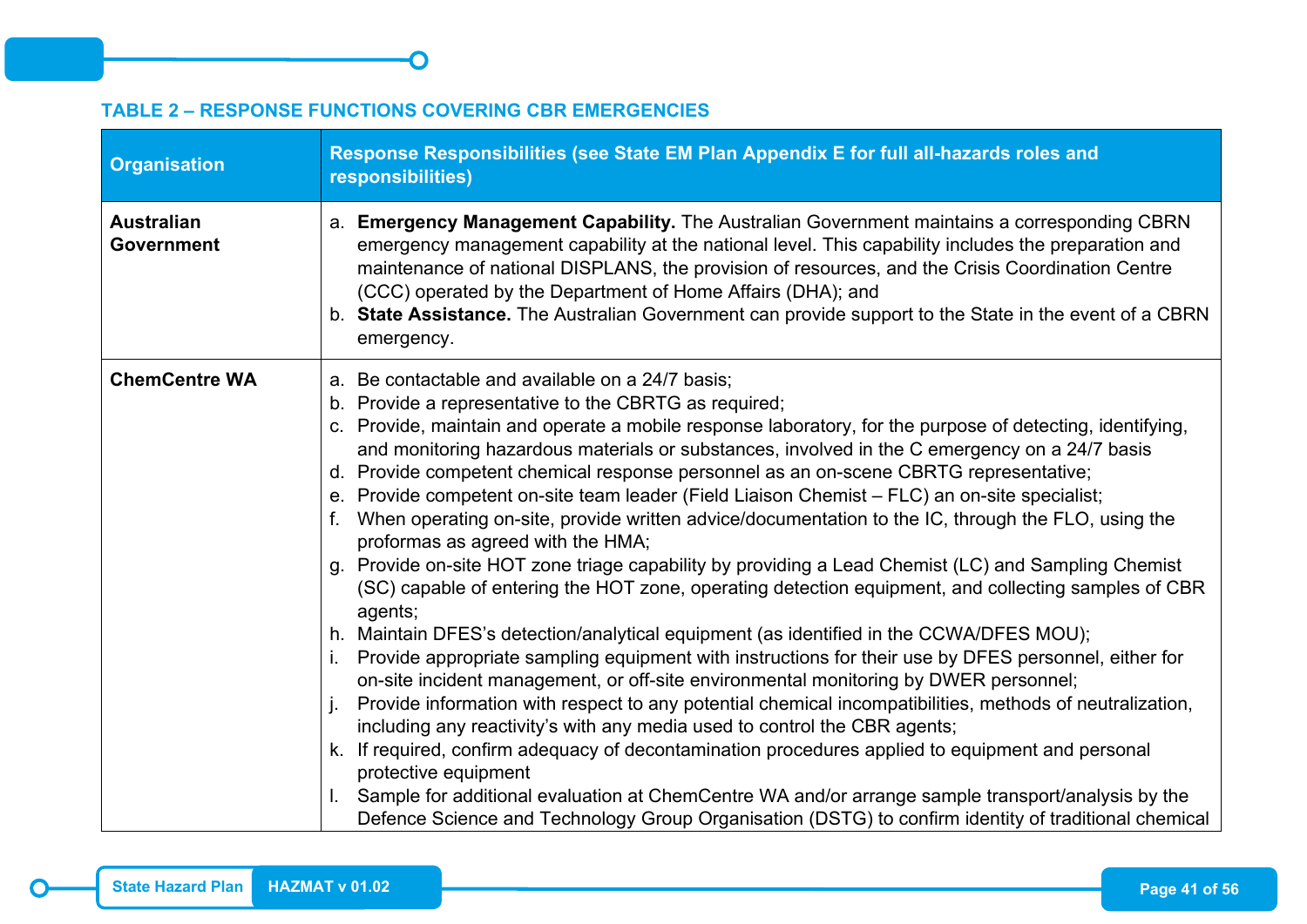| <b>Organisation</b>                                                  | Response Responsibilities (see State EM Plan Appendix E for full all-hazards roles and<br>responsibilities)                                                                                                                                                                                                                                                                                                                                                                                                                                                                                                                                                                                                                                                                                                                                          |
|----------------------------------------------------------------------|------------------------------------------------------------------------------------------------------------------------------------------------------------------------------------------------------------------------------------------------------------------------------------------------------------------------------------------------------------------------------------------------------------------------------------------------------------------------------------------------------------------------------------------------------------------------------------------------------------------------------------------------------------------------------------------------------------------------------------------------------------------------------------------------------------------------------------------------------|
|                                                                      | weapons;<br>m. Perform HOT zone sampling for Biological agents using agreed protocols for subsequent Biological<br>agent identification by PathWest;<br>n. Maintain chain of evidence and procedural protocols for WA Police forensics;<br>o. Provide information on the hazard:<br>p. Monitor until danger has passed;<br>q. Provide backup radiation detection support if required; and<br>Provide a written report and/or participate in post operation debriefs on the emergency, as required.                                                                                                                                                                                                                                                                                                                                                   |
| <b>Department of</b><br><b>Communities</b>                           | a. Provide Welfare Services to the community in line with the State Emergency Welfare Plan.                                                                                                                                                                                                                                                                                                                                                                                                                                                                                                                                                                                                                                                                                                                                                          |
| <b>Department of Fire</b><br>and Emergency<br><b>Services (DFES)</b> | a. Ensure a Special Operations Advisor (SOA) and a Field Liaison Office (FLO) is available and<br>contactable on a 24/7 basis;<br>b. Provide State representation at the national level covering consequence management of CBR;<br>c. Provide a member to the CBRTG, as required;<br>d. Assist CCWA personnel with respect to site entry, sample collection and agent identification;<br>e. Assist ambulance personnel with respect to site entry, patient triage, treatment and rescue;<br>Undertake mass decontamination procedures, as required;<br>Provide direction for evacuation or Shelter-in-Place, as required;<br>g.<br>h. Coordinate resources and services:<br>Provide on-site assessment in association with CCWA, as required;<br>Provide reports to the National CBRN database; and<br>k. Media management and coordination support. |
| <b>Department of Health</b><br>(WA Health)                           | a. Coordinate the overall health response;<br>b. Provide medical support to people affected by CBR agents;<br>c. Protect health facilities from contamination;<br>d. Provide prophylaxis to those exposed, including first responders and other emergency staff;                                                                                                                                                                                                                                                                                                                                                                                                                                                                                                                                                                                     |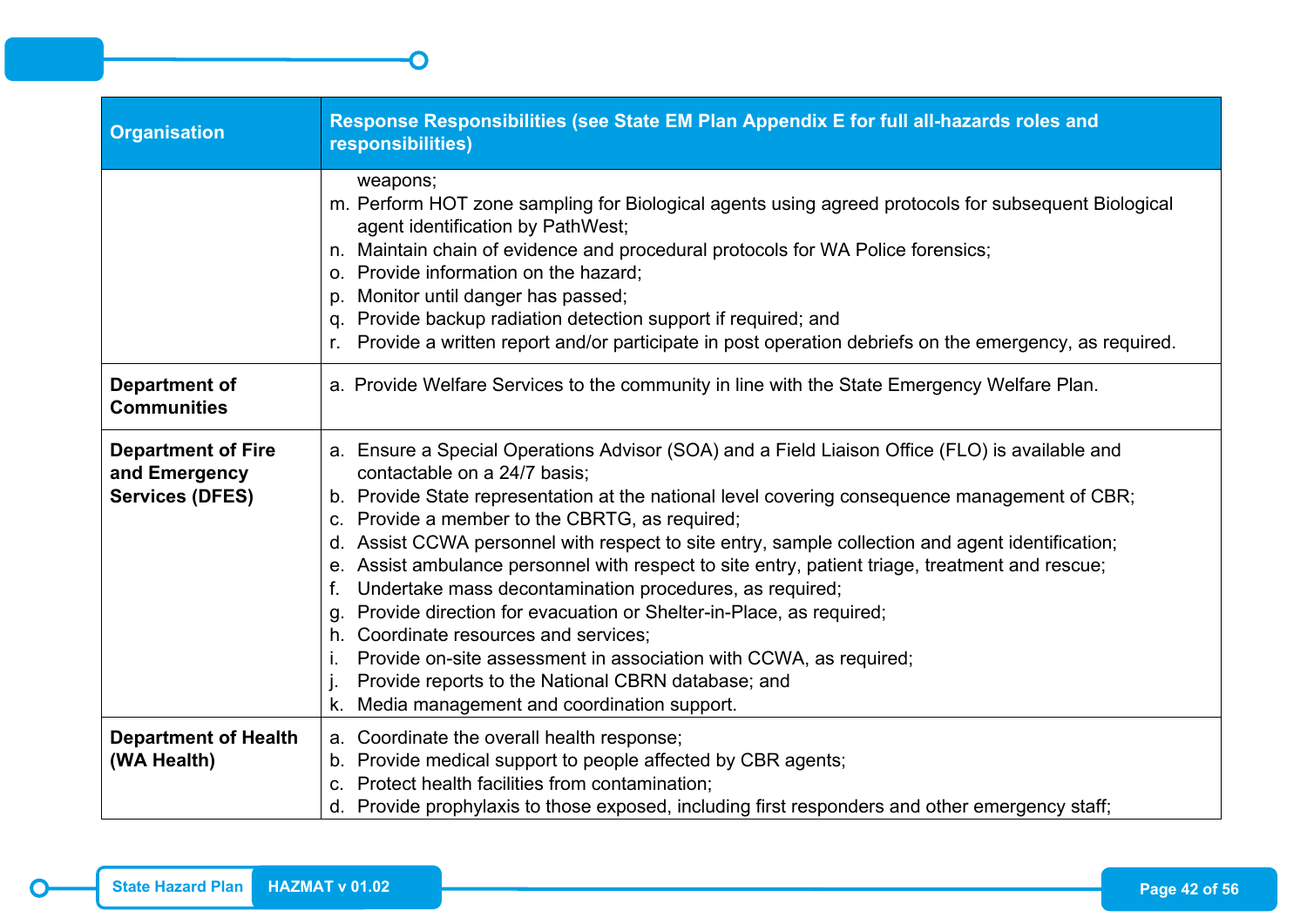| <b>Organisation</b> | Response Responsibilities (see State EM Plan Appendix E for full all-hazards roles and<br>responsibilities)                                                                                                                                                                                                                                                                                                                                                                                                                                                                                                                                                                                                                                                                                                                                                                                            |
|---------------------|--------------------------------------------------------------------------------------------------------------------------------------------------------------------------------------------------------------------------------------------------------------------------------------------------------------------------------------------------------------------------------------------------------------------------------------------------------------------------------------------------------------------------------------------------------------------------------------------------------------------------------------------------------------------------------------------------------------------------------------------------------------------------------------------------------------------------------------------------------------------------------------------------------|
|                     | e. Provide a 24/7 contact for an Environmental Health Officer;<br>Provide a 24/7 contact for a Toxicologist;<br>g. Provide a 24/7 contact for Radiation Health;<br>h. Provide a 24/7 contact for a Microbiologist;<br>Provide advice and information in the case of emergencies involving radioactive [or potentially<br>radioactive] hazards:                                                                                                                                                                                                                                                                                                                                                                                                                                                                                                                                                         |
|                     | Provide a representative to the CBRTG, when required;<br>Ι.<br>Monitor the radioactive environment and define contaminated areas;<br>ii.<br>Provide laboratory analysis of air, water, food and fodder samples;<br>iii.<br>Establish and direct measures to mitigate the radiological impact on public health;<br>iv.<br>Establish human exposure criteria and assess the public health impact of radiation levels;<br>V.<br>Recommend measures to limit the spread of radioactive contamination;<br>vi.<br>Direct and assist in collection of ingestion pathway samples;<br>vii.<br>Establish procedures and make recommendations for the use of substances to prevent or reduce<br>viii.<br>the effects of contamination; and<br>Advise and assist on decontamination measures.<br>IX.<br>Provide advice and information in the case of emergencies involving biological [or potentially biological] |
|                     | hazards<br>Provide guidance to emergency services on microbiology specimen collection and other methods<br>to assess the biohazard;<br>Confirm the presence of a potential biohazard by detection in appropriate specimens using<br>ii.<br>methods consistent with national best practice;<br>Comply with WA Police Force and/or forensic investigations to maintain the chain of evidence<br>iii.<br>using protocols developed by WA Police Force forensic division;                                                                                                                                                                                                                                                                                                                                                                                                                                  |
|                     | Provide guidance on the level of biohazard where this can be determined from laboratory results;<br>iv.<br>Provide information on the implications for biohazard containment;<br>$V_{\cdot}$<br>Provide a representative to the CBRTG when required;<br>Vİ.                                                                                                                                                                                                                                                                                                                                                                                                                                                                                                                                                                                                                                            |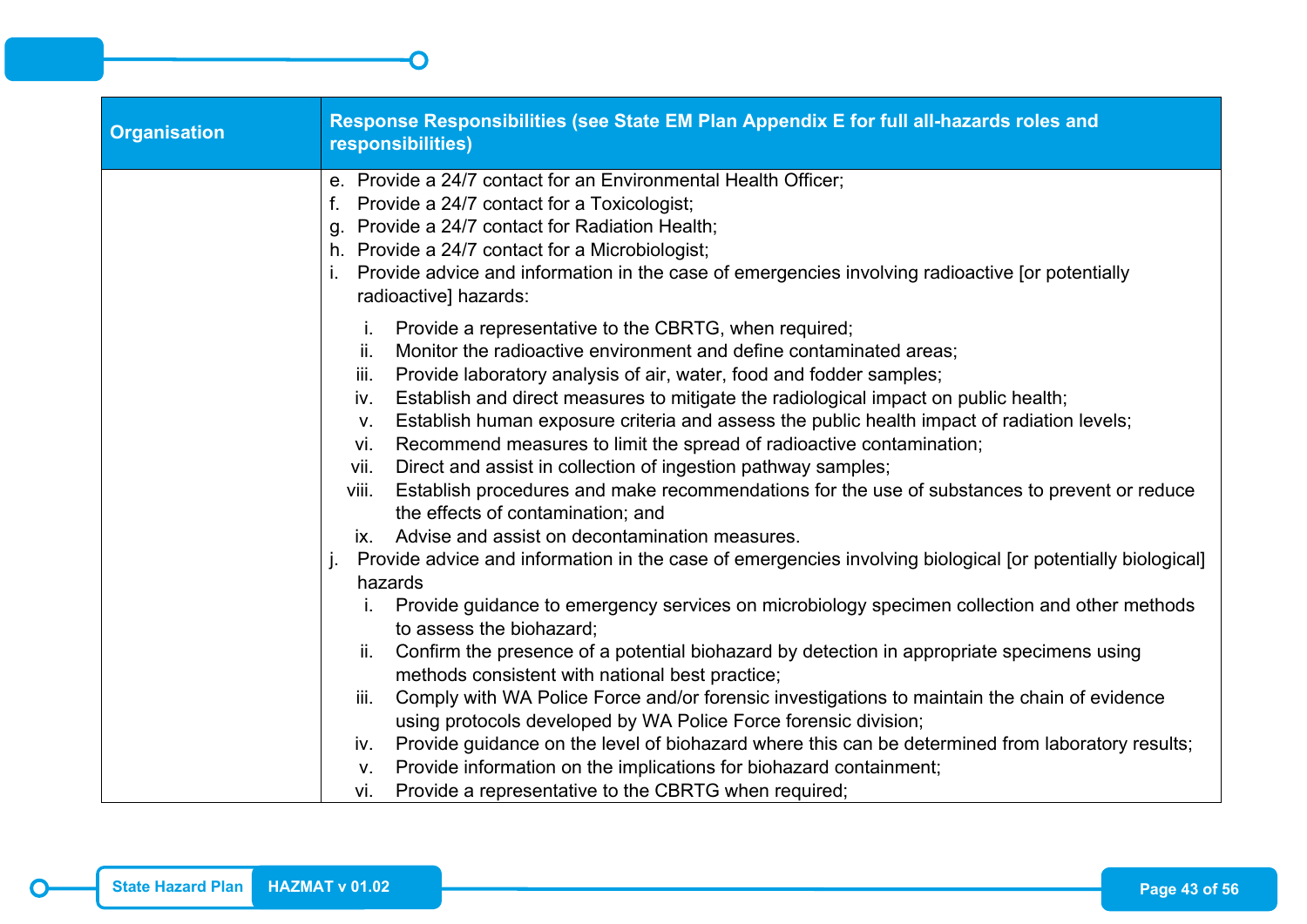| <b>Organisation</b>                                                         | Response Responsibilities (see State EM Plan Appendix E for full all-hazards roles and<br>responsibilities)                                                                                                                                                                                                                                                                                                                                                                                                                                                                                                                                                                                                                                           |
|-----------------------------------------------------------------------------|-------------------------------------------------------------------------------------------------------------------------------------------------------------------------------------------------------------------------------------------------------------------------------------------------------------------------------------------------------------------------------------------------------------------------------------------------------------------------------------------------------------------------------------------------------------------------------------------------------------------------------------------------------------------------------------------------------------------------------------------------------|
|                                                                             | Provide and maintain appropriate protective equipment for entry into a biohazard contaminated<br>Vii.<br>site;<br>Provide surveillance or monitoring appropriate to the identified biohazard until danger has passed;<br>viii.<br>and                                                                                                                                                                                                                                                                                                                                                                                                                                                                                                                 |
|                                                                             | To develop and maintain laboratory tests for detection of biohazard agents consistent with national best<br>practice.                                                                                                                                                                                                                                                                                                                                                                                                                                                                                                                                                                                                                                 |
| <b>Department of</b><br><b>Transport (DoT)</b>                              | a. Provide emergency transport (public).                                                                                                                                                                                                                                                                                                                                                                                                                                                                                                                                                                                                                                                                                                              |
| <b>Department of Water</b><br>and Environmental<br><b>Regulation (DWER)</b> | a. Be contactable and available on a 24-hour basis;<br>b. Provide a representative to the CBRTG as required;<br>c. Provide and maintain trained personnel in the use of appropriate protective equipment for entry into the<br>contaminated zone, if required;<br>d. Assist to identify zones of contamination;<br>e. Carry out perimeter air and water monitoring and sampling;<br>Identify resources required for decontamination of the environment and clean up;<br>f.<br>g. Recommend measures to limit the spread of contamination;<br>h. Advise and assist DFES on environmental decontamination measures;<br>Advise with respect to disposal of contaminated materials; and<br>Ι.<br>Provide backup radiation detection support, if required. |
| <b>Local Government</b><br>(LG)                                             | a. Maintain liaison with the HMA;<br>b. Provide advice on LG drains, water and sewerage systems;<br>c. Provide resources support at the request of the HMA;<br>d. Provide advice through the local EHO;<br>e. Provide a written report and/or participate in post operation debriefs on the emergency, as required;<br>Develop a Local Recovery Plan in accordance with the Emergency Management Act 2005;<br>f.<br>Manage community recovery process in consultation with the HMA; and<br>g.                                                                                                                                                                                                                                                         |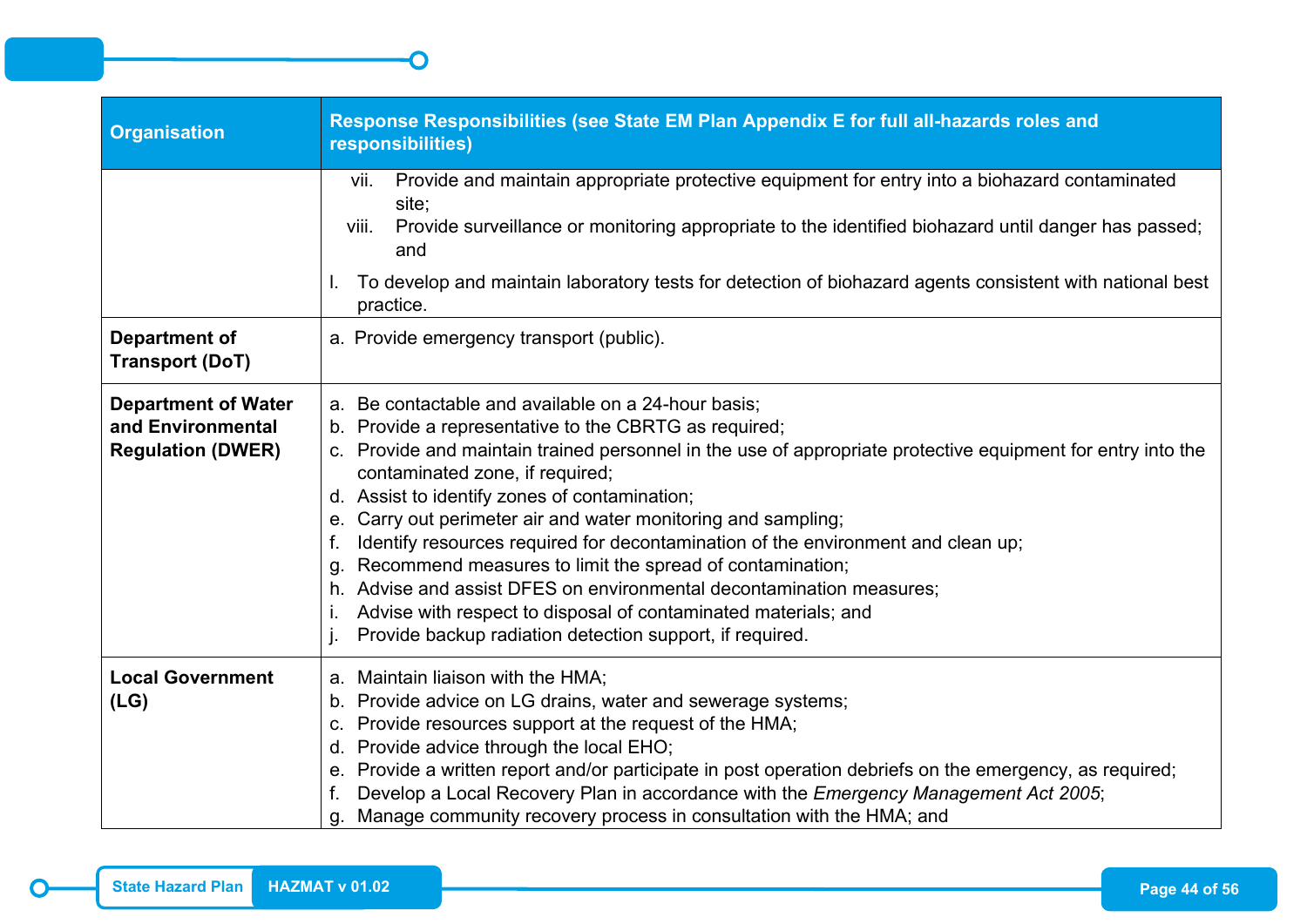| <b>Organisation</b>                                                     | Response Responsibilities (see State EM Plan Appendix E for full all-hazards roles and<br>responsibilities)                                                                                                                                                                                                                                                                                                                                                                                                                                                                                                                                                                                                                                                                                                                                                                                                                                                                                                                                                                                                                                                |
|-------------------------------------------------------------------------|------------------------------------------------------------------------------------------------------------------------------------------------------------------------------------------------------------------------------------------------------------------------------------------------------------------------------------------------------------------------------------------------------------------------------------------------------------------------------------------------------------------------------------------------------------------------------------------------------------------------------------------------------------------------------------------------------------------------------------------------------------------------------------------------------------------------------------------------------------------------------------------------------------------------------------------------------------------------------------------------------------------------------------------------------------------------------------------------------------------------------------------------------------|
|                                                                         | h. Coordinate long-term community recovery, in accordance with the Local Recovery Plan, when required.                                                                                                                                                                                                                                                                                                                                                                                                                                                                                                                                                                                                                                                                                                                                                                                                                                                                                                                                                                                                                                                     |
| <b>Other Support</b><br><b>Organisations</b>                            | a. Attend at the emergency site when requested / required;<br>b. Provide technical advice;<br>c. Assist with the provision of resources / services;<br>d. Assist in clean-up operations; and<br>e. Carry out statutory tasks.                                                                                                                                                                                                                                                                                                                                                                                                                                                                                                                                                                                                                                                                                                                                                                                                                                                                                                                              |
| <b>St John Ambulance</b><br><b>Australia (Western</b><br>Australia) Inc | a. To activate the St John Ambulance Australia (Western Australia) Inc. Emergency Management Plan<br>(AmbPlan-WA) which provides for pre-hospital mass triage, pre-hospital care and the transport of<br>casualties to hospital;<br>b. Provide suitably qualified paramedics to assist DFES with the triage and extrication of casualties from<br>the HOT zone of a CBR incident, where appropriate;<br>c. Administer basic treatment to casualties in the HOT zone, including the use of antidotes, and where<br>appropriate, authorized by the State Health Coordinator (SHC);<br>d. Assist DFES staff with the decontamination of casualties and provide patient treatment;<br>e. Provide Level B protective equipment to Paramedic Special Operations staff appropriate for CBR<br>agents where atmospheric concentrations and/or splash risk are moderate to low, easily controlled or<br>not likely to change rapidly; and<br>f. Transport of casualties from the Casualty Clearing Post (CCP) to the appropriate hospital facility as<br>directed by the Ambulance Network Coordinator or the State Health Incident Coordination Centre<br>(SHICC). |
| <b>Water Corporation</b>                                                | a. Be contactable on a 24/7 basis;<br>b. Provide a representative to the CBRTG as required;<br>c. For emergencies impacting Water Corporation assets, activate the joint agency coordination team (WA<br>Health and Water Corporation) – manage in accordance with the Joint Agency Contingency Plan.<br>d. Provide advice on water supply, drainage sewerage and public irrigation systems; and<br>e. Ensure security of Water Corporation assets.                                                                                                                                                                                                                                                                                                                                                                                                                                                                                                                                                                                                                                                                                                        |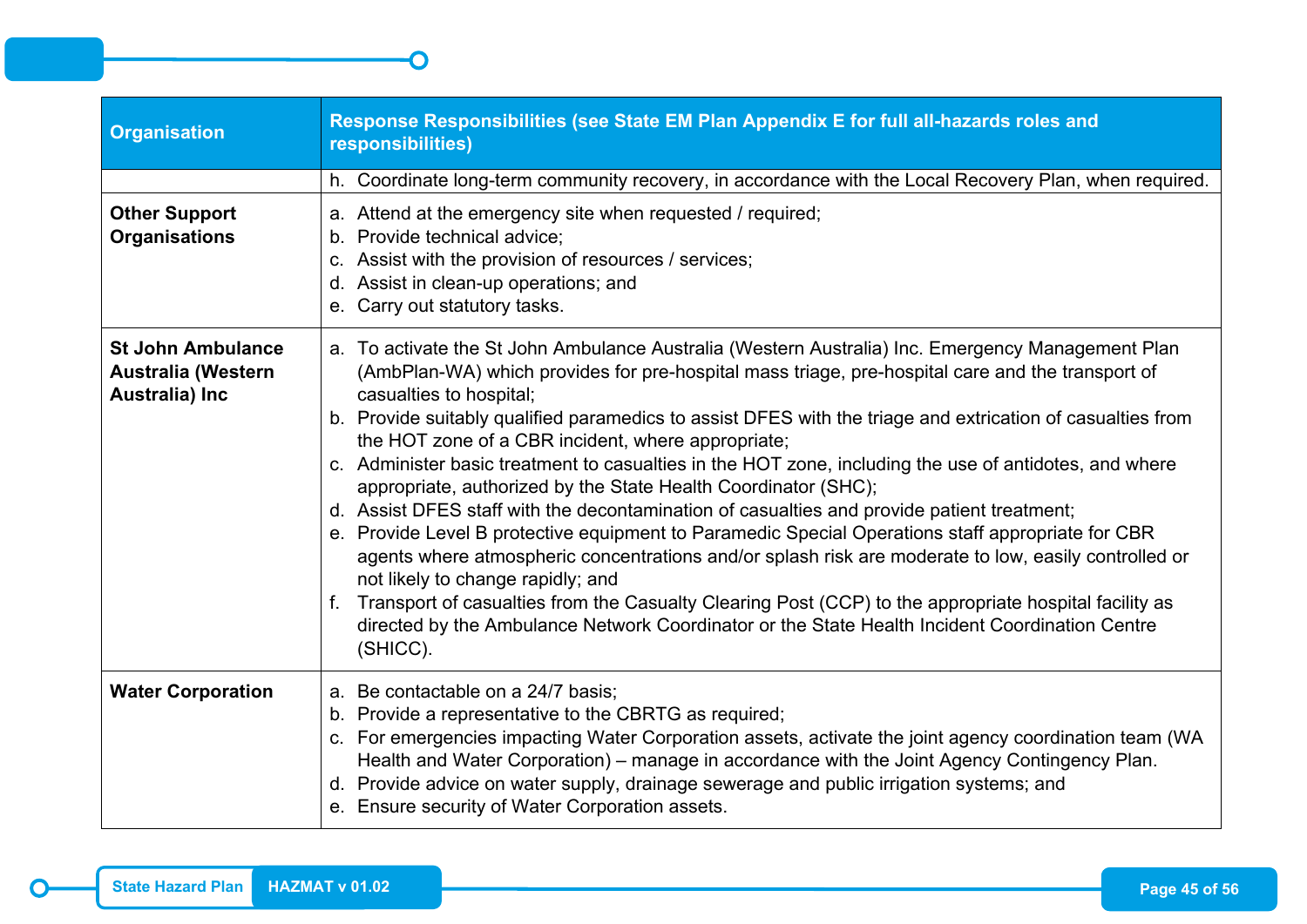| <b>Organisation</b>    | Response Responsibilities (see State EM Plan Appendix E for full all-hazards roles and<br>responsibilities)                                                                                                                                                                                                                                                                                                                                                                 |
|------------------------|-----------------------------------------------------------------------------------------------------------------------------------------------------------------------------------------------------------------------------------------------------------------------------------------------------------------------------------------------------------------------------------------------------------------------------------------------------------------------------|
| <b>WA Police Force</b> | a. Incident Control, where agreed between the FES Commissioner and Commissioner of Police;<br>b. Provide security, threat assessments (where possible);<br>c. Provide site security where appropriate (dangerous persons, explosives and CBR dissemination or<br>dispersal devices);<br>d. Traffic and crowd control;<br>e. Investigations, forensics, evidence collection;<br>Registration of casualties; and<br>f. Fatalities (Disaster Victim Identification protocols). |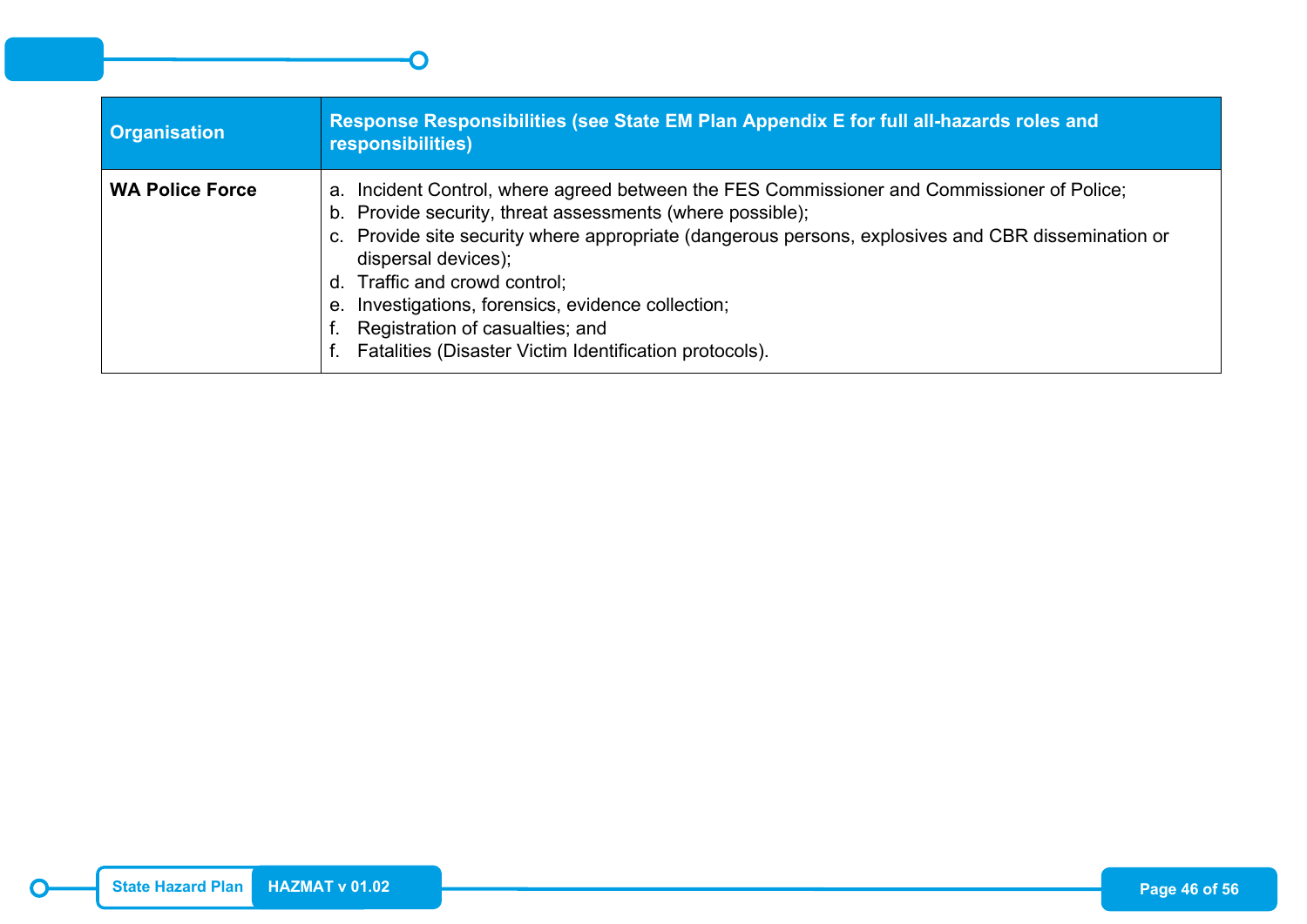## <span id="page-54-0"></span>**APPENDIX D: HAZMAT EMERGENCY ADVISORY TEAM (HEAT)**

#### **Role**

To assist with the management of the HAZMAT emergencies.

#### **Functions**

- a. Assist with identification of the hazardous materials or substances;
- b. Provide technical advice;
- c. Advise the IC on:
	- i. the nature of the hazards (to people, property and the environment);
	- ii. potential impacts;
	- iii. the level of protection for responders;
	- iv. evacuation requirements and distances required;
	- v. neutralising agents; and
	- vi. recovery measures.
- d. Advise Media Liaison Representatives from either DFES or the WA Police Force;
- e. Advise the IC when the situation can be declared safe, and stand down procedures commence;
- f. Contribute to the debrief session before leaving;
- g. Provide a detailed briefing to the Local Recovery Coordination Group, if required;
- h. Collect information with respect to their own agencies statutory functions; and
- i. Have input into a PIA.

#### **Composition**

#### *a. Core members*

- i. Department of Fire and Emergency Services;
- ii. ChemCentre WA;
- iii. Department of Water and Environment Regulation;
- iv. Department of Health, Environmental Health;
- v. Department of Mines, Industry Regulation and Safety, Dangerous Goods and Critical Risks Directorate; and
- vi. WA Police Force.
- *b. Non-Core members*
	- i. Water Corporation;
	- ii. Department of Transport, Maritime Division;
	- iii. Department of Mines, Industry Regulation and Safety, (Worksafe);
	- iv. St John Ambulance Australia (WA) Inc; and
	- v. Department of Health, Radiation Health.

NOTE: Core members are required to attend all emergencies when HFAT is activated. Non-core members attend as requested.

#### *c. Other HEAT members*

i. **DFES GIS.** Mapping support can be provided through the DFES Spatial Services Unit. The on-call Duty Mapping Officer (DMO) provides out of hours support under State Operations Centre arrangements and can be contacted as per DFES Weekly State Duty Roster.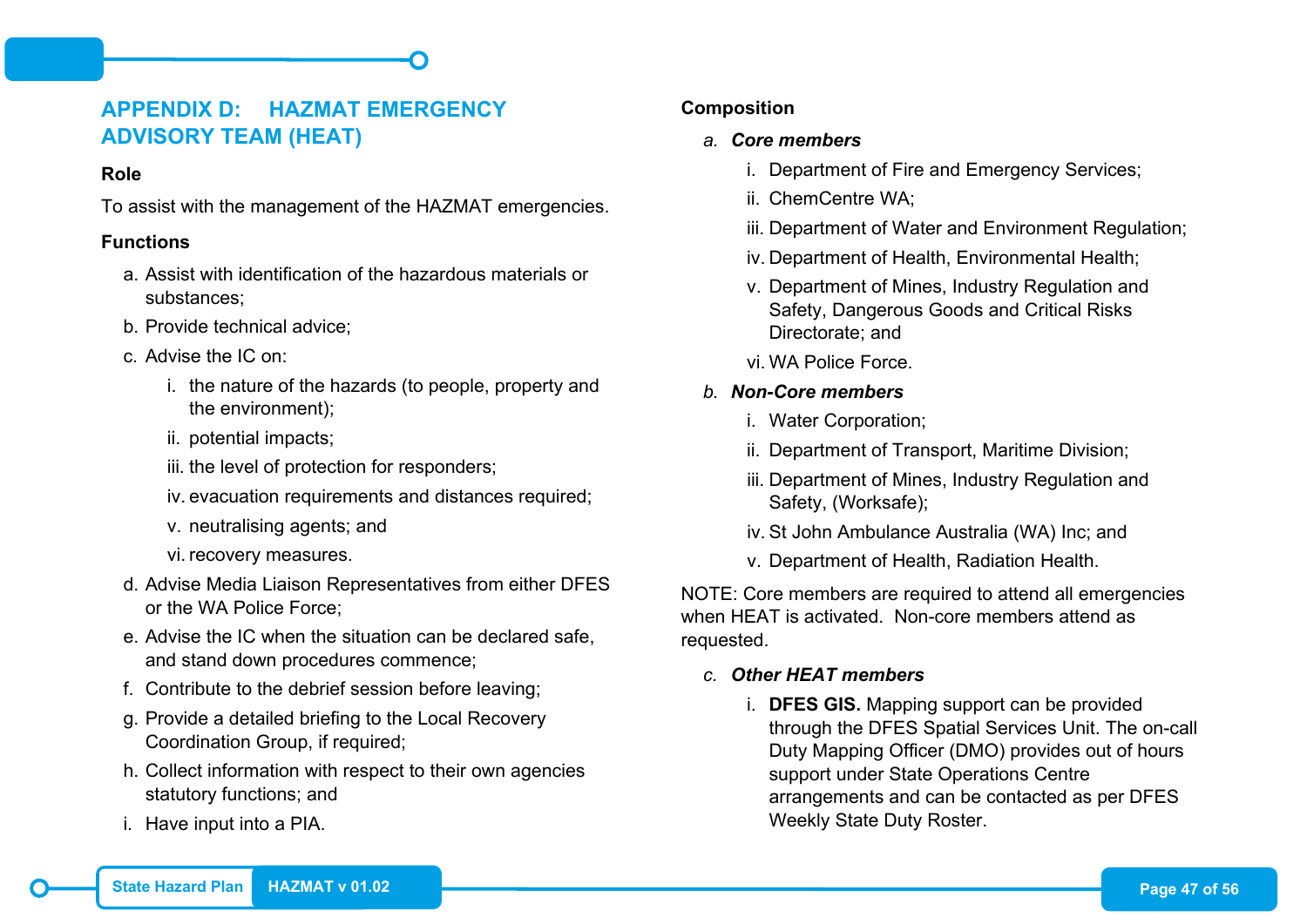ii. **Co-opted members for HEAT.** Representatives from other agencies or departments may be coopted to serve on the HEAT, e.g. Main Roads WA. Depending on the situation other specialist advisors such as local Shire or industry representatives may also be co-opted as determined by the Incident Controller and the HEAT.

#### **HEAT Deployment**

Upon advice from the designated DFES Officer, HEAT will either proceed to the HEAT meeting room at the Emergency Services Complex, Cockburn Central, or on scene according to agreed response protocols and needs of the incident.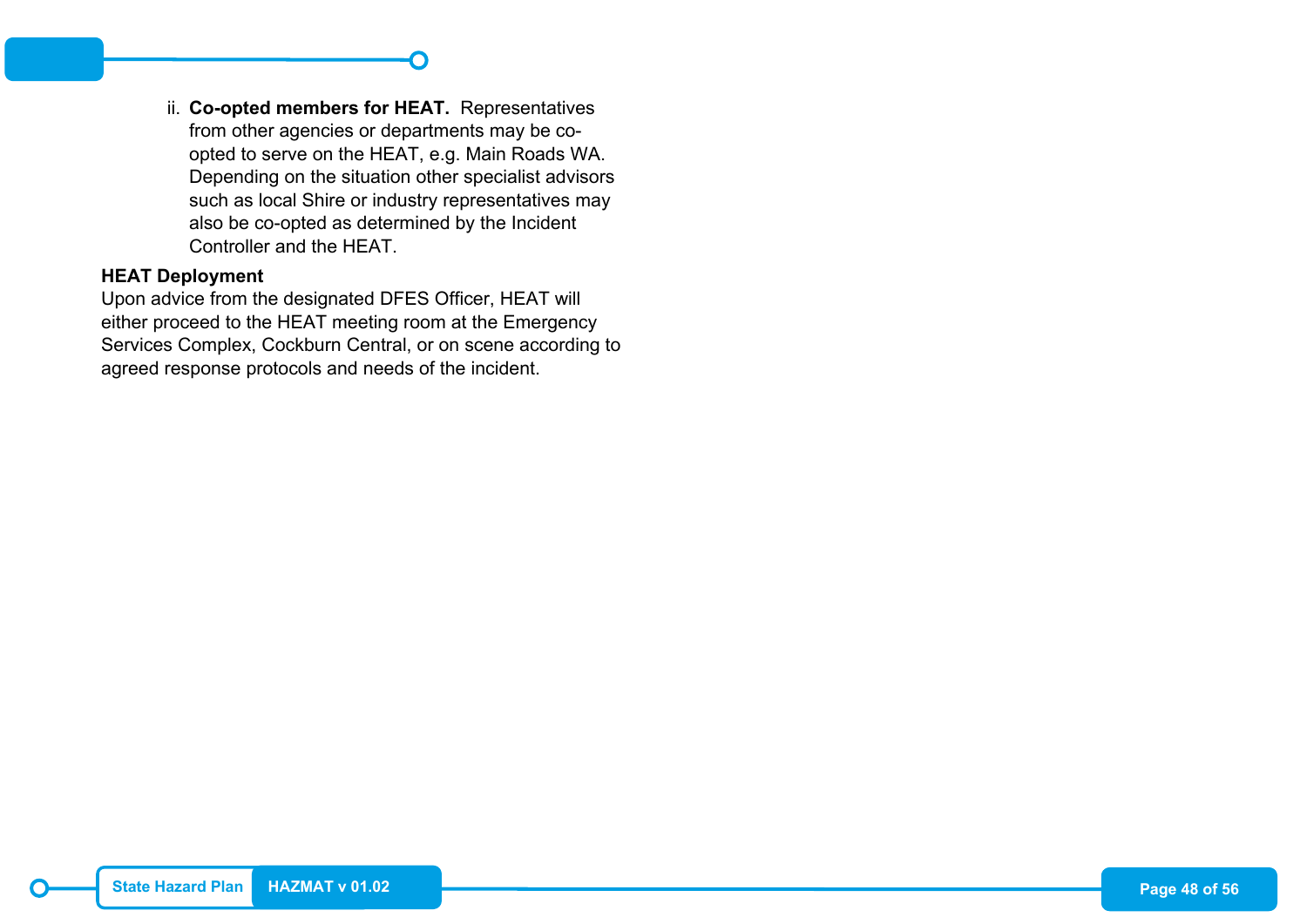## <span id="page-56-0"></span>**APPENDIX E: CBR TECHNICAL GROUP (CBRTG)**

#### **Role**

To assist HMA or controlling agency in the consequence management of a CBR emergency.

#### **Responsibilities**

- a. Assist with identification of the CBR agent;
- b. Provide technical advice;
- c. Advise on-site operations and the IC on:
	- i. the nature of the hazards (to people, property and the environment);
	- ii. potential impacts;
	- iii. the level of protection for personnel involved in HOT zone entry;
	- iv. evacuation requirements and distances required;
	- v. mass decontamination requirements;
	- vi. agent monitoring;
	- vii. monitor safety of the WA Police Force evidence collection and forensic requirements;
	- viii. ensure adequate sampling of any CBR agent for evidence collection;
	- ix. determine needs for support technical equipment as may be needed from the Commonwealth;
	- x. liaise with other specialist groups as required (e.g. WA Police Force Bomb Squad or Forensic Teams);
- xi. liaise with Commonwealth expertise as may be available;
- xii. use of neutralizing, disinfection or fixing agents;
- xiii. assist with determination for a handover of a safe site for WA Police Force entry; and
- xiv. provide advice with respect to recovery measures, if required;
- d. Identify from the WA Police Force any law enforcement issues and their requirements, covering:
	- i. dangerous persons;
	- ii. unexploded devices;
	- iii. apprehension of perpetrators;
	- iv. forensics;
	- v. evidence collection, sampling, chain of evidence; and vi. fatalities;
- e. Advise Media Liaison Representatives to ensure the accuracy of technical information and correct misinformation, as required;
- f. Assist with the preparation of public information messages, as required;
- g. Ensure accuracy of technical advice to ensure accurate briefings to the senior management, SECG, Government and the IC;
- h. Determine acceptable standards for clean-up where existing standards are not available;
- i. Advise HMA or controlling agency when the site can be declared safe;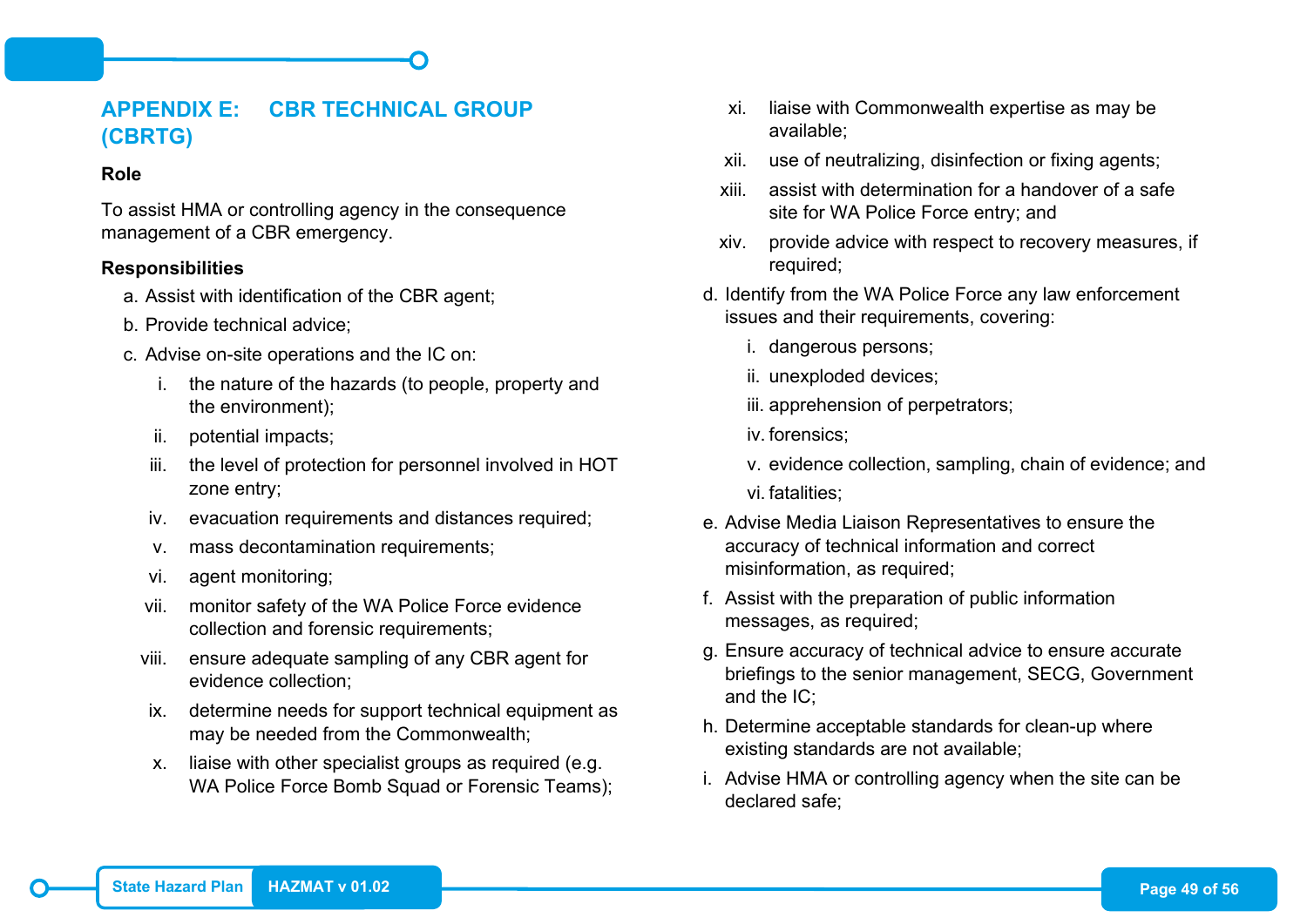- j. Remain available until the emergency is over, or ensure backup support and handover for a prolonged emergency situation;
- k. Support the HMA or Controlling Agency, as required, for debriefing and the initiation of recovery processes;
- l. Have input into a Post Incident Analysis or Major Incident Review; and
- m.Assist the WA Police Force or any other relevant agency with follow-up investigations.

## **Composition**

- a. *Core members* of CBRTG are:
	- i. WA Police Force; and
	- ii. DFES, Special Operations.
- b. *Non-core members*. Other agencies will be called upon, as required. These may include WA Health, CCWA, PathWest, Radiation Health, DWER, SJA and Water Corporation.
- c. *Other Group members*
	- i. Mapping support can be provided through the DFES Spatial Services Unit. The on-call Duty Mapping Officer (DMO) provides out of hours support under State Operations Centre arrangements and can be contacted as per DFES Weekly State Duty Roster.
	- ii. DFES clerical records support.

## **CBRTG Deployment**

Upon notification the CBRTG will proceed to the nominated briefing room.

#### **Further CBRTG operational arrangements**

- a. The CBRTG will operate under the same guidelines as the HEAT). The DFES Special Operations Advisor (SOA) is responsible for the management of the group, while the Field Liaison Officer (s) (FLO) will attend the incident scene and serve as the communication link for on-site operations.
- b. Agencies which provide an on-scene response to this must only liaise through the FLO while on-scene, and must ensure another representative is provided to the assembled CBRTG.
- c. The CBRTG does NOT have the same representation as the HEAT.
- d. Essential requirements for CBRTG representation include:
	- i. Understanding emergency management arrangements in State Hazard Plan - Terrorist Act and State Hazard Plan - HAZMAT;
	- ii. Recognised qualification or experience in CBR for their role; and
	- iii. To be available 24/7.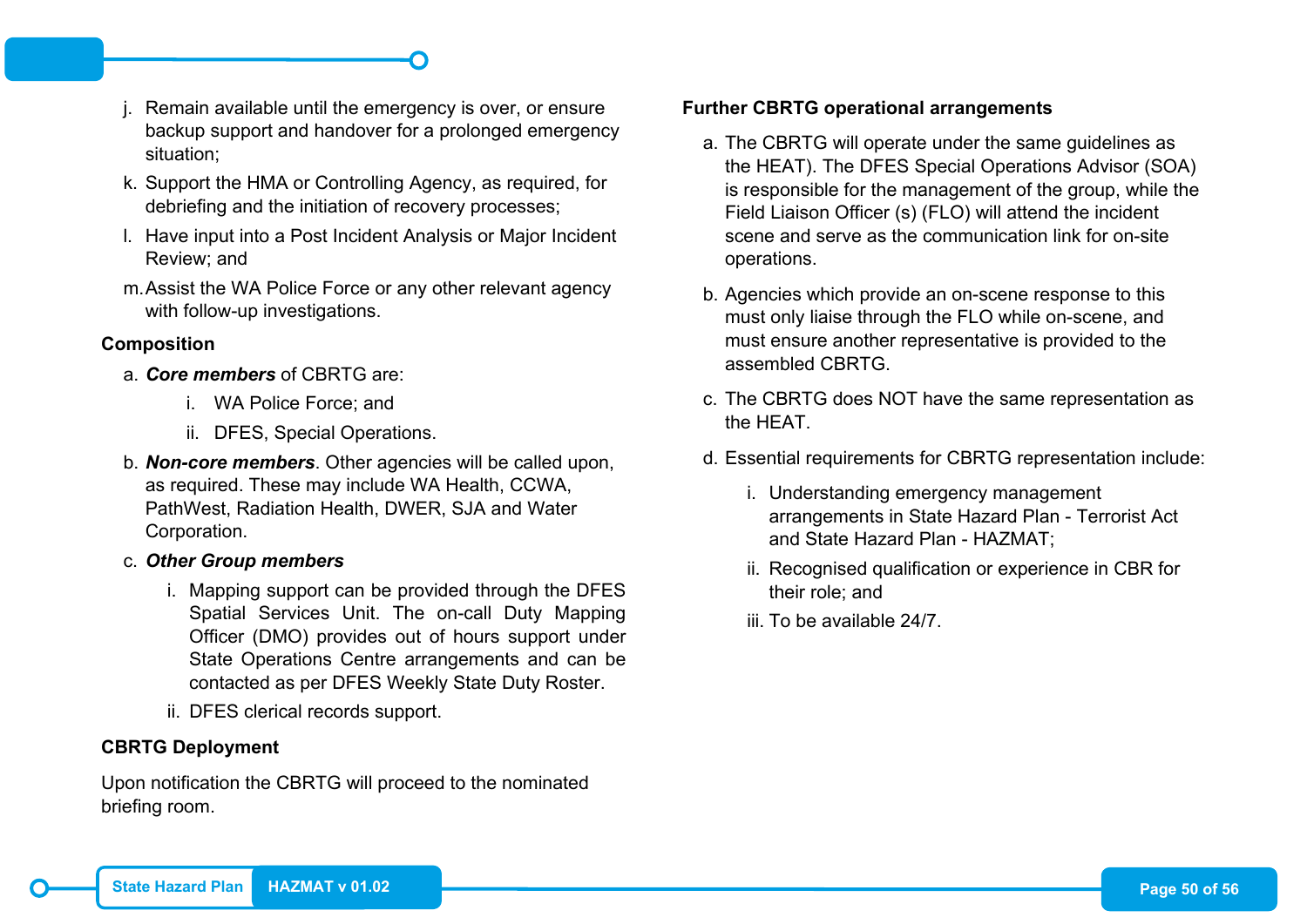## <span id="page-58-0"></span>**APPENDIX F: HAZMAT COORDINATING COMMITTEE (HCC)**

Established by Cabinet 8 May 1989. It reports to to the State Emergency Management Committee (SEMC).

## **The role of the HCC**

To provide advice and support to the SEMC, Government agencies, industry, commerce and the community to ensure an efficient emergency management capability for hazardous materials emergencies, in the State of Western Australia.

#### **The terms of reference of the HCC are**:

- a. Assist the HMA to develop, maintain, monitor and test State Hazard Plan – HAZMAT.
- b. Keep SEMC informed about the State's emergency management capability as it pertains to HAZMAT.
- c. Review incidents to make recommendations in respect to the prevention of, preparedness for, response to and recovery from HAZMAT emergencies.
- d. Provide a multi-agency forum for:
	- i. The resolution of issues associated with HAZMAT emergency management arrangements; and
	- ii. To assist in the development of HAZMAT policy for SEMC.
- e. To raise awareness and provide advice to agencies and the broader community about emergency management arrangements with respect to HAZMAT.

#### **The composition of the HCC is:**

- a. Department of Fire and Emergency Services (DFES), Operations (Chair);
- b. Australian Association of Port and Marine Authorities;
- c. Chamber of Commerce and Industry of WA;
- d. ChemCentre WA;
- e. Department of Mines, Industry Regulation and Safety (DMIRS). One (1) representative from Dangerous Goods and Critical Risks Directorate and one (1) from Worksafe;
- f. Department of Water and Environmental Regulation (DWER);
- g. Department of Health, Environmental Health Directorate and Disaster Preparedness and Management Unit (DMPU);
- h. Department of Transport, Marine Safety Branch;
- i. DFES, Operations Capability (including Committee Secretariat);
- j. Water Corporation;
- k. WA Police Force;
- l. Western Australian Local Government Association; and
- m.Arc Infrastructure (Rail).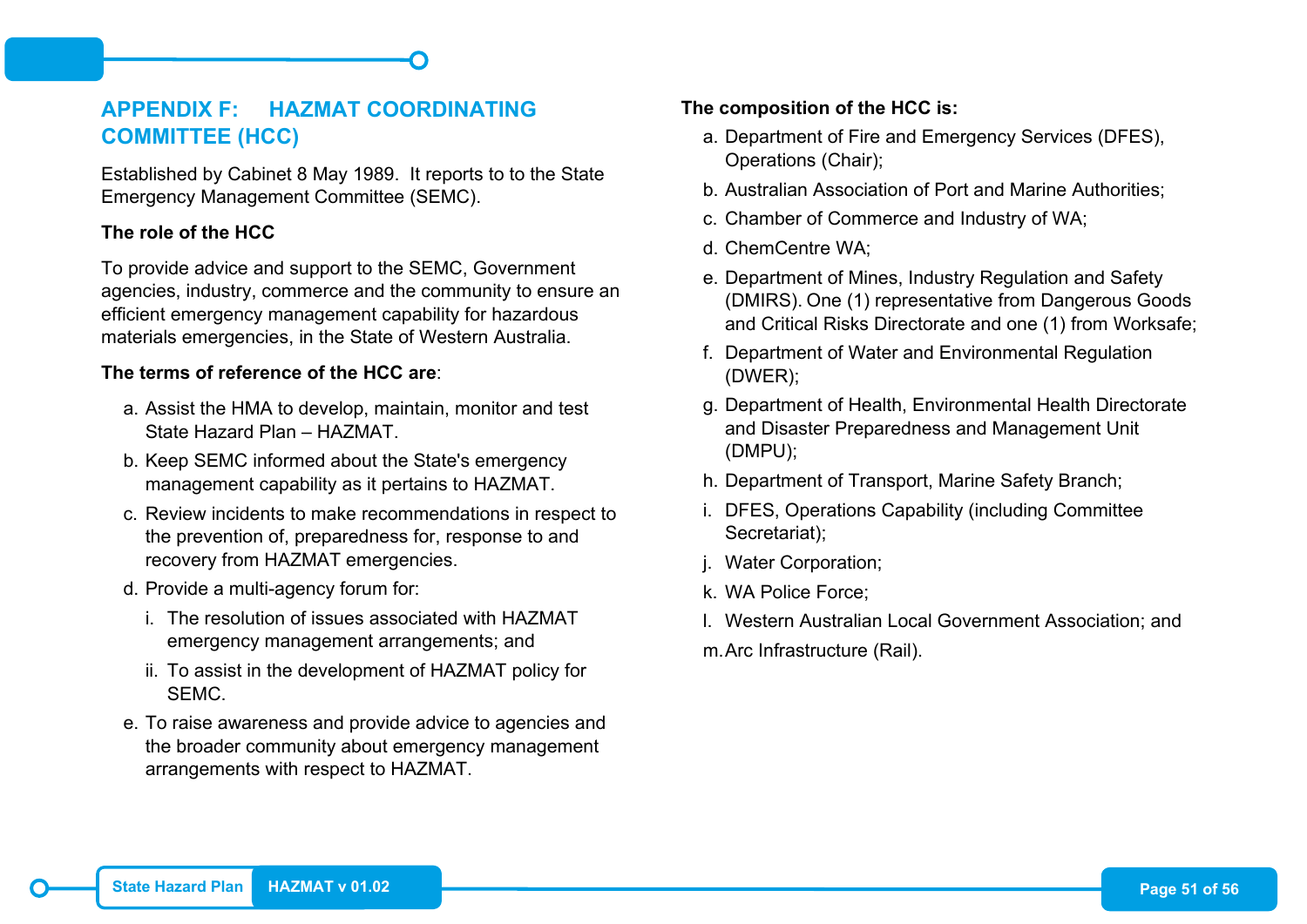#### **The HCC shall meet biannually, or as required.**

For CBR related agenda items, the committee composition may from time to time invite representation from:

- a. Australian Defence Force (ADF);
- b. Australian Federal Police (AFP);
- c. Department of Primary Industries and Regional Development (DPIRD);
- d. St John Ambulance Australia (Western Australia) Inc (SJA);
- e. The Western Australian Centre for Pathology and Medical Research (PathWest);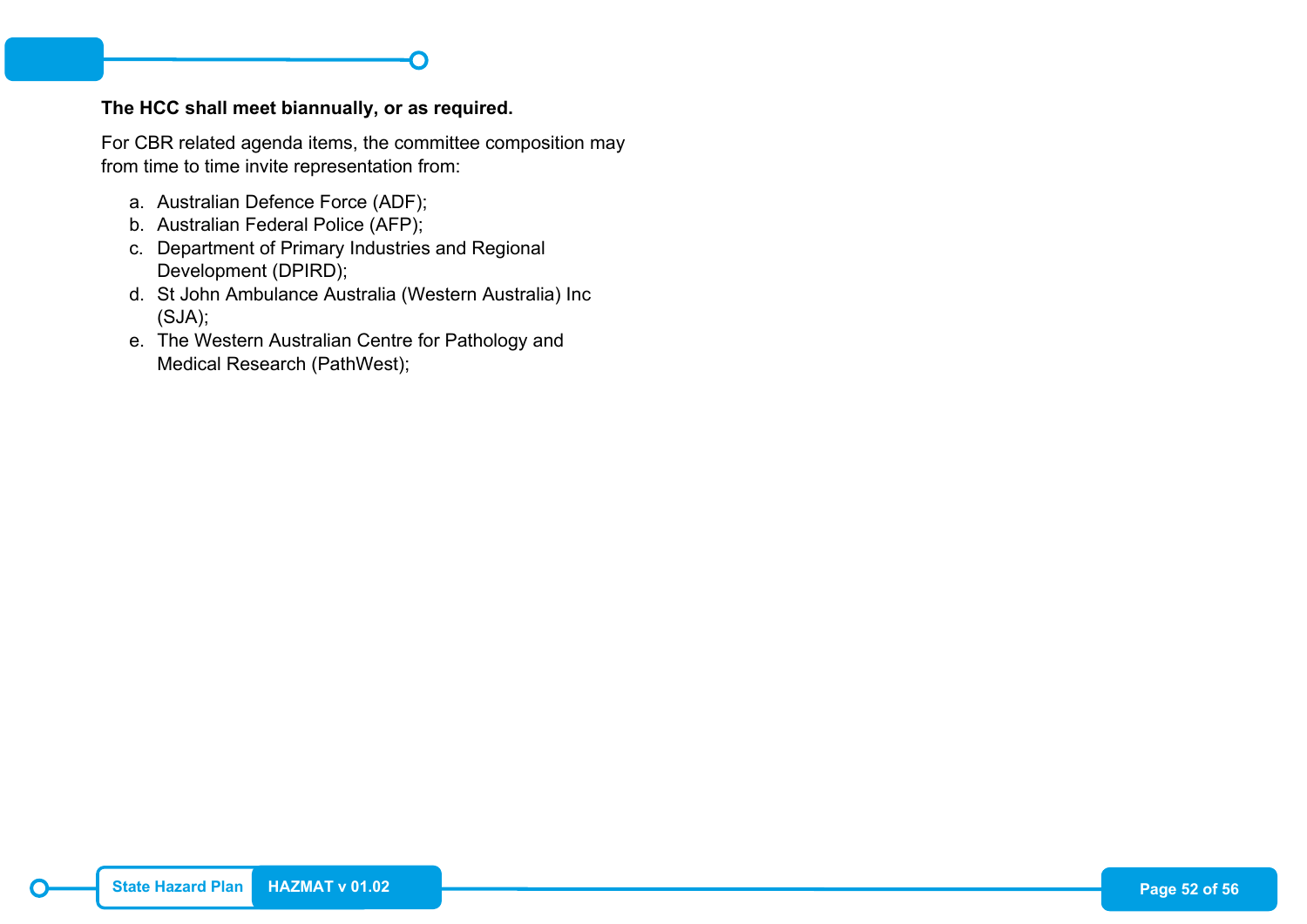## <span id="page-60-0"></span>**APPENDIX G: NOTIFICATION**

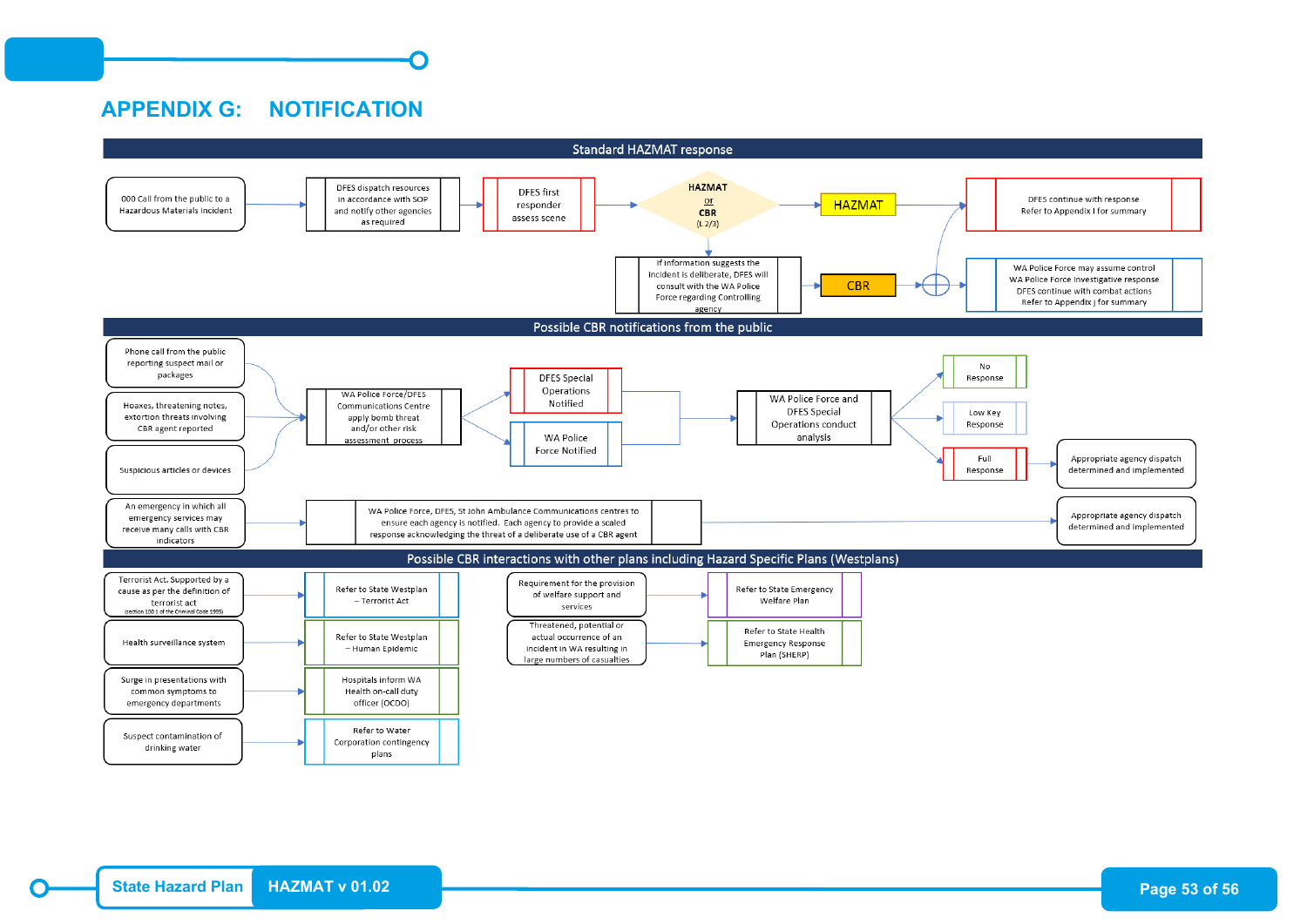## <span id="page-61-0"></span>**APPENDIX H: HAZMAT/CBR HANDOVER BRIEFING**

|                        |                                           |       | Handover Briefing                         |                         |              | o SIT REPS:                    | OPERATIONAL REPORTING RHYTHM:   |                    |                      |
|------------------------|-------------------------------------------|-------|-------------------------------------------|-------------------------|--------------|--------------------------------|---------------------------------|--------------------|----------------------|
| Incident<br>Type/Name: | <b>HMA/ Incident</b><br>Controller:       |       | Operational Period   Function:<br>From To | Time/Date<br>Completed: | Sequence No: |                                |                                 |                    |                      |
| Area of Operations:    |                                           | Date: | <b>WebEOC Reference:</b>                  |                         |              | o BRIEFINGS                    |                                 |                    |                      |
| $\bullet$              | <b>HANDOVER: FROM:</b>                    |       | TO:                                       |                         |              | <b>RESOURCES:</b><br>$\bullet$ |                                 |                    |                      |
| (OUTGOING)             |                                           |       |                                           |                         |              | o COMMITTED:                   |                                 |                    |                      |
| <b>IC OR PC</b>        |                                           |       |                                           |                         |              |                                |                                 |                    |                      |
| <b>DEPUTY</b>          |                                           |       |                                           |                         |              |                                | o FUTURE RESOURCE EXPECTATIONS: |                    |                      |
| PLANNING               |                                           |       |                                           |                         |              | $\bullet$                      | <b>OUTSTANDING ACTIONS:</b>     |                    |                      |
| LOGISTICS              |                                           |       |                                           |                         |              |                                |                                 |                    |                      |
| OPERATIONS             |                                           |       |                                           |                         |              | OTHER:<br>$\bullet$            |                                 |                    |                      |
| SAFETY                 |                                           |       |                                           |                         |              |                                |                                 |                    |                      |
| <b>COMMUNICATIONS</b>  |                                           |       |                                           |                         |              | $\bullet$                      | <b>LIST OF ATTACHMENTS:</b>     |                    |                      |
| PUBLIC INFORMATION     |                                           |       |                                           |                         |              |                                |                                 |                    |                      |
| <b>INVESTIGATIONS</b>  |                                           |       |                                           |                         |              |                                |                                 |                    |                      |
| <b>INTELLIGENCE</b>    |                                           |       |                                           |                         |              |                                |                                 |                    |                      |
| <b>RECOVERY</b>        |                                           |       |                                           |                         |              |                                |                                 |                    |                      |
|                        | • CURRENT INCIDENT STATUS:                |       |                                           |                         |              | SIGN: FROM:                    |                                 | SIGN TO:           |                      |
|                        |                                           |       |                                           |                         |              |                                |                                 |                    |                      |
| $\bullet$              | <b>OBJECTIVES/COMMANDERS INTENT:</b>      |       |                                           |                         |              | TIME:                          | DATE:                           | TIME:              | DATE:                |
|                        |                                           |       |                                           |                         |              |                                |                                 |                    |                      |
| ٠                      | <b>CRITICAL ISSUES / RISKS / IMPACTS:</b> |       |                                           |                         |              |                                |                                 |                    |                      |
|                        | o TO BE CONSIDERED:                       |       |                                           |                         |              |                                |                                 |                    |                      |
|                        | o TO BE ADDRESSED:                        |       |                                           |                         |              |                                |                                 |                    |                      |
| $\bullet$              | <b>EMERGING ISSUES:</b>                   |       |                                           |                         |              |                                |                                 |                    |                      |
|                        | o IMMEDIATE:                              |       |                                           |                         |              | <b>Sample</b>                  |                                 |                    |                      |
|                        | o 12-24 HOURS:                            |       |                                           |                         |              |                                |                                 |                    |                      |
|                        |                                           |       |                                           |                         |              |                                |                                 |                    |                      |
| Version: 1.0           |                                           |       | Created: 10/4/2018                        | DFES/WA Police Force    |              | Version: 1.0                   |                                 | Created: 10/4/2018 | DFES/WA Police Force |
|                        |                                           |       | Page 1 of 2                               | Handover                |              |                                |                                 | Page 2 of 2        | Handover             |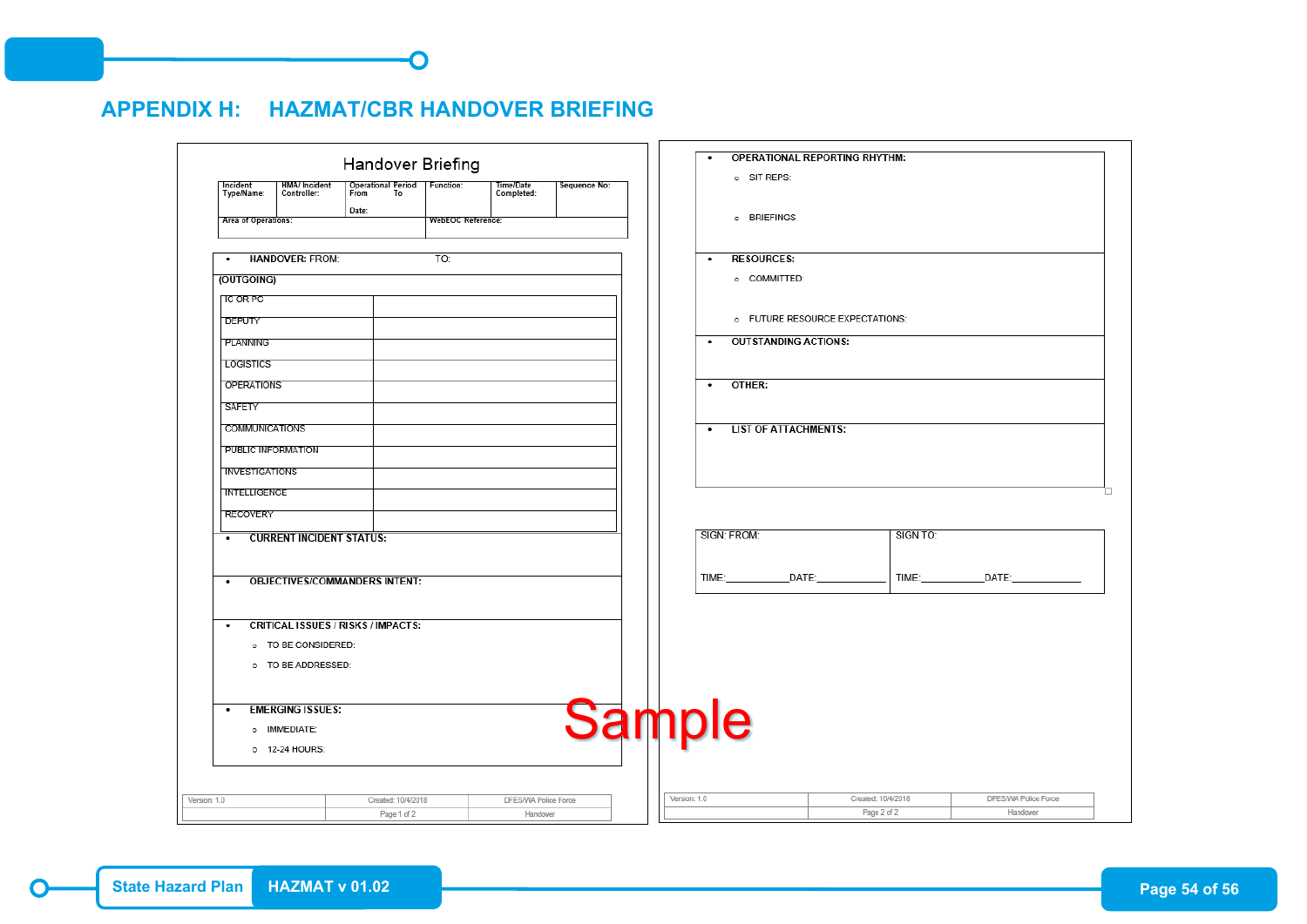## <span id="page-62-0"></span>**APPENDIX I: HAZMAT RESPONSE FUNCTIONS BY AGENCY**

| Agency<br><b>Function</b>            | Department<br>of Fire &<br>Emergency<br><b>Services</b> | <b>WA Police</b><br>Force      | ChemCentre                                             | Department<br>of Mines,<br>Industrial<br>Regulation<br>and Safety | Department of<br><b>Water and</b><br>Environmental<br>Regulation | <b>HAZAMT</b><br>Emergency<br>Advisory<br>Team | St John<br>Ambulance                  | Department<br>of Health       | Department<br>of<br><b>Communities</b>  | <b>Spill Generator</b><br>(Approved<br>responders for<br>transport<br>emergencies) | Material or<br>land owner,<br><b>State or Local</b><br>Government |
|--------------------------------------|---------------------------------------------------------|--------------------------------|--------------------------------------------------------|-------------------------------------------------------------------|------------------------------------------------------------------|------------------------------------------------|---------------------------------------|-------------------------------|-----------------------------------------|------------------------------------------------------------------------------------|-------------------------------------------------------------------|
| Incident control                     |                                                         | ٠<br>Emergency<br>Coordination |                                                        |                                                                   |                                                                  |                                                |                                       | ٠<br>Public health<br>advice  |                                         |                                                                                    |                                                                   |
| Incident<br>assessment               |                                                         |                                | ٠<br>Includes<br>Chemical<br>Identification            | ٠<br>Includes<br>Dangerous<br>Goods Risk                          | $\bullet$<br>Includes<br>Environmental<br>Impact                 | Refer to<br>Appendix D                         |                                       |                               |                                         |                                                                                    |                                                                   |
| Rescue                               |                                                         |                                |                                                        |                                                                   |                                                                  |                                                | ٠<br>Emergency<br>medical<br>services | Emergency<br>medical services |                                         |                                                                                    |                                                                   |
| Firefighting<br><b>HAZMAT</b> combat |                                                         |                                |                                                        |                                                                   |                                                                  |                                                |                                       | ٠<br>Radiation<br>monitoring  |                                         |                                                                                    |                                                                   |
| Communication<br>coordination        |                                                         |                                |                                                        |                                                                   |                                                                  |                                                |                                       |                               |                                         |                                                                                    |                                                                   |
| Evacuation                           |                                                         | Assist                         | Advice to IC                                           | Advice to IC                                                      | Advice to IC                                                     | Advice to IC                                   |                                       |                               | ٠<br>State<br>Emergency<br>Welfare Plan |                                                                                    |                                                                   |
| Safety advice                        |                                                         |                                |                                                        | ◆<br>Occupational<br>exposure<br>Worksafe                         |                                                                  |                                                |                                       |                               |                                         |                                                                                    |                                                                   |
| Public<br>information                |                                                         |                                | ▲<br>Advice to IC                                      | Advice to IC                                                      | ▲<br>Advice to IC                                                | ▲<br>Advice to IC                              |                                       | ◆<br>Advice to IC             |                                         |                                                                                    |                                                                   |
| Resource<br>management               |                                                         |                                |                                                        |                                                                   |                                                                  |                                                |                                       |                               |                                         |                                                                                    |                                                                   |
| Welfare of<br>responders             |                                                         |                                |                                                        |                                                                   |                                                                  |                                                |                                       |                               |                                         |                                                                                    |                                                                   |
| Decontamination<br>of casualties     | Onsite                                                  |                                | ٠<br>PPC/E<br>decontamination<br>advice and<br>testing |                                                                   |                                                                  |                                                |                                       | Hospital                      |                                         |                                                                                    |                                                                   |
| Recovery                             | Activation                                              |                                |                                                        |                                                                   | ٠                                                                |                                                |                                       |                               |                                         | ▲<br>Clean up                                                                      | ٠<br>Clean up                                                     |

Items in blue are the HMA roles and responsibilities. Items in black are supporting activities as detailed in appendix C, response roles and responsibilities